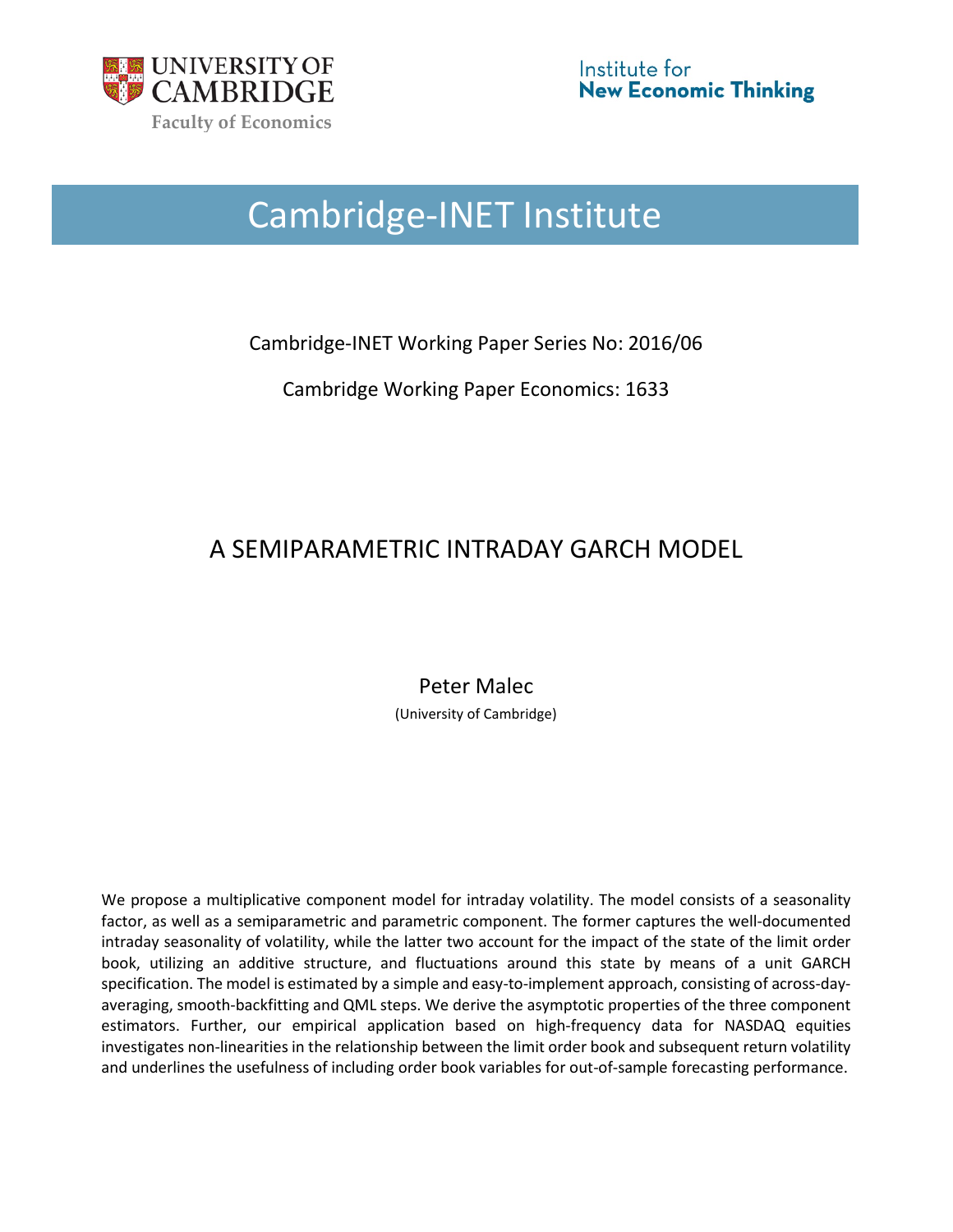### <span id="page-1-0"></span>**A Semiparametric Intraday GARCH Model**<sup>∗</sup>

### Peter Malec†

This Version: May 2016

#### **Abstract**

We propose a multiplicative component model for intraday volatility. The model consists of a seasonality factor, as well as a semiparametric and parametric component. The former captures the well-documented intraday seasonality of volatility, while the latter two account for the impact of the state of the limit order book, utilizing an additive structure, and fluctuations around this state by means of a unit GARCH specification. The model is estimated by a simple and easy-to-implement approach, consisting of across-day-averaging, smooth-backfitting and QML steps. We derive the asymptotic properties of the three component estimators. Further, our empirical application based on high-frequency data for NASDAQ equities investigates non-linearities in the relationship between the limit order book and subsequent return volatility and underlines the usefulness of including order book variables for out-of-sample forecasting performance.

**Keywords: intraday volatility, GARCH, smooth backfitting, additive models, limit order book**.

**JEL classification: C14, C22, C53 , C58.**

### **1 Introduction**

This paper proposes a new semiparametric model that accounts for the impact of economic covariates on the conditional volatility of intraday returns. Of particular interest are those

<sup>∗</sup>For helpful comments and discussions, I thank Melanie Schienle, Oliver Linton, Ruihong Huang and the participants of the 9th International Conference on Computational and Financial Econometrics, London, December 2015, as well as the econometrics seminar at the University of Cambridge. Financial support from the Cambridge INET is gratefully acknowledged.

<sup>†</sup>Faculty of Economics, University of Cambridge. Email: pm563@cam.ac.uk. Address: Sidgwick Avenue, Cambridge CB3 9DD, United Kingdom.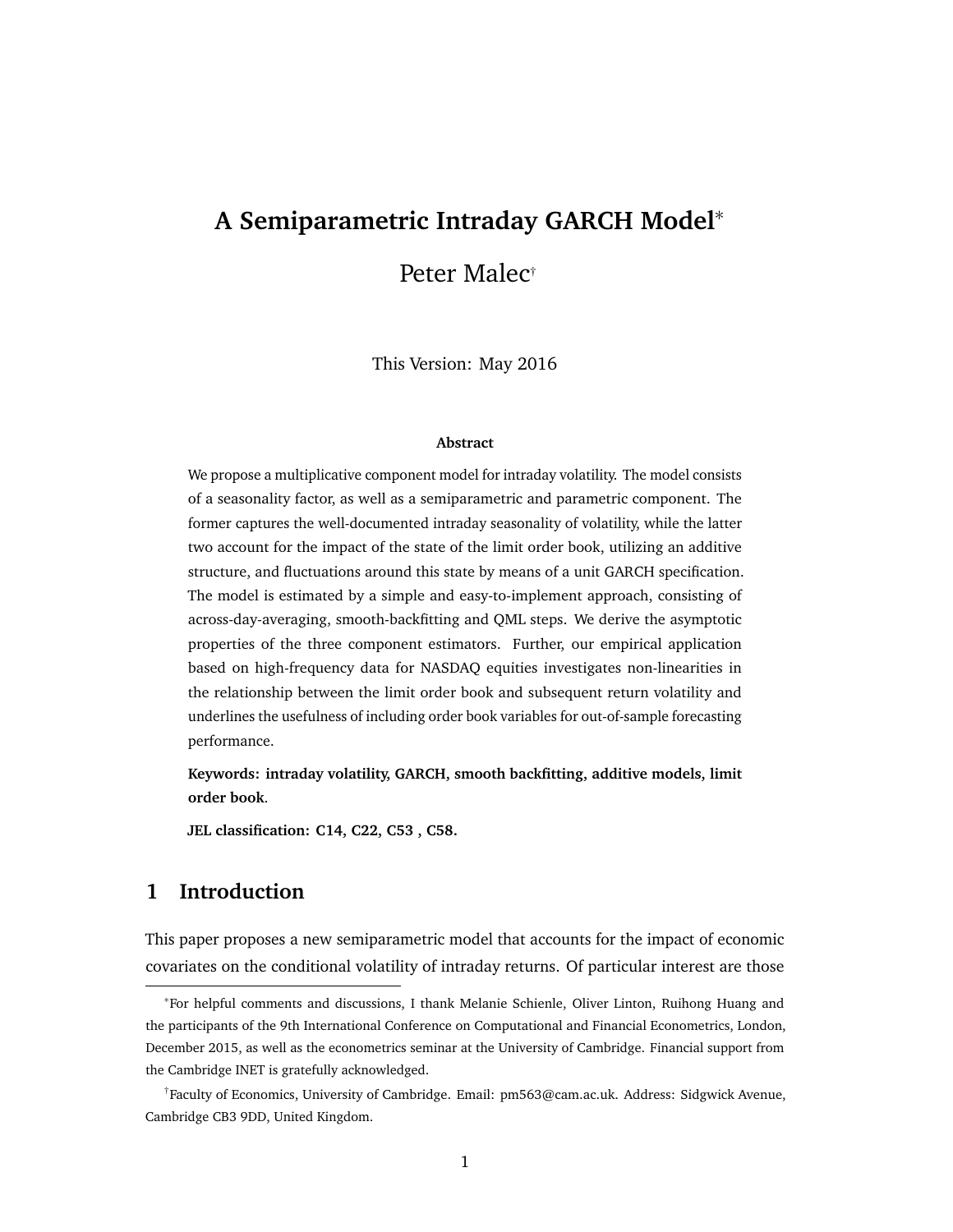covariates that capture the state of the limit order book (LOB), which collects outstanding limit orders for a given asset with a limit order being an order to buy or sell a given number of shares at a pre-specified or better price. Several studies in empirical market microstructure suggest that especially the LOB depth, that is, the cumulative size of outstanding orders available at a given price level, plays a major role in this context. For example, [Ahn et al.](#page-33-0) [\(2001\)](#page-33-0) discover that increased depth is followed by lower return volatility. The findings of [Coppejans et al.](#page-34-0) [\(2001\)](#page-34-0) suggest that these volatility reductions might be due to a rise in the unexpected part of LOB depth. Further, [Pascual and Veredas](#page-37-0) [\(2010\)](#page-37-0) find that the effects of higher depth depend on whether the latter is available *at* or *behind* the best prices in the book, being positive in the former case and negative in the latter. More recently, [Valenzuela](#page-37-1) [et al.](#page-37-1) [\(2015\)](#page-37-1) argue that it is the relative depth available at the different levels of the LOB which drives subsequent volatility.

Predictions of asset return volatility over short intraday horizons are crucial for manifold applications in financial practice. These include the development of order placement strategies, where the future volatility level is an important determinant when selecting optimal order types, the construction of intraday Value-at-Risk measures for trading desks, as well as the implementation of volatility circuit breakers by exchange operators. At the above intraday frequencies, volatility exhibits two stylised facts. First, a strong persistence, analogous to the dynamic properties of low-frequency, i.e. daily or monthly returns, typically captured by traditional GARCH models [\(Bollerslev,](#page-33-1) [1986;](#page-33-1) [Engle,](#page-34-1) [1982\)](#page-34-1). Second, a pronounced seasonality, implying that fitting the latter models to returns sampled at different intraday frequencies yields estimates that are inconsistent with the temporal aggregation results by [Drost and Nijman](#page-34-2) [\(1993\)](#page-34-2). These features gave rise to the framework proposed in [Andersen and Bollerslev](#page-33-2) [\(1997,](#page-33-2) [1998\)](#page-33-3), decomposing volatility multiplicatively into a seasonal factor and a GARCH component.

The above microstructure results motivate the incorporation of LOB covariates into the aforementioned GARCH-type models for intraday volatility. An important complication, however, is the fact that modern game-theoretical models for LOBs, such as the seminal framework by [Rosu](#page-37-2) [\(2009\)](#page-37-2), do not suggest specific functional forms for the relationship between depth and subsequent (conditional) return volatility. This problem makes a semiparametric approach necessary given that a pure nonparametric treatment would be infeasible when including several LOB characteristics in the model. A seemingly straightforward solution is to include a non- or semiparametric component accounting for the impact of the LOB state into the GARCH dynamics directly, resulting in an additive GARCH-X-type model. From a practical viewpoint, however, such a strategy is less attractive since estimation would have to proceed similarly to the approach proposed by [Linton and Mammen](#page-36-0) [\(2005\)](#page-36-0) for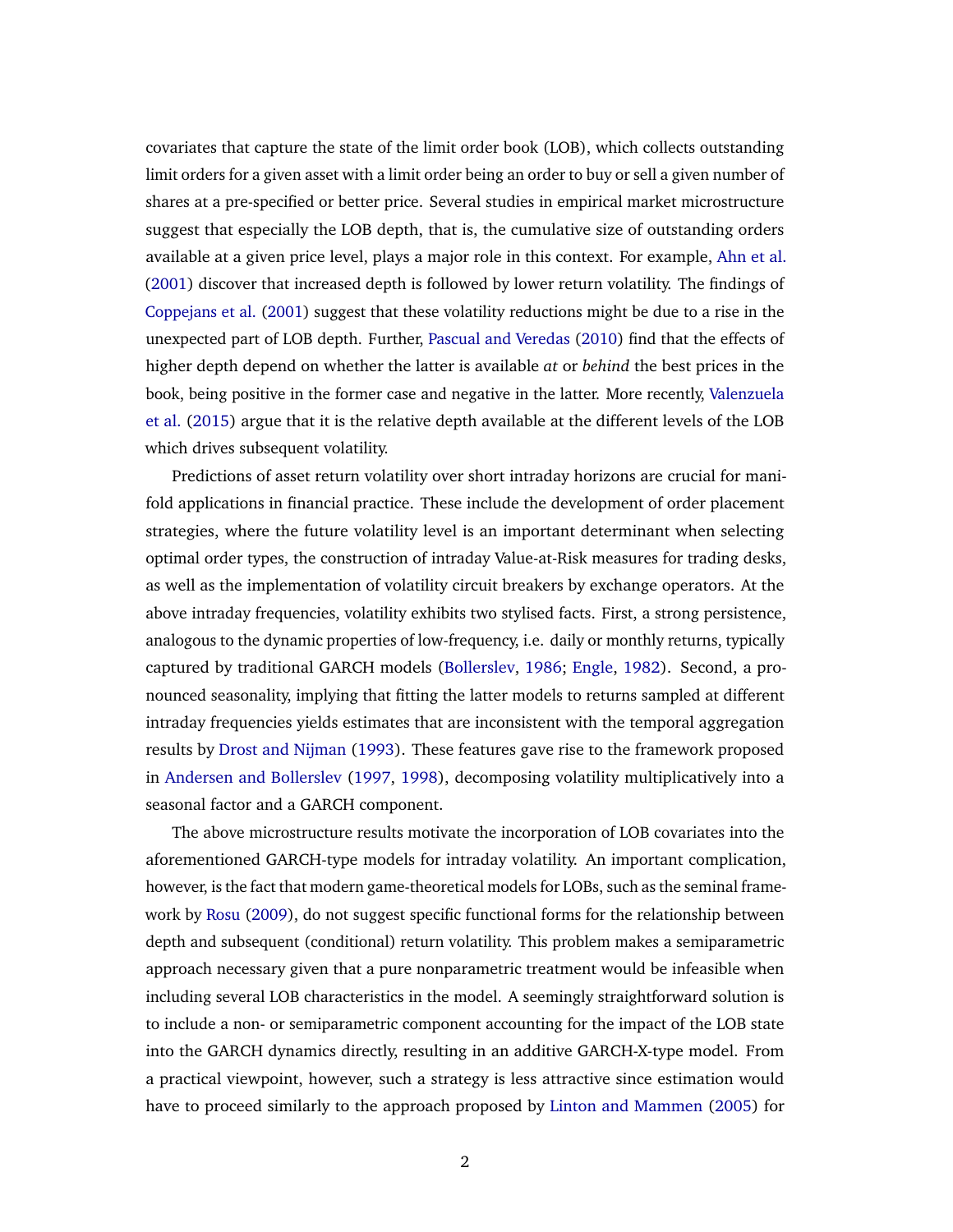their semiparametric ARCH( $\infty$ ) framework, which would be numerically unstable in a setting with possibly many covariates and vast high-frequency datasets. In this context, a multiplicative component structure offers a powerful, but parsimonious and computationally attractive, alternative. The idea is to augment the seasonality factor and GARCH dynamics multiplicatively by a semiparametric additive component that accounts for the impact of LOB covariates on the conditional volatility of intraday returns.

Hence, our main contributions can be summarised as follows. First, we propose a model for intraday volatility, which consists of three components with each one capturing a particular feature of the process in a parsimonious way. A seasonality factor, accounting for the intraday periodicity of volatility, a semiparametric additive component, capturing, e.g., the effect of the LOB through possibly many covariates, as well as unit-GARCH dynamics, describing fluctuations around the aforementioned previous factors and thus accounting for remaining persistence in volatility. The three components are easy to estimate by means of simple across-day averaging of squared returns, the smooth backfitting algorithm proposed by [Mammen et al.](#page-36-1) [\(1999\)](#page-36-1) and quasi-maximum likelihood, respectively. Second, we derive the asymptotic theory including rates and asymptotic normality for all component estimators. In particular, we identify the contributions of the (pre-)estimators of the seasonality and semiparametric component to the asymptotic variance of the GARCH parameter estimators on the final step. In an empirical study, we apply our methodology to high-frequency data for NASDAQ blue chips. Our findings suggest that the relationship between depth and subsequent (conditional) return volatility might be highly non-linear, underlining the importance of a semiparametric approach. Further, we conduct an out-of-sample forecasting exercise, which shows that our method significantly outperforms all benchmarks.

The proposed framework adds to the recent literature on multiplicative component GARCH models initiated by the spline-GARCH framework by [Engle and Rangel](#page-34-3) [\(2008\)](#page-34-3). The latter extends GARCH dynamics for, e.g., daily returns in a multiplicative way by a long-run trend component capturing the business cycle, resulting in a possibly nonstationary volatility model with smoothly varying unconditional variance. This approach is, e.g., refined by [Hafner and Linton](#page-35-0) [\(2010\)](#page-35-0) who estimate the long-run trend component by kernel methods instead of splines, which allows them to derive an asymptotic theory in a general setting. More recently, [Han and Kristensen](#page-35-1) [\(2015\)](#page-35-1) replace the deterministic trend by a single, possibly non-stationary covariate, yielding a semiparametric multiplicative GARCH-X. Several covariates are allowed in GARCH-MIDAS models as introduced by [Engle](#page-34-4) [et al.](#page-34-4) [\(2013\)](#page-34-4) and treated theoretically in [Wang and Ghysels](#page-37-3) [\(2015\)](#page-37-3). In these models, the long-run component is driven by many lags of realised volatility estimates or various economic covariates (see, e.g., [Conrad and Loch,](#page-34-5) [2015\)](#page-34-5). Importantly, however, smoothness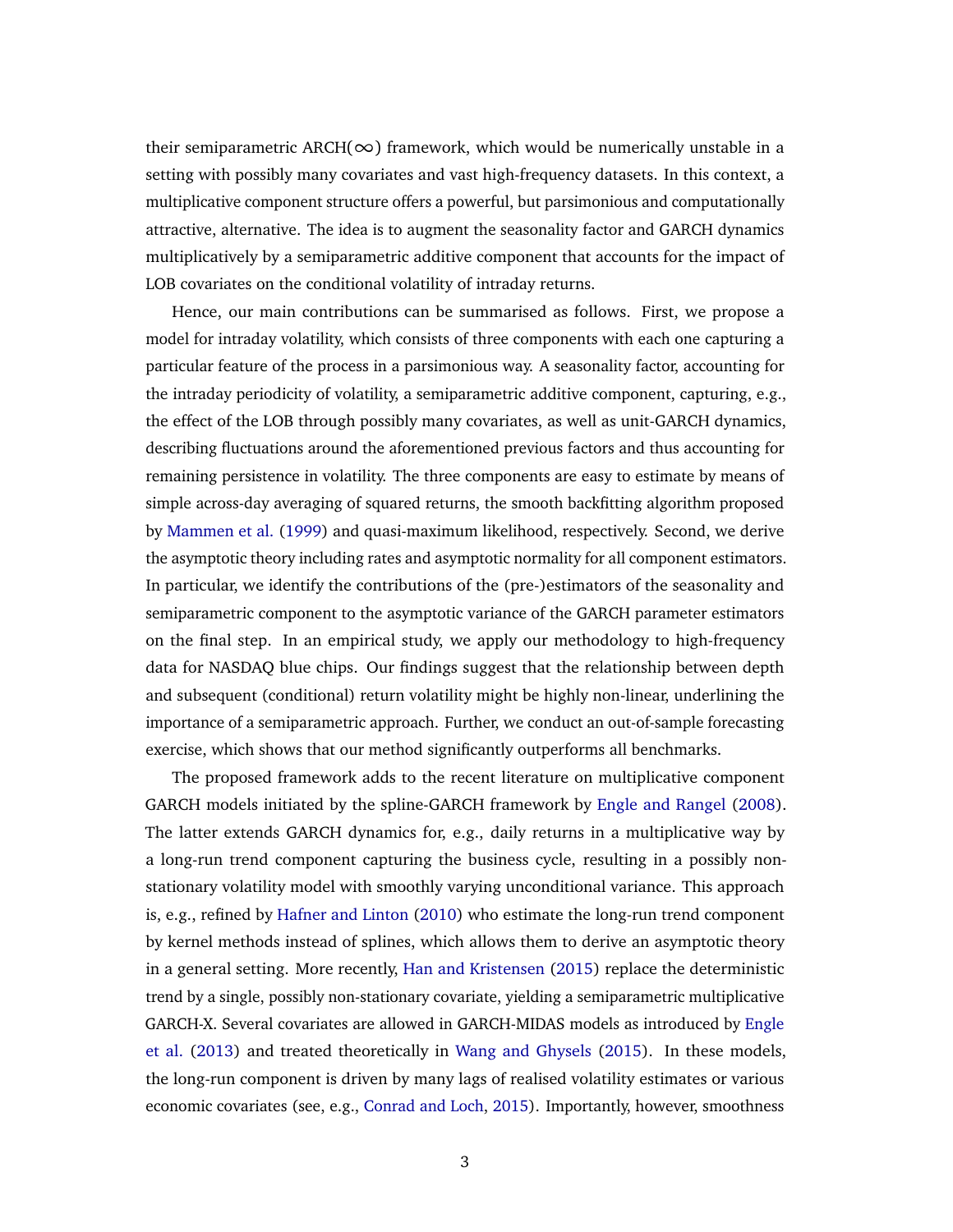is ensured by imposing a *parametric* weighting scheme on the lag structure. Accordingly, the incorporation of a multitude of covariates into the multiplicative framework through a *semiparametric* component is a novelty in this field.

Further, our paper extends the studies on intraday GARCH models, which modify the seminal approach by [Andersen and Bollerslev](#page-33-2) [\(1997,](#page-33-2) [1998\)](#page-33-3) in several directions. Whereas in the latter framework, volatility dynamics are driven by a single intradaily *or* re-scaled daily GARCH component in addition to the seasonality factor, [Engle and Sokalska](#page-34-6) [\(2012\)](#page-34-6) allow for a daily component *and* dedicated intraday GARCH dynamics. [Taylor and Xu](#page-37-4) [\(1997\)](#page-37-4) modify the GARCH component, extending it by both lagged implied and realised volatility measures. Finally, [Giot](#page-35-2) [\(2005\)](#page-35-2) incorporates a set of LOB-related variables into the GARCH equation parametrically. However, none of the aforementioned studies captures the relationship between the LOB and conditional volatility in a flexible way without imposing (too much) functional form.

Finally, our results complement the literature on smooth backfitting of additive models. The general estimation idea put forward by [Mammen et al.](#page-36-1) [\(1999\)](#page-36-1) and its asymptotic theory have been adapted to various settings, e.g., dynamic models for realised variance estimates [\(Fengler et al.,](#page-34-7) [2015\)](#page-34-7). A framework related to ours is covered in [Vogt and Walsh](#page-37-5) [\(2012\)](#page-37-5) who study the estimation of semiparametric additive models for time series including seasonality and trend. Unlike our setting, though, the different components are combined in a purely additive fashion. The asymptotic theory presented in our study builds on the results of [Mammen et al.](#page-36-1) [\(1999\)](#page-36-1) and extends them crucially by providing rates and asymptotic normality of the smooth backfitting estimator in a setting with the semiparametric additive structure being part of a multiplicative model, subject to a pre-estimated seasonality factor and including serially dependent regression errors. In particular, the multiplicative framework does not allow for a simple application and/or modification of the results from an additive setting, but requires an independent treatment to account for novel effects.

The remainder of the paper is structured as follows. Section [2](#page-5-0) introduces the proposed model, discusses the estimators of the various components, provides their asymptotic properties and outlines details of the implementation. In Section [3,](#page-16-0) we present an empirical application to NASDAQ data. Finally, Section [4](#page-32-0) concludes. All proofs are deferred to Appendix [A.](#page-38-0)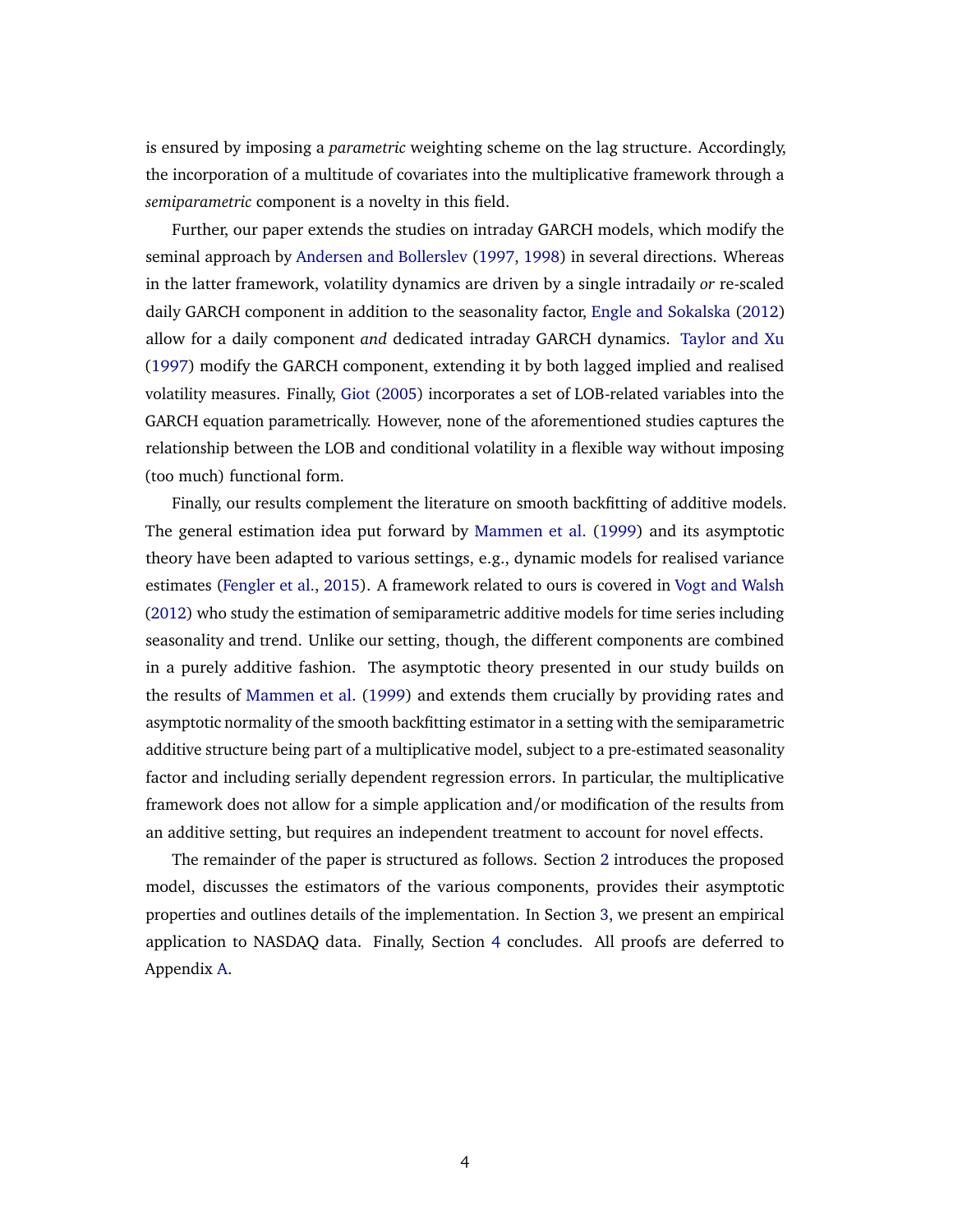### <span id="page-5-0"></span>**2 Semiparametric Estimation of Intraday Volatility**

#### <span id="page-5-3"></span>**2.1 Modelling Framework**

We consider *D* trading days and sample prices on a regular grid of *N* points per day. Let *r<sup>t</sup>* denote the resulting *i*-th centred intraday log-return on day *d*, such that  $t := (d - 1)N + i$ with  $i = 1, \ldots, N$  and  $d = 1, \ldots, D$ . We assume the multiplicative component model

<span id="page-5-2"></span>
$$
r_t = \sqrt{s_t \ g_t \ v_t} \ \eta_t, \quad t = 1, \dots, T, \quad T := ND.
$$

Here, *s<sup>t</sup>* captures the well-known intraday seasonality of volatility (see, e.g., [Andersen and](#page-33-2) [Bollerslev,](#page-33-2) [1997,](#page-33-2) [1998\)](#page-33-3). Accordingly, it is periodic with period *N*, satisfying  $s_t = s_{t+kN}$ ,  $k \in \mathbb{N}$ .

*g*<sub>*t*</sub> := *g*(*x*<sub>*t*−1</sub>) accounts for the impact of the state of the LOB observed at the beginning of the *t*-th return spell, which is subsumed in the vector  $x_{t-1} := (x_{t-1}^{(1)}, \ldots, x_{t-1}^{(J)})^T$ . Thus, *xt*−<sup>1</sup> can contain depths for various levels of the LOB. The fact that the latter are observed at the beginning of the given spell prevents possible endogeneity issues. For this component, we assume the semiparametric additive specification

$$
g(x_{t-1}) = 1 + \sum_{j=1}^{J} g^{(j)}(x_{t-1}^{(j)}), \quad t = 1, ..., T,
$$
 (2)

where setting the intercept to one is necessary for the seasonality component  $s_t$  to be identified. Likewise, the unknown functions  $g^{(j)},$   $j=1,\ldots,J,$  are identified only up to an additive constant. Hence, we impose the identifying restrictions

$$
\int_{S_j} g^{(j)}(u) p^{(j)}(u) du = 0, \quad j = 1,...J,
$$
\n(3)

where  $p^{(j)}$  denotes the marginal density and  $S_j$  the support of covariate  $j$ . As we discuss in more detail in Section [2.3,](#page-9-0) we require the covariates to have compact support. To keep notation straightforward, in the following we assume that  $S_j = [0, 1]$ ,  $j = 1, \ldots, J$ .

 $v_t$  represents fluctuations of intraday volatility around the level set by the seasonality component and the LOB. It is specified in terms of a unit GARCH process, i.e.

<span id="page-5-1"></span>
$$
v_t = 1 - \alpha - \beta + \alpha u_{t-1}^2 + \beta v_{t-1}, \quad u_t := r_t / \sqrt{s_t \, g_t},
$$
 (4)

where  $\alpha \geq 0$ ,  $\beta \geq 0$ , and  $\alpha + \beta < 1$ . As in the case of  $g_t$ , the unit intercept ensures that the seasonality component is identified and implies that the process  $\{v_t\}$  mean-reverts to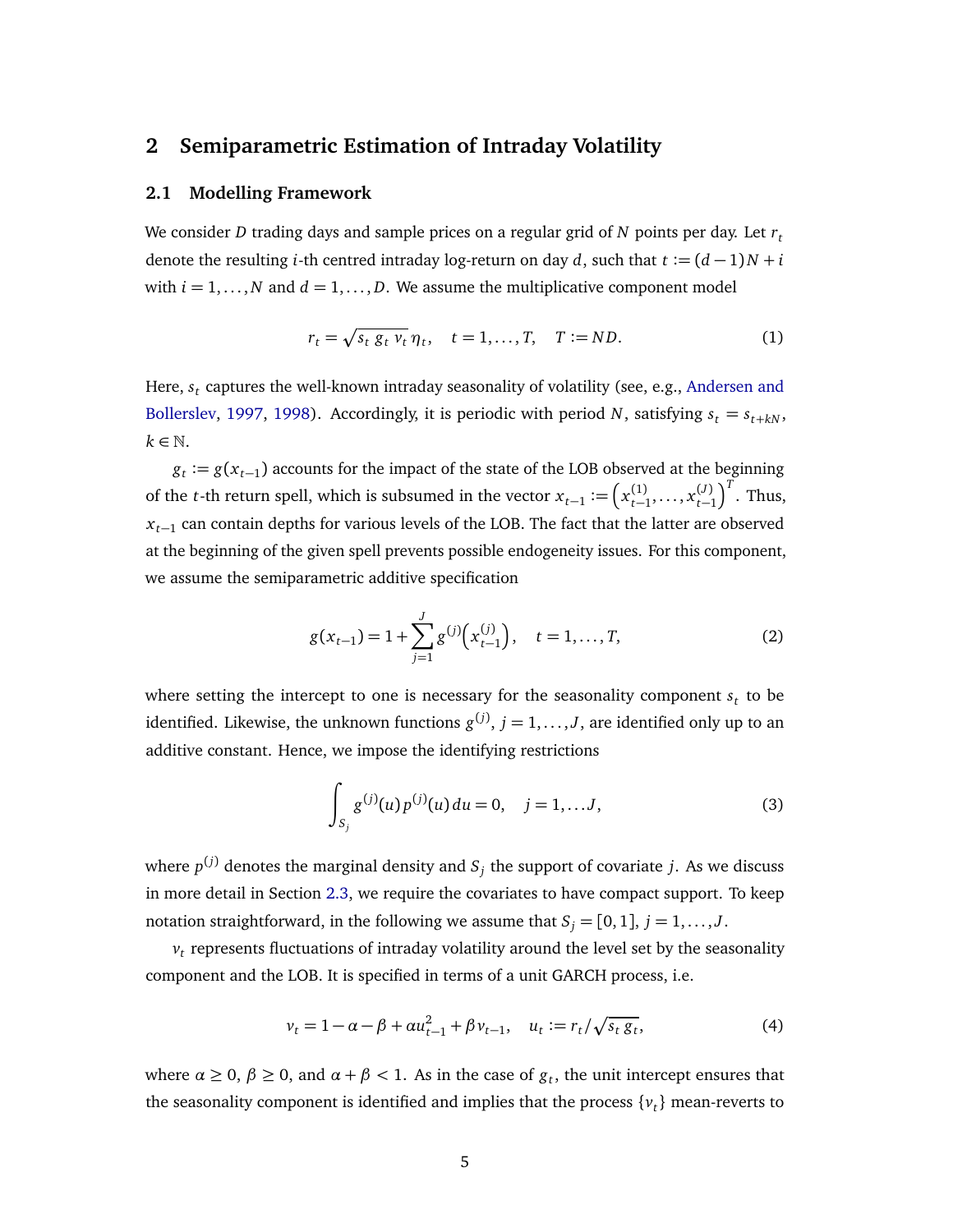an unconditional mean of one. Note that, in general,  $u_t = u_t(g, s_t)$  and  $v_t = v_t(\theta, g, \mathcal{S}_N)$ , where  $\theta := (\alpha, \beta)'$ ,  $\theta \in \Theta$  with  $\Theta$  to be specified below, and  $\mathscr{S}_N := (s_1, \ldots, s_N)'$ . The basic specification in [\(4\)](#page-5-1) could be extended to allow for richer dynamics, e.g., allowing for leverage effects as in the asymmetric GARCH model by [Glosten et al.](#page-35-3) [\(1993\)](#page-35-3). However, we stick to this simple alternative to allow for a clear and accessible presentation of the resulting asymptotic theory below.

 $\{\eta_t\}$  is a sequence of i.i.d. disturbances with  $\mathbb{E}[\eta_t^2|\mathcal{H}_{t-1}]=1$ , where  $\mathcal{H}_t$  is the sigma algebra generated by  $\{(r_t, x_t)\}\)$ , i.e.  $\mathcal{H}_t := \sigma(r_t, x_t, \ldots, r_{-\infty}, x_{-\infty})$ . Summarising the above assumptions on  $s_t$ ,  $g_t$  and  $v_t$ , while additionally supposing that  $\mathbb{E}\Big[v_t|\mathscr{H}_{t-1}^{(x)}\Big]=1$ , with  $\mathcal{H}_t^{(x)} \coloneqq \sigma(x_t, \ldots, x_{-\infty})$ , it immediately follows that the expected squared return conditional on past observations of the covariates satisfies  $\mathbb{E}\Big[r_t^2|\mathscr{H}_{t-1}^{(x)}\Big]=s_t,~t=1,\ldots,T,$ implying that the general level of volatility is ultimately determined by the seasonality component.

Further and more detailed technical assumptions on the four components in [\(1\)](#page-5-2) are discussed in Section [2.3.](#page-9-0)

#### <span id="page-6-1"></span>**2.2 Estimation**

We propose to estimate the components in  $(1)$  in three steps. In an initial step, we estimate the seasonality component  $s_t$ . Subsequently, we estimate the additive functions  $g^{(j)}$ ,  $j =$  $1, \ldots, J$ , driving  $g_t$ , and the parameter vector  $\theta$  of the GARCH component  $v_t$ .

The pre-step yielding estimates of the seasonality component exploits the periodic structure of the latter. Accordingly, we compute across-day sample means of squared returns for each intraday grid point as

<span id="page-6-0"></span>
$$
\hat{s}_t = \hat{s}_i = \frac{1}{D} \sum_{k=1}^{D} r_{(k-1)N+i}^2, \quad i = 1, ..., N,
$$
\n(5)

where  $\hat{s}_{t+kN} = \hat{s}_t$ ,  $k \in \mathbb{N}$ . This simple method can be considered as a special case with known period *N* of the approach proposed by [Vogt and Linton](#page-37-6) [\(2014\)](#page-37-6) and was employed in the context of the deseasonalisation of intraday returns, e.g., in [Engle and Sokalska](#page-34-6)  $(2012).$  $(2012).$ <sup>[1](#page-1-0)</sup>

For the estimation of the remaining two components, we consider (estimated) deseasonalised returns  $\hat{z}_t := r_t/\sqrt{\hat{s}_t}$ . The latter are used as inputs for an estimation approach, which consists of the following two additional steps:

 $1$ [Vogt and Linton](#page-37-6) [\(2014\)](#page-37-6) additionally account for a smooth trend component.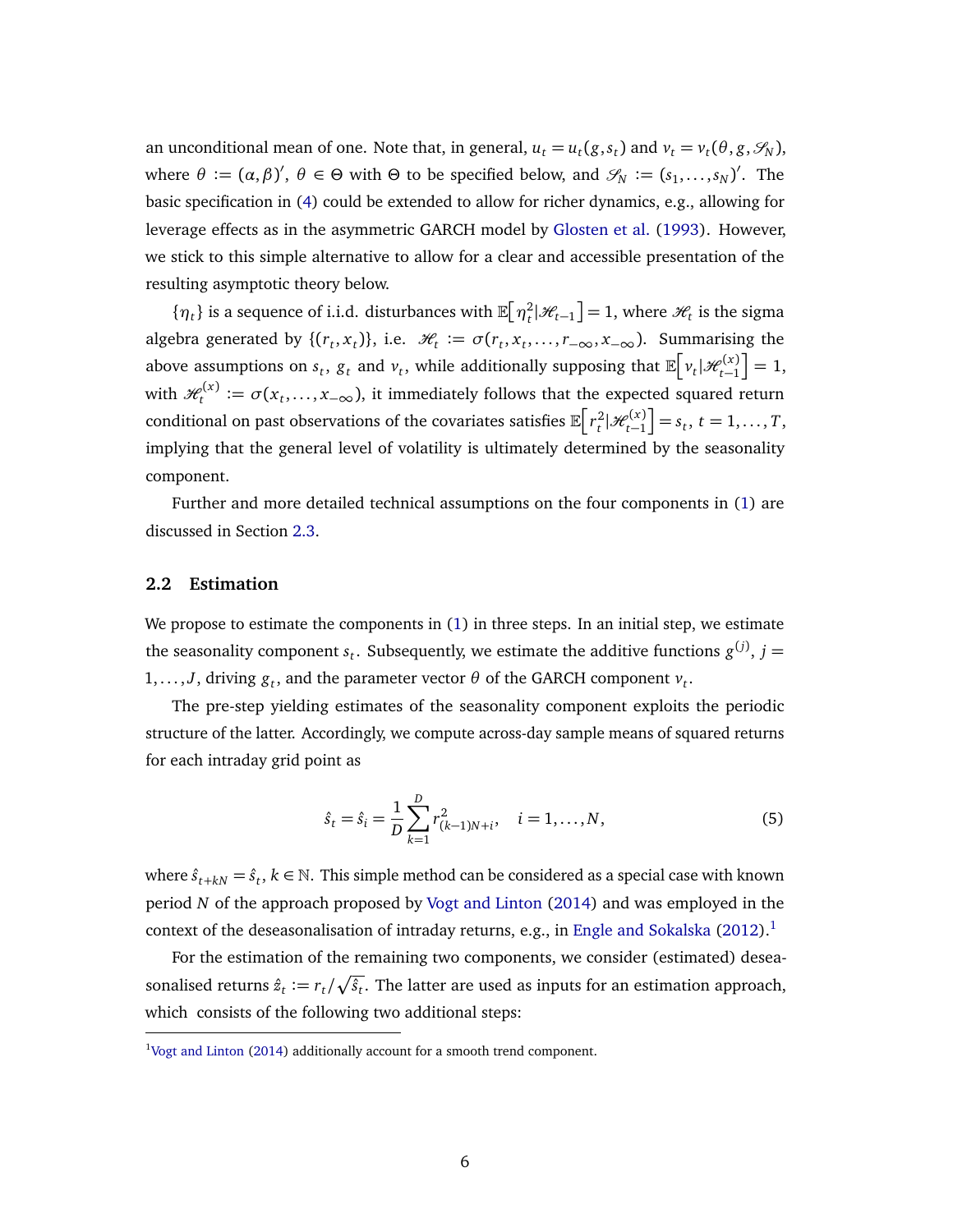1. We estimate the semiparametric additive model

<span id="page-7-0"></span>
$$
\hat{z}_t^2 = 1 + \sum_{j=1}^J g^{(j)}(x_{t-1}^{(j)}) + \tilde{\varepsilon}_t, \quad \tilde{\varepsilon}_t := g_t\left(\frac{s_t}{\hat{s}_t}v_t\,\eta_t^2 - 1\right),\tag{6}
$$

by smooth backfitting. Based on the estimated additive functions  $\hat{g}^{(j)},\,j=1,\ldots,J,$ we obtain  $\{\hat{g}_t\}_{t}^T$  $\sum_{t=1}^{T} \text{according to } \hat{g}_t := 1 + \sum_{j=1}^{J} \hat{g}^{(j)} \left( x_{t-1}^{(j)} \right)$ . The errors  $\{\tilde{\varepsilon}_t\}$  as well as their counterparts based on the true seasonality component,  $\varepsilon_t := g_t \left( v_t \, \eta_t^2 - 1 \right)$ ,  $t = 1, \ldots, T$ , are not serially independent. As is discussed below, this property crucially affects the choice of a suitable estimator for the additive model [\(6\)](#page-7-0).

2. We maximize the Gaussian quasi log-likelihood function of  $\{u_t\}_{t=1}^T$  $t_{t=1}^{I}$  evaluated at the estimates  $\{\hat{u}^*_t\}$  $\left\{t \atop t \right\}^T_{t=1}$ , where  $\hat{u}^*_t$  $t_t^* := \hat{z}_t / \hat{g}_t = u_t(\hat{g}, \hat{s}_t), t = 1, ..., T$ , i.e.

<span id="page-7-2"></span>
$$
\max_{\theta \in \Theta} \mathcal{L}_T(\theta, \hat{g}, \hat{\mathcal{S}}_N), \quad \mathcal{L}_T(\theta, g, \mathcal{S}_N) := \frac{1}{T} \sum_{t=1}^T l_t(\theta, g, \mathcal{S}_N),
$$
\n
$$
l_t(\theta, g, \mathcal{S}_N) := -\ln v_t(\theta, g, \mathcal{S}_N) - \frac{u_t(g, s_t)^2}{v_t(\theta, g, \mathcal{S}_N)},
$$
\n(7)

which yields the parameter estimates *θ*ˆ.

We refrain from extending the above estimation approach by repeating steps one and two, while starting from the "refined" series  $\left\{\hat{z}_t^2 / \hat{v}_t\right\}_{t=1}^T$ , where  $\hat{v}_t := v_t(\hat{\theta}, \hat{g}, \hat{\mathscr{S}}_N)$ ,  $t = 1, \ldots, T$ . The asymptotic theory for the resulting additional estimation steps, which would be in line with the multi-step estimation approaches proposed in [Hafner and Linton](#page-35-0) [\(2010\)](#page-35-0) and [Han and Kristensen](#page-35-1) [\(2015\)](#page-35-1), could be derived analogously to the proofs of the results in Section [2.3.](#page-9-0) However, results not reported here show that, in the given setting involving pre-estimation of seasonality and smooth backfitting, the aforementioned modifications turn out to yield numerically somewhat unstable behaviour and a worse out-of-sample prediction performance in the empirical application in Section [3.](#page-16-0)<sup>[2](#page-1-0)</sup>

We estimate  $g_1, \ldots, g_J$  in [\(6\)](#page-7-0) by smooth backfitting with the estimators minimising the smoothed least-squares criterion

<span id="page-7-1"></span>
$$
\int_0^1 \sum_{t=1}^T \left[ \hat{z}_t^2 - 1 - \sum_{j=1}^J g^{(j)}(x^{(j)}) \right]^2 \prod_{j=1}^J K_{h_j}\left( x^{(j)}, x_{t-1}^{(j)} \right) dx^{(1)} \dots dx^{(J)}, \tag{8}
$$

 $2$ These results are available from the author upon request.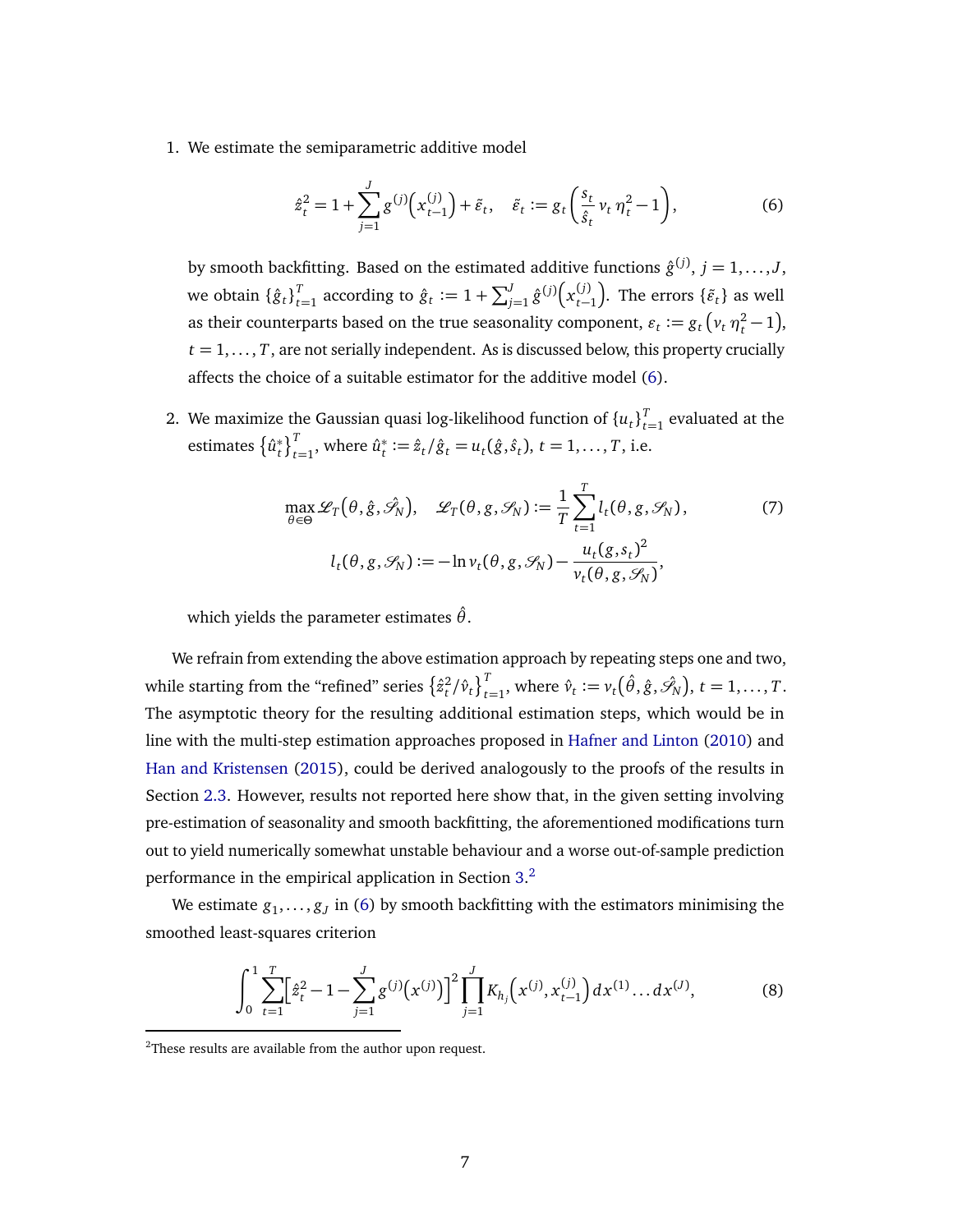under the constraint

$$
\int_0^1 g^{(j)}(u)\hat{p}^{(j)}(u) du = 0, \quad j = 1, ..., J.
$$
 (9)

Here,  $\hat{p}^{(j)}$  is the kernel estimator of the density of the *j*-th covariate, i.e.

$$
\hat{p}^{(j)}(x^{(j)}) = \frac{1}{T} \sum_{t=1}^{T} K_{h_j}(x^{(j)}, x_{t-1}^{(j)}), \quad j = 1, ..., J,
$$
\n(10)

while *Kh<sup>j</sup>* (*u*, *v*) denotes a modified kernel defined as

<span id="page-8-0"></span>
$$
K_{h_j}(u,v) := \frac{K_{h_j}(u-v)}{\int_0^1 K_{h_j}(z-v) dz}, \quad j = 1,\dots,J,
$$
\n(11)

with  $K_h(u-v) := h^{-1}K\big[h^{-1}(u-v)\big]$ , where *K* integrates to one on its support. The modifi-cation of the kernel in [\(11\)](#page-8-0) ensures that the estimate  $\hat{p}^{(j)}(x^{(j)})$  integrates to one over the compact support. The latter property is required for the asymptotic theory of the smooth backfitting estimator. See Section [2.3](#page-9-0) for details. Importantly, [Mammen et al.](#page-36-1) [\(1999\)](#page-36-1) show that the minimisation of the criterion [\(8\)](#page-7-1) is tantamount to a projection of the data, i.e. in our case  $\hat{z}_t^2$ ,  $t = 1, \ldots, T$ , onto the space of additive functions  $\sum_{j=1}^J g^{(j)}(x^{(j)})$  with respect to a particular semi-norm. Thus, if the additive model is not correct, smooth backfitting estimates the best additive fit to the non-additive model.

Fixing the value of  $x^{(j)}$  and minimising the criterion [\(8\)](#page-7-1) with respect to the estimator  $\hat{g}^{(j)}(x^{(j)})$  after some simplifications yields the solution

$$
\hat{g}^{(j)}(x^{(j)}) = \hat{g}_{NW}^{(j)}(x^{(j)}) - 1 - \sum_{k \neq j} \int_0^1 \frac{\hat{p}^{(j,k)}(x^{(j)}, x^{(k)})}{\hat{p}^{(j)}(x^{(j)})} \hat{g}^{(k)}(x^{(k)}) dx^{(k)},
$$
(12)

where  $\hat{g}^{(j)}_{_{NV}}$  $\mathcal{L}_{NW}^{(j)}(x^{(j)})$  is the univariate Nadaraya-Watson estimator of the component function  $g^{(j)}\!(x^{(j)})$  and  $\hat{p}^{(j,k)}\!(x^{(j)},x^{(k)})$  denotes the kernel estimator of the joint density of the *j*-th and *k*-th covariate,  $p^{(j,k)}$ , such that

<span id="page-8-2"></span><span id="page-8-1"></span>
$$
\hat{g}_{NW}^{(j)}(x^{(j)}) = \left[\sum_{t=1}^{T} K_{h_j}\left(x^{(j)}, x_{t-1}^{(j)}\right)\right]^{-1} \sum_{t=1}^{T} K_{h_j}\left(x^{(j)}, x_{t-1}^{(j)}\right) \hat{z}_t^2, \tag{13}
$$

$$
\hat{p}^{(j,k)}(x^{(j)}, x^{(k)}) = \frac{1}{T} \sum_{t=1}^{T} K_{h_j}(x^{(j)}, x_{t-1}^{(j)}) K_{h_k}(x^{(k)}, x_{t-1}^{(k)}).
$$
\n(14)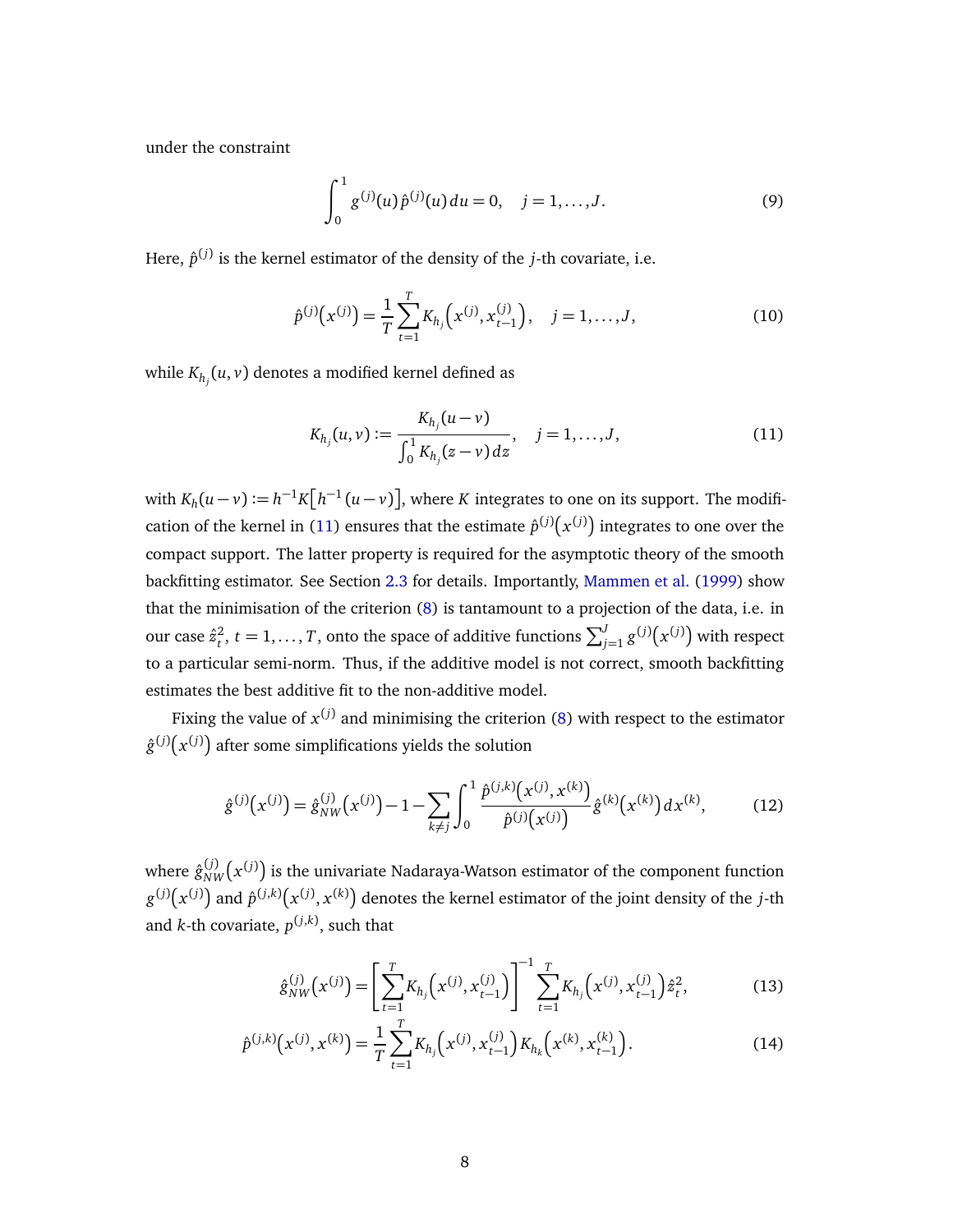Condition [\(12\)](#page-8-1) gives rise to an iterative algorithm, allowing for a straightforward implementation of the smooth backfitting estimator. We refer to [Mammen et al.](#page-36-1) [\(1999\)](#page-36-1) for details.

Possible alternatives to the above smooth backfitting approach would be either "traditional" backfitting (see [Buja et al.,](#page-33-4) [1989;](#page-33-4) [Hastie and Tibshirani,](#page-35-4) [1990\)](#page-35-4) or marginal integration (see [Linton and Nielsen,](#page-36-2) [1995;](#page-36-2) [Newey,](#page-36-3) [1994;](#page-36-3) [Tjostheim and Auestad,](#page-37-7) [1994\)](#page-37-7). The major shortcoming of the backfitting estimator in the given context is that its asymptotic analysis requires the regression errors of the underlying semiparametric additive model to be independent (see [Opsomer,](#page-36-4) [2000;](#page-36-4) [Opsomer and Ruppert,](#page-36-5) [1997\)](#page-36-5). As was discussed above, this assumption is not satisfied in framework [\(6\)](#page-7-0). Moreover, stronger assumptions on the joint density of the covariates are needed than for the study of the smooth backfitting estimator. Finally, [Nielsen and Sperlich](#page-36-6) [\(2005\)](#page-36-6) illustrate by simulations that the latter, in comparison to the classical backfitting algorithm, is more robust to degenerated designs and a large number of additive components. This finding can be explained by the fact that the iteration equation resulting from [\(12\)](#page-8-1) is a smoothed, and hence stabilised, version of its "traditional" backfitting counterpart. Marginal integration, on the other hand, suffers from the fact that it does not generally achieve optimal rates. To improve efficiency, two-stage estimation methods as proposed in [Linton](#page-36-7) [\(1997\)](#page-36-7) and [Fan et al.](#page-34-8) [\(1998\)](#page-34-8) are required.

### <span id="page-9-0"></span>**2.3 Asymptotic Theory**

We begin by summarising the technical assumptions for the components in [\(1\)](#page-5-2). Subsequently, we present asymptotic results for the estimators of the seasonality component, the functions inside the semiparametric component and the parameters of the GARCH component.

We impose the following conditions on the seasonality component, component functions of the additive component, as well as the kernels employed to estimate the latter:

#### <span id="page-9-1"></span>**Assumption 1**

- <span id="page-9-3"></span>*(a) The kernel K is bounded with compact support (e.g.* [−*C*, *C*]*) and satisfies*  $|K(u) - K(w)|$  ≤  $C_1$  |u − v| for some constant  $C_1$  < ∞ and all  $x, y \in [-C, C]$ *.*
- <span id="page-9-2"></span>(b)  $X_t$  has compact support (e.g.  $[0,1]^J$ ). The density p of  $X_t$  and the densities  $p^{(0,l)}$  of  $(X_t, X_{t+1})$ ,  $l = 1, 2, \ldots$ , are uniformly bounded. p is bounded away from zero on  $[0, 1]^J$ . *The first partial derivatives of the density p exist and are continuous.*
- <span id="page-9-4"></span>*(c)* The second partial derivatives of the functions  $g^{(j)}$ ,  $j = 1, \ldots, J$ , exist and are Lipschitz *continuous.*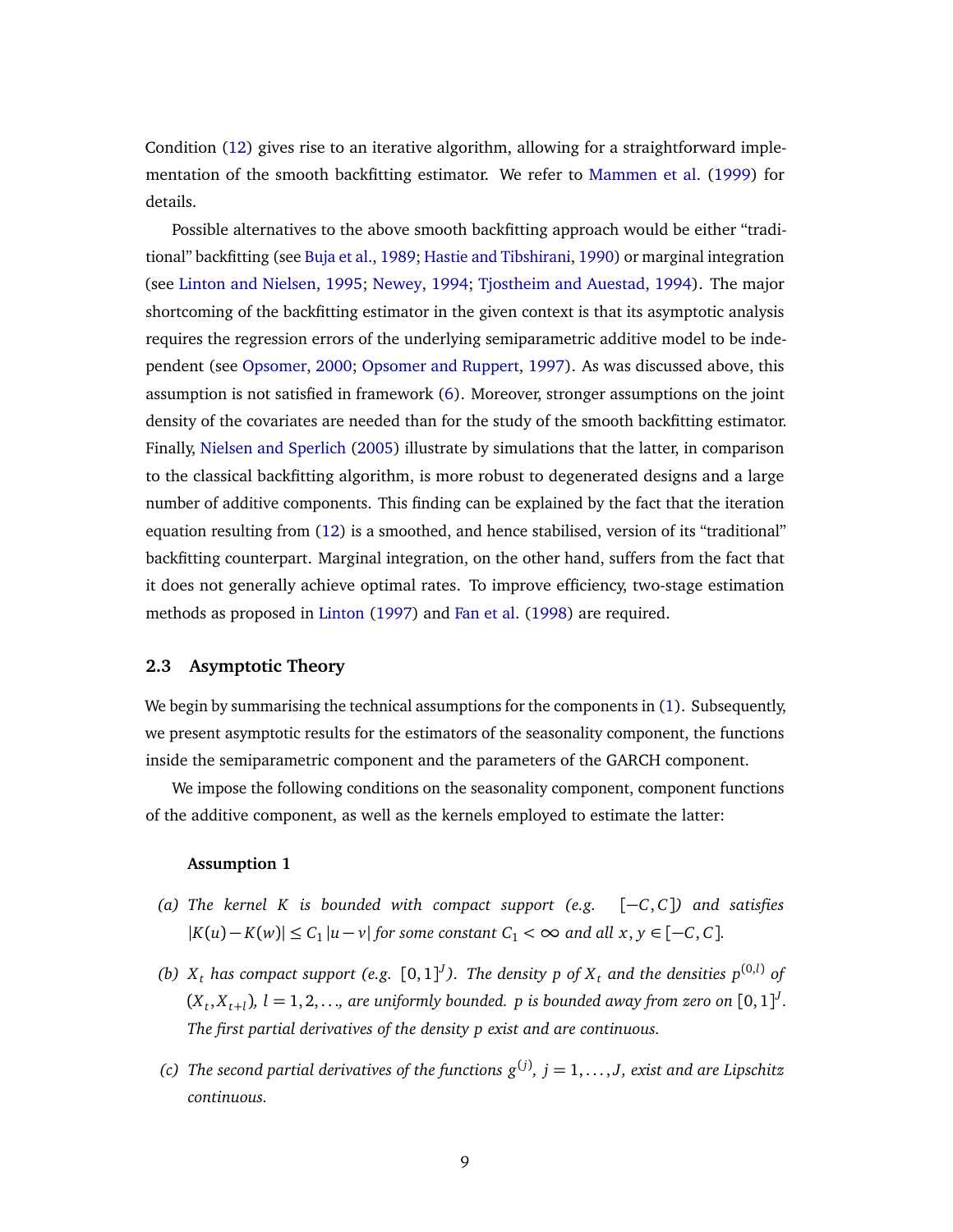- <span id="page-10-7"></span>*(d)* For some  $\gamma$  > 16/3,  $C_1$  <  $\infty$  and  $\overline{l}$   $\in$  N,  $\mathbb{E}[|\eta_t|^{\gamma}|X_{t-1}]$  <  $C_1$  and  $\mathbb{E}[\eta_t \eta_{t+l} | X_{t-1}, X_{t-1+l}] < C_1 \ \forall \ l > \bar{l}.$
- *(e) For some*  $\rho > 2$ ,  $\mathbb{E}[X_t^{2\rho}]$  $\left[\begin{array}{c} 2\rho \\ t \end{array}\right] < \infty$ .
- (f) The conditional densities  $p_{X_t|Z_t}$  and  $p_{X_t,X_{t+l}|Z_t,Z_{t+l}},\ l=1,2,\ldots$ , exist and are bounded *from above.*
- <span id="page-10-0"></span>*(g)*  $\{(\eta_t, X_t)\}$  *is strictly stationary and strongly mixing with mixing coefficients*  $\alpha(i) \le C_1 m^i$ *for some m*  $<$  1.
- <span id="page-10-8"></span>*(h)*  $s_t$  is bounded away from zero for  $t = 1, ..., N$ .
- <span id="page-10-9"></span>*(i)*  $g(x)$  *is bounded away from zero uniformly in*  $x \in [0, 1]^J$ .

Assumptions [1](#page-9-1) are standard and widely in line with [Mammen et al.](#page-36-1) [\(1999\)](#page-36-1). The compact support in part [\(b\)](#page-9-2) is necessary to obtain uniform expansions of the so-called "stochastic" and "bias" part of the smooth backfitting estimators, respectively. If the covariates are strictly stationary as in part  $(g)$ , this type of assumption is not restrictive. In empirical applications, the lower and upper bound of the support can be set equal, e.g., to the sample minimum and maximum of the given covariate. The exponential mixing rate in part  $(g)$  is not necessary and mainly chosen for notational convenience. Somewhat slower and more general rates are possible at the cost of more tedious notation (see, e.g., [Mammen et al.,](#page-36-1) [1999\)](#page-36-1) as well as more restrictive moment assumptions for the GARCH component below.

The next set of assumptions ensures consistency and asymptotic normality of the GARCH parameter estimators  $\hat{\theta}$ , where we denote the true parameter vector by  $\theta_0 \coloneqq (\alpha_0,\beta_0)^\prime$ :

#### <span id="page-10-3"></span>**Assumption 2**

- <span id="page-10-1"></span>*(a)*  $θ_0 ∈ Θ$  *with*  $Θ$  *being compact.*
- <span id="page-10-6"></span>*(b)*  $\alpha + \beta < 1$  *for each*  $\theta \in Θ$ *.*
- *(c)*  $\eta_t^2$  has a non-degenerate distribution with  $\mathbb{E}[\eta_t^2|\mathcal{H}_{t-1}] = 1$  and  $\mathbb{E}[\eta_t|\mathcal{H}_{t-1}] = 0$ .
- <span id="page-10-2"></span>*(d) If*  $\beta_0 > 0$ ,  $\alpha_0 > 0$ .
- <span id="page-10-4"></span> $f(e)$   $\mathbb{E}\left[\left(\beta_0 + \alpha_0 \eta_t^2\right)^5\right] < 1$  and  $\mathbb{E}\left[\left(\beta_0 + \alpha_0 \eta_t^2\right)^2 | \mathcal{H}^{(x,j)}\right] < 1$ , where  $\mathcal{H}^{(x,j)}$  is the sigma algebra generated by  $\left\{ x_{\infty}^{(j)}, \ldots, x_{-\infty}^{(j)} \right\}$ ,  $j = 1, \ldots, J$ .
- <span id="page-10-5"></span>*(f)*  $\theta_0$  *is in the interior of*  $\Theta$ *.*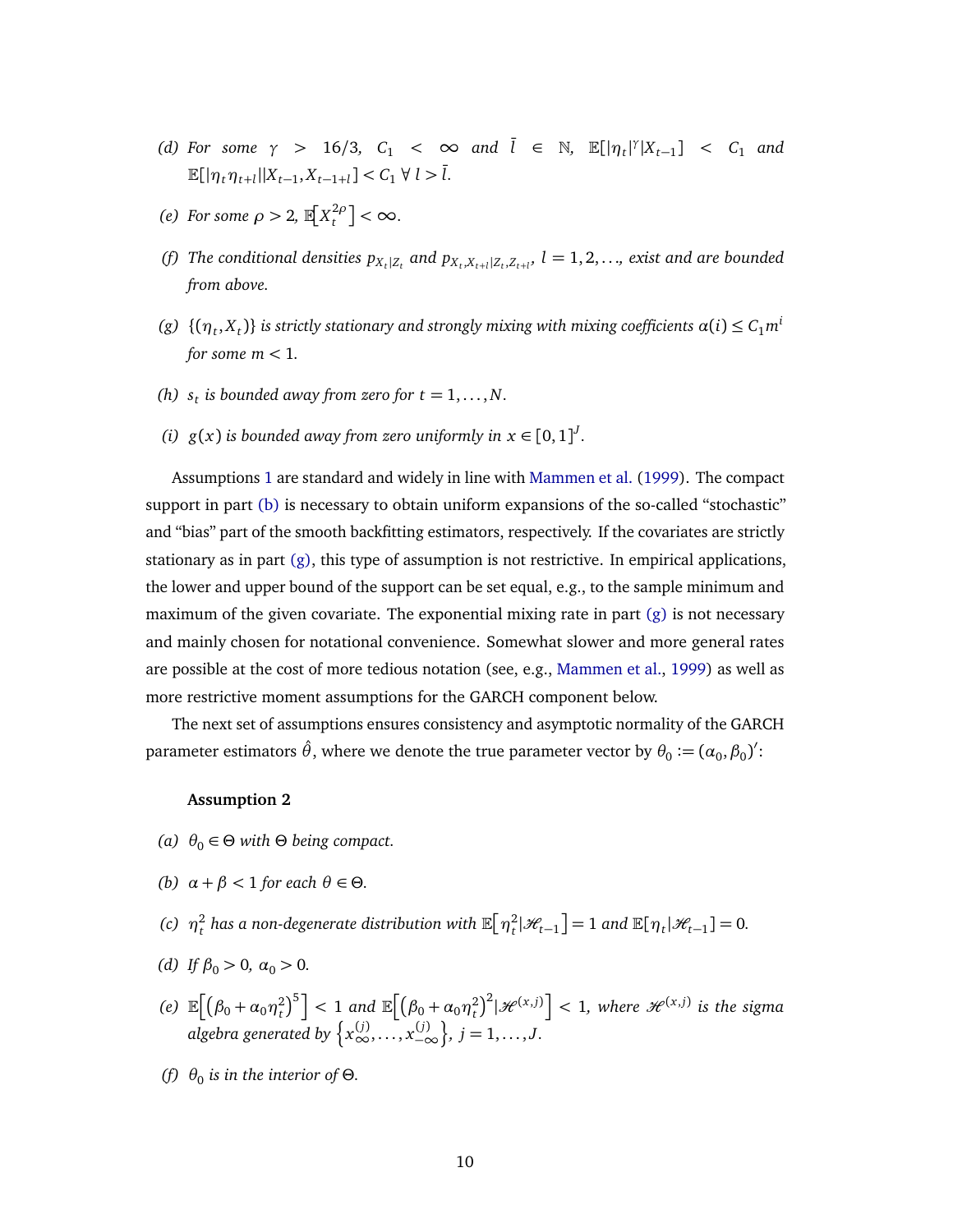Parts [\(a\)-](#page-10-1)[\(d\)](#page-10-2) of Assumption [2](#page-10-3) ensure consistency, while parts [\(e\)](#page-10-4) and [\(f\)](#page-10-5) are additionally required for asymptotic normality. These assumptions roughly follow those made in [Francq](#page-34-9) [and Zakoian](#page-34-9) [\(2004\)](#page-34-9). Assumption [2](#page-10-3)[\(b\)](#page-10-6) guarantees strict stationarity and strong mixing with exponential rate of *v<sup>t</sup>* . Our formulation is somewhat stronger than the corresponding Assumption (A2) in [Francq and Zakoian](#page-34-9) [\(2004\)](#page-34-9), but ensures that the true intercept is strictly positive and that  $v_t$  is bounded away from zero uniformly in  $\theta \in \Theta$ . Assumption [2](#page-10-3)[\(e\)](#page-10-4) is additionally introduced and, by an adaptation of Corollary 6 from [Carrasco and Chen](#page-33-5) [\(2002\)](#page-33-5), guarantees that  $\mathbb{E}[u_t^{10}] < \infty$  and  $\mathbb{E}[u_t^4 | \mathcal{H}^{(x,j)}] < \infty$ ,  $j = 1, ..., J$ , respectively. Hence, Assumption [2](#page-10-3)[\(e\)](#page-10-4) is clearly stronger than its counterpart in the parametric GARCH case, requiring only the existence of fourth unconditional moments of the GARCH disturbances (Assumption (A6) in [Francq and Zakoian](#page-34-9) [\(2004\)](#page-34-9)). In the given semiparametric *and* multiplicative framework, however, this strengthening of the assumptions is necessary to bound certain terms in the contribution of the smooth backfitting estimators in [\(6\)](#page-7-0) to the asymptotic variance of the GARCH parameter estimator. More precisely, to account for the variance part of the smooth backfitting estimator, we only need that  $\mathbb{E}\left[u_t^{8+\delta}\right]<\infty$ ,  $\delta>0$ , but as is well-known, the computation of odd-order unconditional moments implied by a GARCH process is extremely difficult (see, e.g., [Francq and Zakoian,](#page-35-5) [2010,](#page-35-5) Section 2.4).<sup>[3](#page-1-0)</sup> Finally, note that we cannot loosen Assumption [2](#page-10-3)[\(e\)](#page-10-4) any further as this would have to be compensated by an even faster decay rate of the mixing coefficients, which is already taken to be exponential according to Assumption  $1(g)$  $1(g)$ .<sup>[4](#page-1-0)</sup>

Our first basic result provides asymptotic normality for the estimator of the seasonality component  $s_t$  in [\(5\)](#page-6-0).

<span id="page-11-0"></span>**Theorem 1.** *Let Assumptions [1](#page-9-1)[\(d\)](#page-10-7)[-\(h\)](#page-10-8) and [2](#page-10-3)[\(b\)](#page-10-6) be fulfilled. Then*

<span id="page-11-1"></span>
$$
\sqrt{T}(\hat{s}_t - s_t) \xrightarrow{d} \mathcal{N}\left(0, N s_t^2 \sum_{j=-\infty}^{\infty} \text{Cov}\big[q_t, q_{t-j}\big]\right), \quad t = 1, \dots, N,\tag{15}
$$

*where*  $q_t := z_t^2 - 1$ *.* 

The straightforward proof of Theorem [1](#page-11-0) proceeds along standard lines. See Appendix [A](#page-38-0) for details. Note that due the finite number of indices across which  $s_t$  may differ, i.e.  $t = 1, \ldots, N$  $t = 1, \ldots, N$  $t = 1, \ldots, N$ , Theorem 1 directly implies that  $\sup_{t \in \{1, \ldots, T\}} |\hat{s}_t - s_t| = O_p(T^{-1/2})$ . Further, for the purpose of inference in empirical applications, the asymptotic variance in [\(15\)](#page-11-1) could be estimated by applying a standard long-run variance estimator to  $\{\hat{q}_t\}$ .

 $^3$ Trivially, odd-order moments will be zero when they exist if we assume that the distribution of  $\eta_t$  is symmetric.

<sup>4</sup>More precisely, Assumption [2](#page-10-3)[\(e\)](#page-10-4) follows from an application of Davydov's lemma in order to bound the absolute (auto-)covariances of a strong mixing process (see, e.g., [Hall and Heyde,](#page-35-6) [1980,](#page-35-6) Corollary A2). See Appendix [A](#page-38-0) for details.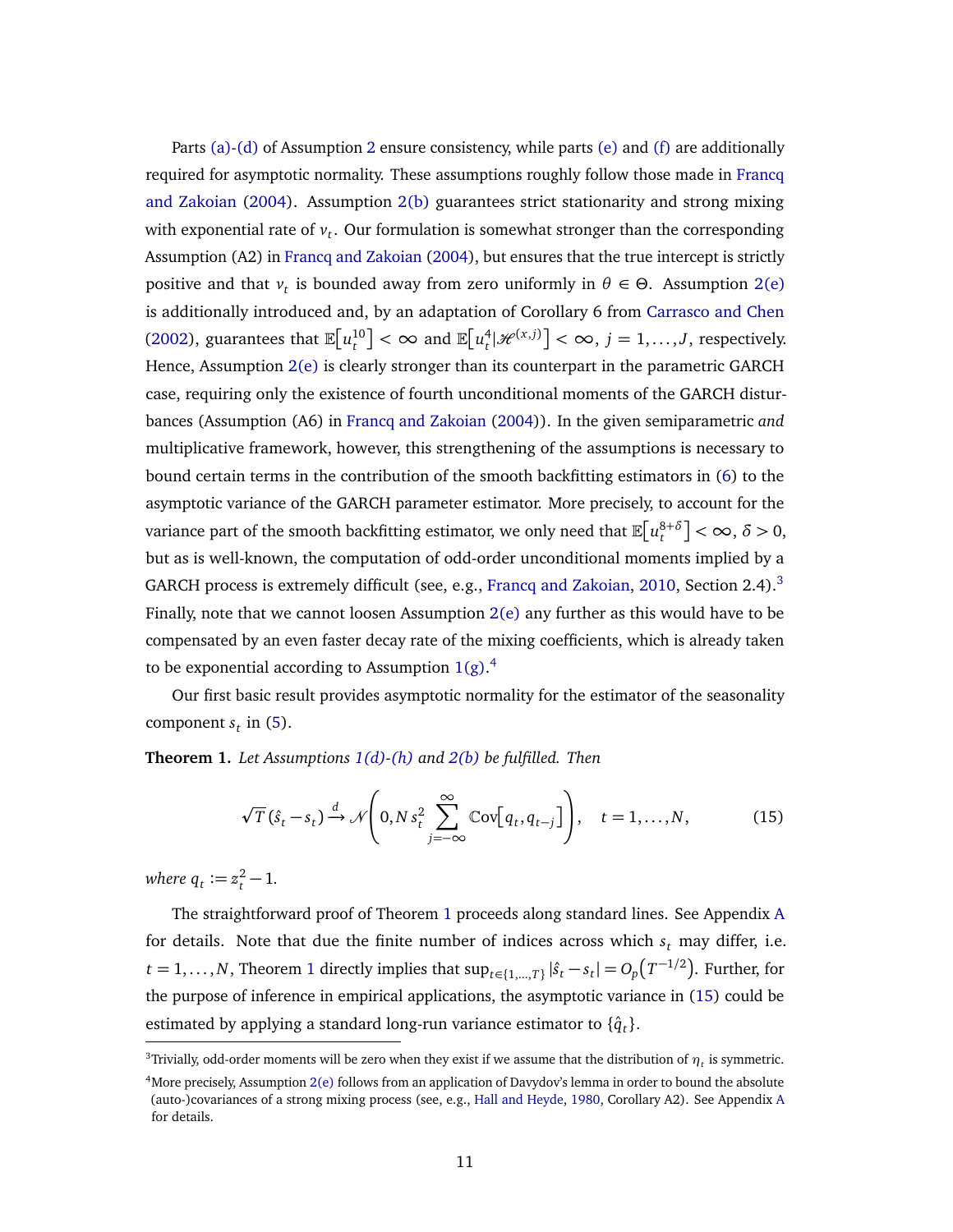The next theorem provides uniform consistency and asymptotic normality of the smooth backfitting estimators  $\hat{g}^{(j)}, j = 1, \ldots, J$ . For ease of notation, we set  $h = h_1 = \ldots = h_J$ .

<span id="page-12-0"></span>**Theorem [2](#page-10-3).** Let Assumptions [1](#page-9-1) and 2[\(b\)](#page-10-6) be fulfilled. Further, assume that  $h \asymp T^{-(1/4+\epsilon)}$  for *some ε >* 0*. Then*

$$
\sup_{x^{(j)} \in [0,1]} \left| \hat{g}^{(j)}(x^{(j)}) - g^{(j)}(x^{(j)}) \right| = O_p(h), \quad j = 1, \dots, J. \tag{16}
$$

*In addition, for*  $x^{(j)} \in (0, 1)$ *,* 

$$
\sqrt{Th}\left(\hat{g}^{(j)}\left(x^{(j)}\right)-g^{(j)}\left(x^{(j)}\right)\right) \stackrel{d}{\rightarrow} \mathcal{N}\left(0,\kappa_2 \frac{\sigma_j^2\left(x^{(j)}\right)}{p^{(j)}\left(x^{(j)}\right)}\right), \quad j=1,\ldots,J,\tag{17}
$$

 $w$ here  $\kappa_2 := \int K(u)^2 du$  and  $\sigma_{z,j}^2(x^{(j)}) := \mathbb{V}[z_t^2 - g(X)|X^{(j)} = x^{(j)}].$ 

The proof of Theorem [2](#page-12-0) consists of two main elements. First, the pre-estimation of the seasonality component needs to be accounted for. The corresponding estimation error is included in the bias part of the smooth backfitting estimator. Then, a uniform expansion for the latter needs to be formulated, which crucially exploits the periodic nature of the seasonality component and its estimator. Second, a uniform expansion for the stochastic part of the smooth backfitting estimator originally proposed in [Mammen and Park](#page-36-8) [\(2005\)](#page-36-8) has to be extended to allow for strongly mixing data. Details are provided in Appendix [A.](#page-38-0) Importantly, the bandwidth of order  $T^{-(1/4+\epsilon)}$  implies that we undersmooth compared to the MSE-optimal choice for the univariate estimators  $\hat{g}^{(j)}_{NW}$ , i.e.  $h=O\bigl(T^{-1/5}\bigr)$  used in [Mammen et al.](#page-36-1) [\(1999\)](#page-36-1). As we discuss below, this modification is required for the asymptotic normality of the GARCH parameter estimator  $\hat{\theta}$  in the following step. Obviously, if we are merely interested in the component functions  $g^{(j)}$ ,  $j = 1, \ldots, J$ , and point estimates of  $\theta$ , MSE-optimal smoothing can be retained. The latter additionally introduces an asymptotic bias term of order *h<sup>2</sup>*, representing the bias leading term of the *J*-dimensional Nadaraya-Watson estimator projected on the space of additive functions. See [Mammen et al.](#page-36-1) [\(1999\)](#page-36-1) for details.

The final theorems in this section grant consistency and asymptotic normality to the GARCH parameter estimator *θ*ˆ.

<span id="page-12-1"></span>**Theorem 3.** *Let Assumption [1](#page-9-1) and Assumption [2\(](#page-10-3)a)-(d) be fulfilled. Further, assume that*  $h \asymp T^{-(1/4+\epsilon)}$  for some  $\epsilon > 0$ . Then  $\hat{\theta} \to \theta_0$  almost surely.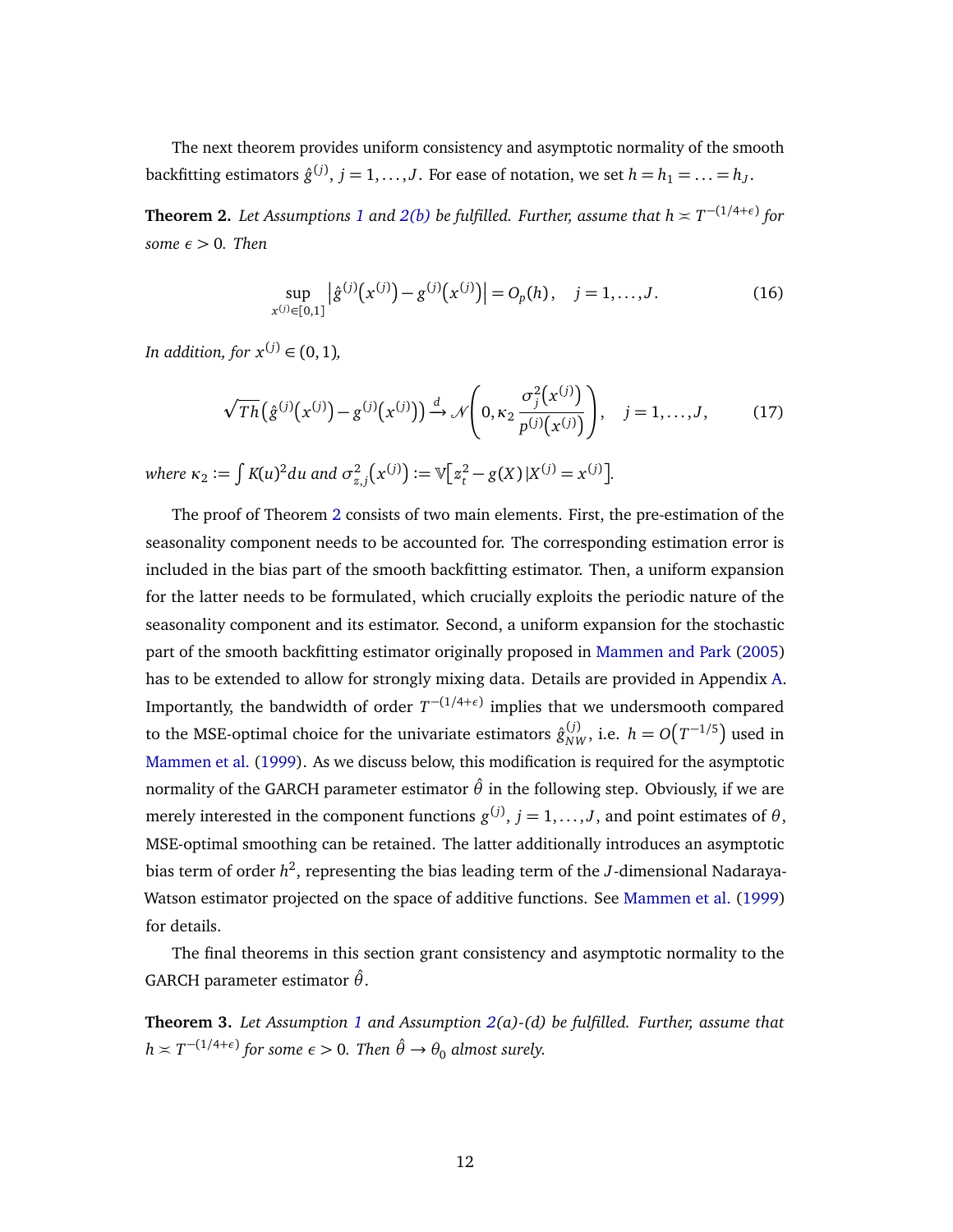<span id="page-13-0"></span>**Theorem 4.** Let Assumption [1](#page-9-1) and Assumption [2](#page-10-3) be fulfilled. Further, assume that  $h \geq$  $T^{-(1/4+\epsilon)}$  for some  $\epsilon > 0$ . Then

$$
\sqrt{T}(\hat{\theta}-\theta_0) \xrightarrow{d} \mathcal{N}\left(0, \mathcal{H}(\theta_0, g, \mathcal{S}_N)^{-1} \Sigma(\theta_0, g, \mathcal{S}_N) \mathcal{H}(\theta_0, g, \mathcal{S}_N)^{-1}\right),
$$

 $where \mathscr{H}(\theta_0, g, \mathscr{S}_N) \vcentcolon= \mathbb{E}\Big[\frac{\partial^2 l_t(\theta, g, \mathscr{S}_N)}{\partial \theta \partial \theta^T}\Big]$  $\frac{I_t(\theta, g, \mathscr{S}_N)}{\partial \theta \partial \theta^T}$   $|_{\theta=\theta_0}$   $], \Sigma(\theta_0, g, \mathscr{S}_N) \coloneqq \sum_{j=-\infty}^{\infty}$  Cov $\big[ y_{t,T}, y_{t-j,T} \big]$  and  $y_{t,T} = y_{t,T}(\theta_0, g, \mathcal{S}_N)$  *is defined in* [\(54\)](#page-44-0) *in Appendix [A.](#page-38-0)* 

The proofs of both theorems can be found in Appendix [A.](#page-38-0) For Theorem [3,](#page-12-1) the approximation error in the likelihood is decomposed into the errors due to the pre-estimation of the seasonality and semiparametric component, respectively, while using the consistency of the two latter component estimators, as well as standard results from [Francq and Za](#page-34-9)[koian](#page-34-9) [\(2004\)](#page-34-9). As in Theorem [2,](#page-12-0) the bandwidth could also be chosen in the (univariate) MSE-optimal way, which is not the case for Theorem [4.](#page-13-0) The reason is that the proof of the latter is based on considering the score evaluated at the true parameter vector  $\theta_0$  as a functional in the semiparametric component *g*. For this functional evaluated at the preestimate  $\hat{g}$ , we conduct a first-order expansion around the true semiparametric component *g*. The undersmoothing condition is then necessary to ensure that the corresponding remainder term, which is of order  $O_p(h^2)$  becomes  $o_p\big(T^{-1/2}\big)$ . Importantly, the definition of  $y_{t,T}$ ,  $t = 1,...,T$ , in [\(54\)](#page-44-0) in [A](#page-38-0)ppendix A demonstrates that the asymptotic variance of the GARCH parameter estimator is affected by the pilot estimates of the seasonality and semiparametric component, implying that the estimator does not possess an oracle property in the general framework considered. That is, in addition to the usual GARCH(1, 1) score in the Gaussian QML setting, which would drive the asymptotic variance given an oracle result, we can identify the contributions of the stochastic and bias part of the smooth backfitting estimators in [\(6\)](#page-7-0) as well as the asymptotic variance of the seasonality component estimator [\(5\)](#page-6-0). Accordingly, relying on standard asymptotic results for the QML estimator of GARCH(1, 1) models, e.g., by employing [Bollerslev and Wooldridge](#page-33-6) [\(1992\)](#page-33-6) standard errors, will generally lead to wrong inference in practice.

The rather complicated structure of the asymptotic variance in Theorem [4](#page-13-0) has further implications for the ability to conduct inference in empirical applications. Here, in particular, the presence of weighting functions following from a uniform expansion of the stochastic part of the smooth backfitting estimators makes the derivation of a consistent estimator of  $\Sigma(\theta_0, g, \mathscr{S}_N)$ , i.e. the long-run variance of  $\{y_{t,T}\}$ , challenging in general. Thus, a more viable strategy to obtain confidence intervals in practice is to implement a valid re-sampling scheme. A simple algorithm is proposed in Section [2.4](#page-14-0) below.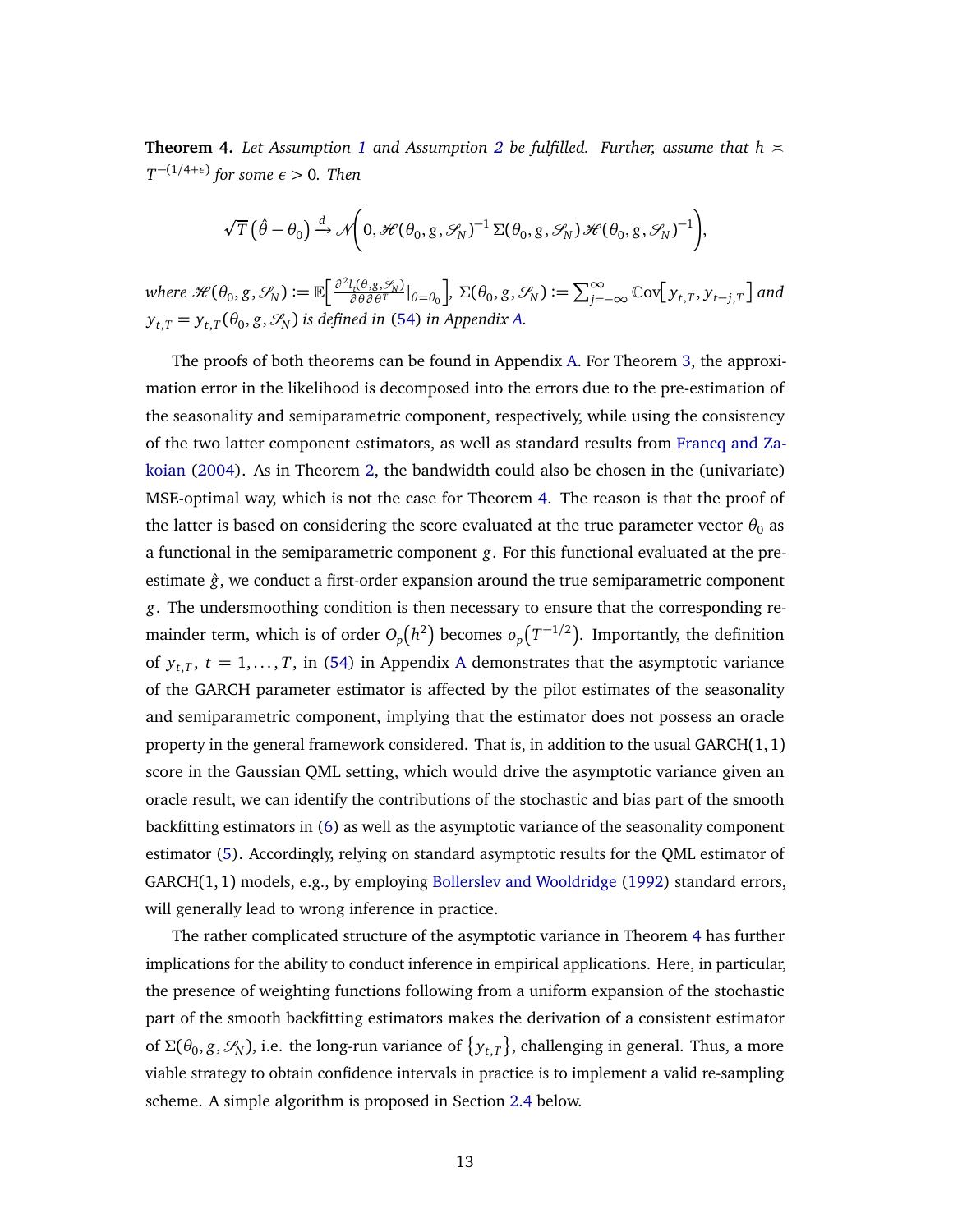#### <span id="page-14-0"></span>**2.4 Feasible Implementation**

To implement the component estimators introduced in Section [2.2](#page-6-1) and conduct valid inference in practice, two remaining open questions need to be addressed. First, the choice of the bandwidths  $h_j$  for the smooth backfitting estimators  $\hat{g}^{(j)}$ ,  $j = 1, ..., J$ , in [\(6\)](#page-7-0). Second, a suitable bootstrap scheme for the GARCH parameters  $\theta$  estimated in [\(7\)](#page-7-2).

To determine the bandwiths  $h_j, j = 1, \ldots, J,$  in a data-driven way, we follow an approach proposed by [Mammen and Park](#page-36-8) [\(2005\)](#page-36-8). The later relies on the minimisation of a penalised sum of squares (PLS) criterion based on the smooth backfitting residuals with the penalty preventing in-sample over-fitting caused by "too small" bandwidths. [Mammen and Park](#page-36-8) [\(2005\)](#page-36-8) show that the resulting bandwidths are asymptotically equivalent to those minimising the average weighted squared error (up to an additive constant).<sup>[5](#page-1-0)</sup>

In our framework, we need to modify the above method in two ways. First, we have to ensure that the estimates of the semiparametric component,  $\hat{g}_t$ ,  $t = 1, \ldots, T$ , in [\(6\)](#page-7-0) are strictly positive. Second, we need to satisfy the undersmoothing condition  $h = O\bigl(T^{-(1/4+\epsilon)}\bigr),$  $\epsilon$  > 0, in settings where we are interested in the asymptotic distribution of the GARCH parameter estimator  $\hat{\theta}$  according to Theorem [4.](#page-13-0) This is achieved by introducing an additional penalty for negative estimates and employing undersmoothing bandwidths when checking for the latter. Thus modified, the bandwidth selection problem becomes

<span id="page-14-1"></span>
$$
\hat{h}_1, \dots, \hat{h}_J = \underset{h_1, \dots, h_J}{\arg \min} \text{RSS}(h_1, \dots, h_J) \left\{ 1 + \frac{2K(0)}{T} \left[ \sum_{j=1}^J \frac{1}{h_j} \right] + \sum_{t=1}^T \mathbb{1}_{\{\hat{g}_t^* \le 0\}} \Delta \right\}, \quad (18)
$$

where  $RSS(h_1, ..., h_J) := \sum_{t=1}^T$  $\left[\hat{z}_t^2 - 1 - \sum_{j=1}^J \hat{g}^{(j)} \left(x_{t-1}^{(j)}\right)\right]^2 / T$ , the estimates  $\hat{g}_t^*$  $_t^*$ ,  $t =$ 1,..., *T*, are based on the undersmoothing bandwidths  $h_j^* = h_j T^{-(1/20+\epsilon)}$  with  $\epsilon$  "small", *j* = 1, . . . , *J*, while *∆* denotes a "large" positive constant. Finally, the bandwidths resulting from [\(18\)](#page-14-1) are deflated according to  $\hat{h}^*_{j} = \hat{h}^{}_{j} T^{-(1/20+\epsilon)}$ ,  $j = 1, \ldots, J$ .

To reduce the computational burden and, in particular, allow for the use in a rollingwindow forecasting application (see below), we implement the above procedure using a slightly modified version of the algorithm proposed in [Mammen and Park](#page-36-8) [\(2005\)](#page-36-8). The steps are as follows:

Step 0 Initialise  $h_1, \ldots, h_J$  to the least-squares cross validation bandwidths for the univariate Nadaraya-Watson estimators  $\hat{g}_{NW}^{(j)}$ ,  $j = 1, ..., J$ , in [\(13\)](#page-8-2).

 $<sup>5</sup>$ [Mammen and Park](#page-36-8) [\(2005\)](#page-36-8) also propose plug-in procedures for bandwidth choice. They argue, however, that</sup> these are sub-optimal whenever one is interested in maximising the overall fit of the additive model instead of specific component functions.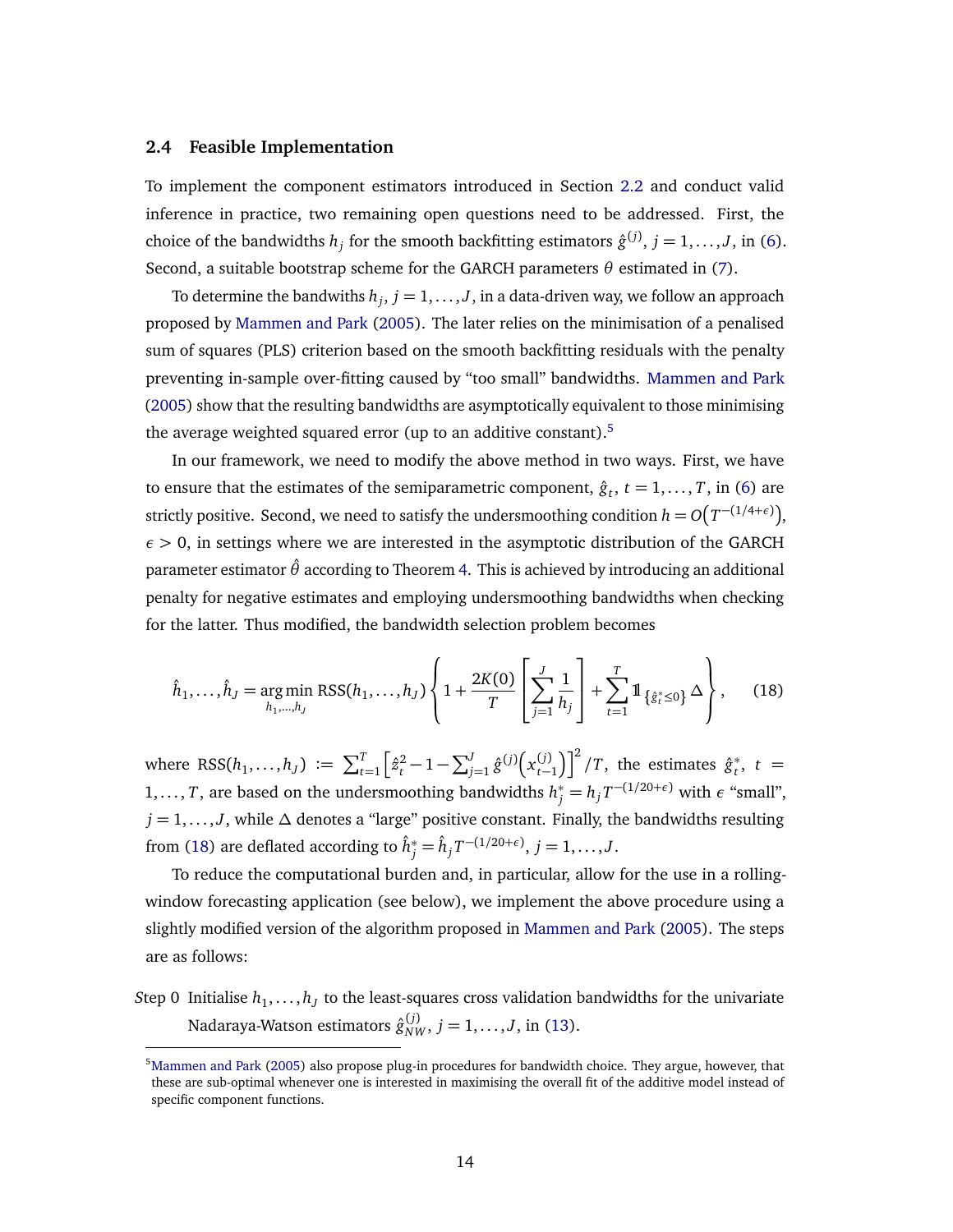- *S*tep 1 Compute the above modified PLS criterion over a grid for the bandwidth  $h_j$ ,  $j =$  $1, \ldots, J$ , while holding the other bandwidths  $h_1, \ldots h_{j-1}, h_{j+1}, \ldots, h_J$  constant.
- *S*tep 2 Replace the starting value for  $h_j$  by the corresponding minimising grid point  $\tilde{h}_j$ ,  $j = 1, \ldots, J$ .
- $S$ tep 3  $\,$  Repeat steps 1 and 2 starting from the bandwidths  $\tilde{h}_1,\ldots,\tilde{h}_J.$  Iterate in that way until a pre-specified convergence criterion is met.

In Step 1, we consider an equidistant grid of 50 points around the initial cross-validation bandwidths.

As was pointed out in Section [2.3,](#page-9-0) inference associated with the GARCH parameter estimator  $\hat{\theta}$  from [\(7\)](#page-7-2) requires an appropriate bootstrap approach. The predominant method in a GARCH framework is the block bootstrap for the GARCH (quasi-) likelihood proposed by [Goncalves and White](#page-35-7) [\(2004\)](#page-35-7) and further refined by [Corradi and Iglesias](#page-34-10) [\(2008\)](#page-34-10). However, the latter method is based on re-sampling likelihood contributions and thus appears less suitable for our setting, in which the bootstrap is supposed to account for the impact of the pre-estimation of the seasonality and semiparametric component on the variability of the GARCH parameter estimator. Hence, we instead take a practical stance and implement a residual bootstrap in the spirit of [Pascual et al.](#page-37-8) [\(2006\)](#page-37-8) to obtain percentile confidence intervals for  $\theta$ .<sup>[6](#page-1-0)</sup> For that purpose, we *condition* on the covariate sample  $\{x_t\}_{t=1}^T$  $t_{t=1}^I$ . A similar type of residual bootstrap conditional on the covariates has been applied in the context of semiparametric additive models, e.g., by [Fan and Jiang](#page-34-11) [\(2005\)](#page-34-11). To summarise, our re-sampling algorithm consists of the following steps:

- *S*tep 0 Fix the bandwidths at their values determined from the data according to [\(18\)](#page-14-1), i.e. ˆ*h* ∗  $j$ ,  $j = 1, ..., J$ .
- *S*tep 1 Obtain a sample *η* ∗  $\left\{t\atop t\right\}_{t=1}^T$  by re-sampling with replacement from the empirical distribution of the centred residuals  $\hat{\eta}_t - T^{-1} \sum_{t=1}^T \hat{\eta}_t$ , where  $\hat{\eta}_t = r_t / \sqrt{\hat{s}_t \hat{g}_t \hat{v}_t}$  and with  $\hat{s}_t$ ,  $\hat{g}_t$  as well as  $\hat{v}_t$ ,  $t = 1, \ldots, T$ , being the estimates of the three model components based on the original data.

Step 2 Obtain the sample  $\{u_t^*\}$  $\left\{t \atop t \right\}^T_{t=1}$  from the recursion

$$
v_t^* = 1 - \hat{\alpha} - \hat{\beta} + \hat{\alpha} u_{t-1}^{*2} + \hat{\beta} v_{t-1}^*, \quad u_t^* := \sqrt{v_t^*} \eta_t^*,
$$
 (19)

<sup>&</sup>lt;sup>6</sup>A residual bootstrap has also been considered in the context of GARCH specification testing by [Hidalgo and](#page-35-8) [Zaffaroni](#page-35-8) [\(2007\)](#page-35-8).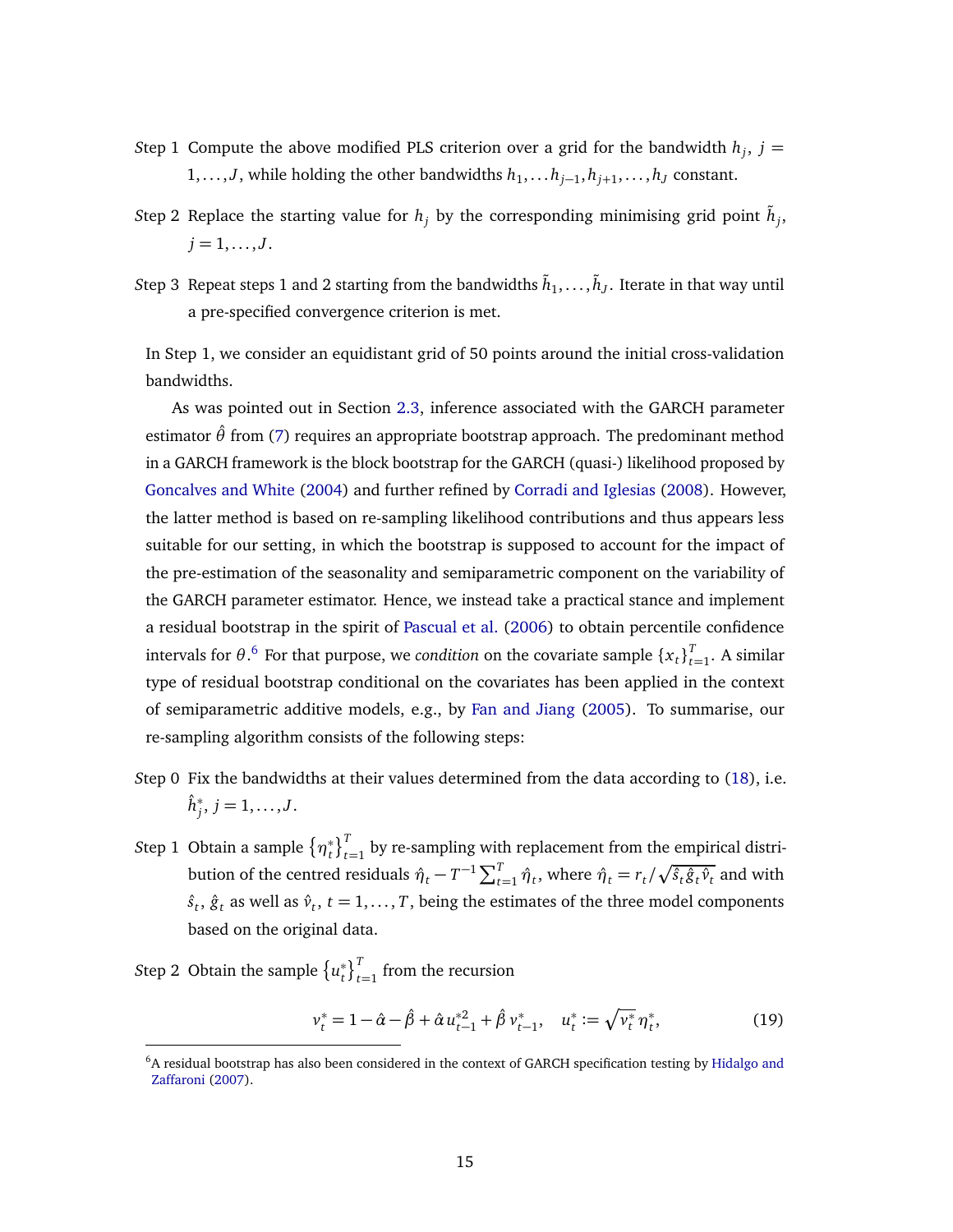where  $\hat{\alpha}$  and  $\hat{\beta}$  are parameter estimates based on the original data. From this, generate the (conditional) bootstrap sample  $\{ (r_t^*) \in \mathcal{F}_t \}$  $\{f_t^*, x_t\}$   $\}$ <sup>T</sup><sub>t=1</sub>, where  $r_t^* = u_t^*$  $t^{*}_{t} \sqrt{\hat{s}_{t} \hat{g}_{t}}, t = 1, ..., T.$ 

- *Step* 3 Use  $\{ (r_t^*) \}$  $\left\{t^*, x_t\right\}\right\}_{t=1}^T$  to compute the GARCH parameter estimates  $\hat{\theta}^*$  following the estimation steps  $(5)$ ,  $(6)$  and  $(7)$ .
- *S*tep 4 Repeat steps 1–3 *B* times and obtain the limits of the desired percentile intervals for  $\alpha$  and  $\beta$  as the corresponding percentiles of  $\{\hat{\alpha}_{h}^{*}$  $\left\{\stackrel{*}{\beta_b}\right\}_{b=1}^B$  and  $\left\{\stackrel{\hat{\beta}_b}{\beta_b}\right\}_{b=1}^B$ , respectively.

It is well-known that percentile intervals may exhibit a worse coverage accuracy compared to percentile t-intervals for small sample sizes (see, e.g., [Inoue and Kilian,](#page-36-9) [2002\)](#page-36-9). However, the latter issue should not be relevant in the given high-frequency setting with about 8000 observations. Finally, note that establishing the asymptotic validity of the above bootstrap approach in the given framework is clearly beyond the scope of this paper and deserves a study on its own. Hence, we leave it for future research.

### <span id="page-16-0"></span>**3 Empirical Application**

#### **3.1 Data**

We consider mid-prices and further LOB information for four of the most liquid stocks traded on NASDAQ: Apple (AAPL), Google (GOOG), Facebook (FB) and Microsoft (MSFT). The sample period is from January to May 2015. The LOB data is originally retrieved up to level 50 with the source being the LOBSTER database.<sup>[7](#page-1-0)</sup> The latter reconstructs the LOB from a message stream, which is part of NASDAQ's historical TotalView-ITCH data and contains all limit order submissions, cancellations and executions on each trading day (see [Huang](#page-36-10) [and Polak,](#page-36-10) [2011\)](#page-36-10). A crucial advantage of the resulting datasets, e.g., compared to similar ones sampled from the Trade and Quote (TAQ) database, is the fact that recording errors are virtually non-existent, such that cleaning procedures, as e.g., proposed in [Brownlees](#page-33-7) [and Gallo](#page-33-7) [\(2006\)](#page-33-7) are not necessary.

We aggregate the original data, which is sampled in event time, i.e. whenever an order event changes the book on the first 50 levels, to a regular frequency of five minutes using previous-tick interpolation (e.g. [Dacorogna et al.,](#page-34-12) [2001\)](#page-34-12). This choice of frequency is consistent, e.g., with [Andersen and Bollerslev](#page-33-2) [\(1997\)](#page-33-2) and [Andersen and Bollerslev](#page-33-3) [\(1998\)](#page-33-3). We compute mid-prices as  $P_t := (A_t + B_t)/2$ ,  $t = 1, ..., T$ , where  $A_t$  and  $B_t$  denote the best ask and bid prices at the end of the *t*-th five-minute interval, respectively, and obtain the corresponding log-returns. In order to prevent having to account for overnight effects,

 $7$ See <https://lobsterdata.com/>.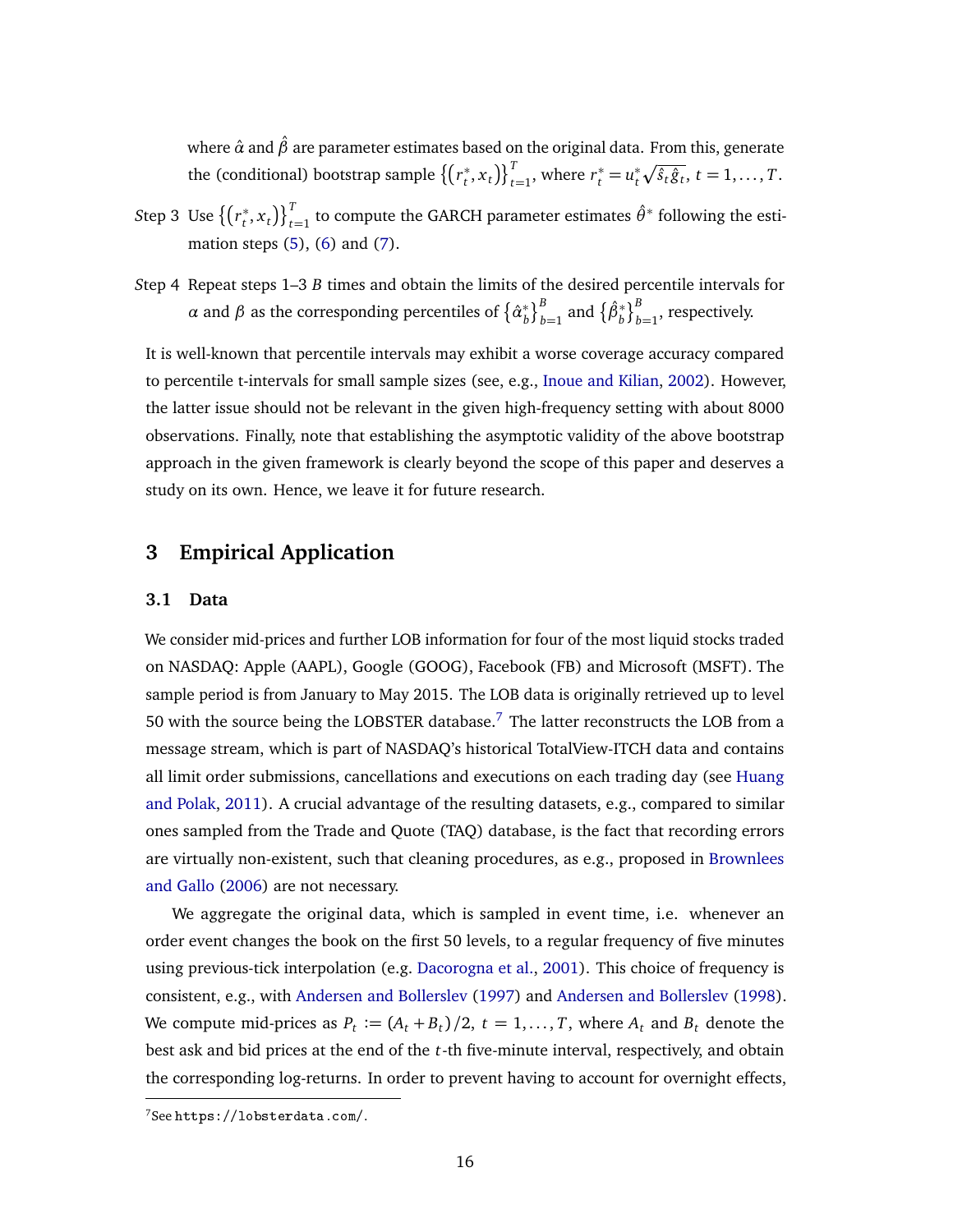we exclude overnight returns, which is common in the literature (see, e.g., [Engle and](#page-34-6) [Sokalska,](#page-34-6) [2012\)](#page-34-6). The resulting daily number of observations is  $N = 78$ . Finally, we centre the log-returns by subtracting their sample means.

We measure the state of the LOB at the beginning of each return spell by the sum of bid and ask depth at successive LOB levels relative to the total depth in the book, i.e.,

$$
RDEPTH_{t-1}^{(l)} := \frac{ADEPTH_{t-1}^{(l)} + BDEPTH_{t-1}^{(l)}}{\sum_{k=1}^{L_{\text{max}}} \left( ADEFH_{t-1}^{(k)} + BDEPTH_{t-1}^{(k)} \right)}, \quad l = 1, ..., L_{\text{max}}, \ t = 1, ..., T, \tag{20}
$$

where  $\mathrm{ADEFH}_{t-1}^{(l)}$  and  $\mathrm{BDEFH}_{t-1}^{(l)}$  denote the ask and bid depth on LOB level  $l$  at the beginning of the *t*-th spell, respectively, while  $L_{\text{max}}$  is the maximum LOB level considered. This strategy is motivated by the results in [Valenzuela et al.](#page-37-1) [\(2015\)](#page-37-1) who show that the resulting *relative* depths have a considerable predictive power regarding subsequent intraday volatility and, in particular, outperform methods based on plain depths. A further advantage of this approach is that it automatically normalises depths to the unit interval and accounts for their seasonal pattern as documented, e.g., in [Ahn et al.](#page-33-0) [\(2001\)](#page-33-0). Exemplarily, Figure [1](#page-18-0) depicts medians of relative bid and ask depths up to level 50. In all cases, the bid and ask depth appears to be concentrated roughly on the first 25 levels. Hence, we set  $L_{\text{max}} = 25$  in order to keep the analysis parsimonious. Finally, we account for the fact that, in particular on the first levels, depth data can be rather noisy, e.g., due to "pinging" strategies for the detection of hidden depth (see, e.g., [Hautsch and](#page-35-9) [Huang,](#page-35-9) [2012\)](#page-35-9). Hence, we average relative depth over five levels, such that RDEPTH $_{t-1}^{(1-5)}$  := 1  $\frac{1}{5}$   $\sum_{l=1}^{5}$  RDEPTH $_{t-1}^{(l)}$  with RDEPTH $_{t-1}^{(6-10)}$ , RDEPTH $_{t-1}^{(11-15)}$  and RDEPTH $_{t-1}^{(16-20)}$  defined analogously for  $t = 1, \ldots, T$ . Note that we skip the average relative depth for levels 21 to 25 in order to mitigate possible multicollinearity issues. Hence, we consider the covariate vector  $x_{t-1} = \left(\text{RDEPTH}_{t-1}^{(1-5)}, \text{RDEPTH}_{t-1}^{(6-10)}, \text{RDEPTH}_{t-1}^{(11-15)}, \text{RDEPTH}_{t-1}^{(16-20)}\right)^T, t = 1, \ldots, T.$ 

Table [1](#page-19-0) reports some descriptive statistics for log returns as well as relative depths on levels  $1 - 5$  and  $16 - 20.8$  $16 - 20.8$  The return distribution exhibits the well-known excess kurtosis in all four cases, while it is left-skewed for AAPL and FB and slightly right-skewed for GOOG and MSFT. Relative depth is concentrated on the first five levels as opposed to deeper in the book. At the same time, however, depth *variability* does not overly depend on the LOB level.

Ljung-Box statistics for squared log returns and relative depths on levels  $1 - 5$  and 16 − 20 are shown in Table [6](#page-59-0) in Appendix [B.](#page-59-1) In line with literature, we observe the typical volatility clustering behaviour with the Ljung-Box statistics being highly significant across

<sup>8</sup>Descriptive statistics for relative depth on levels  $6 - 10$  and  $11 - 15$  have been omitted to conserve space, but are available on request. The same holds for the Ljung-Box statistics in Table [6](#page-59-0) in Appendix [B](#page-59-1) discussed below.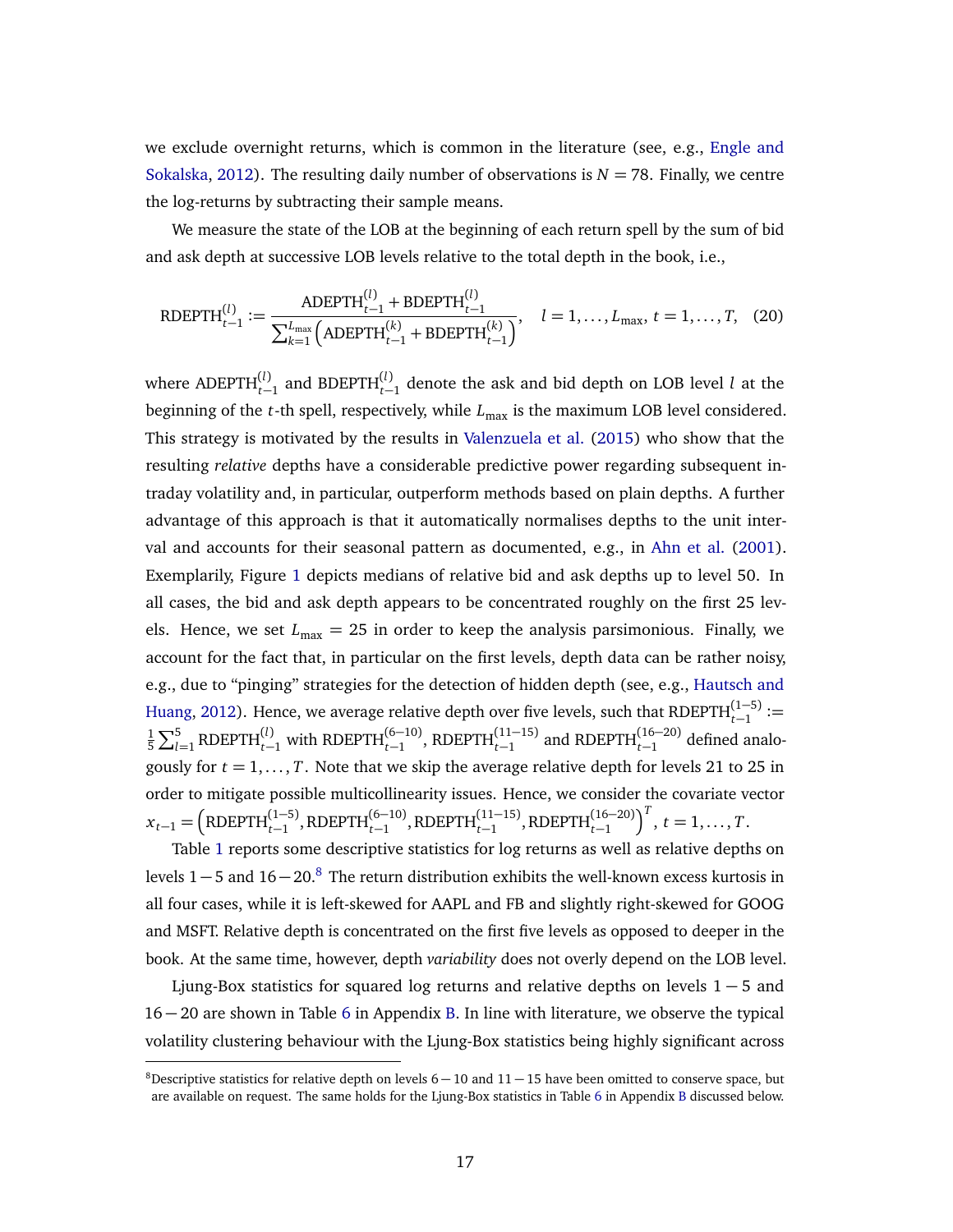<span id="page-18-0"></span>

Figure 1: Medians of Relative Bid and Ask Depths. Solid (dashed) line: median relative ask (bid) depth. Relative ask depth for level *l*: RADEPTH<sup>(*l*)</sup> :=  $\frac{\text{ADEPTH}_{t}^{(l)}}{\sum_{k=1}^{50} \text{ADEPTH}_{t}^{(k)}}$ ,  $l = 1, ..., 50$ ,  $t = 1, ..., T$ . Relative bid depth defined analogously. Figure depicts medians computed over *t* = 1, . . . , *T*.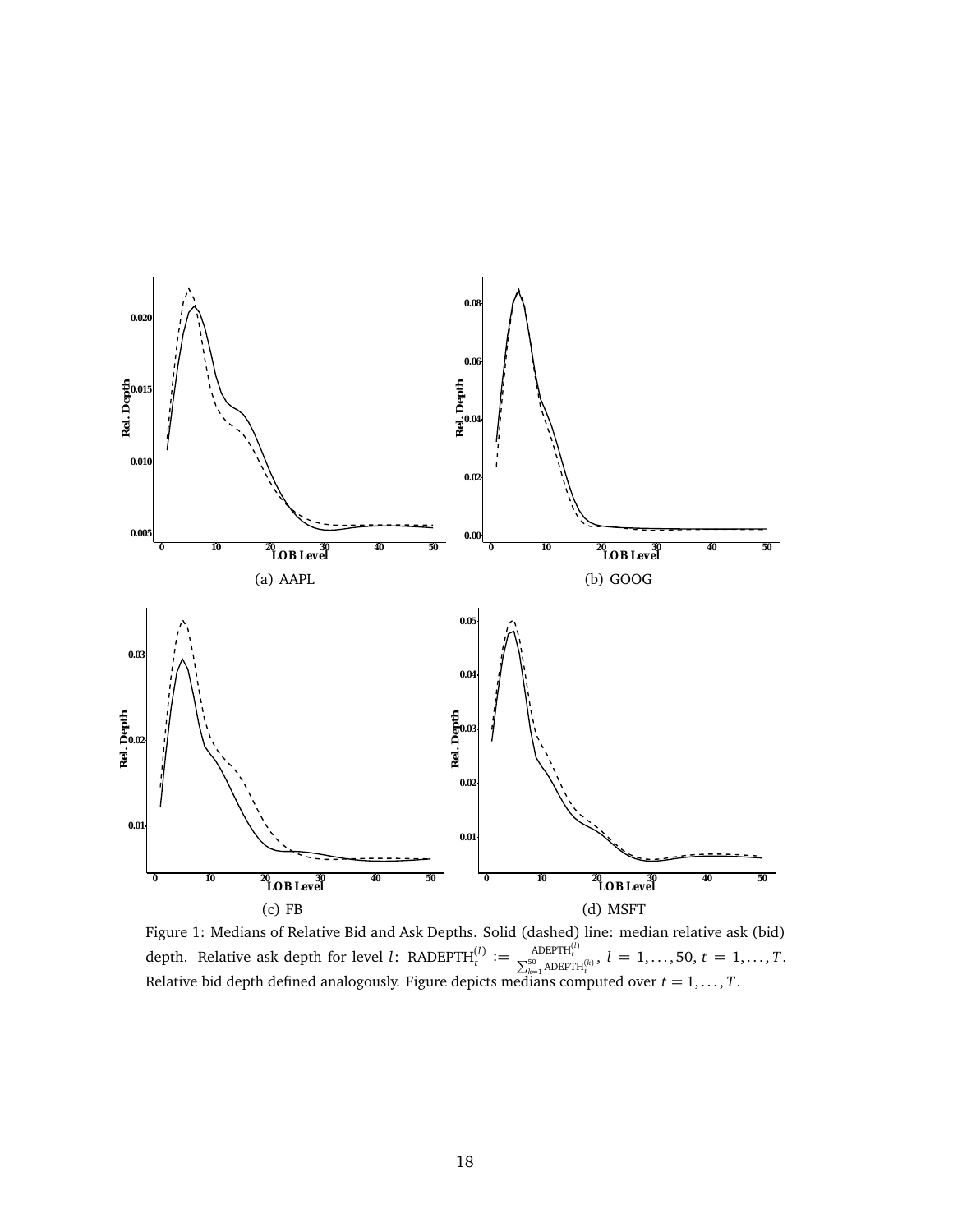<span id="page-19-0"></span>Table 1: Descriptive Statistics. Log returns (LRET) reported in percentage points.  $DEP_{1-5}$  and DEP<sub>16−20</sub>: average relative depth on levels 1 to 5 and 16 to 20, respectively. AVG: sample mean. SD: standard deviation.  $P_{0.05}$ : 0.05-percentile. Results for (average) relative depth on levels 6 to 10 and 11 to 15 omitted due to space constraints, but available upon request.

|             |             |                   | AAPL               |                    | GOOG        |                   |                    |                      |
|-------------|-------------|-------------------|--------------------|--------------------|-------------|-------------------|--------------------|----------------------|
|             | <b>LRET</b> | LRET <sup>2</sup> | $\text{DEP}_{1-5}$ | $\rm{DEP_{16-20}}$ | <b>LRET</b> | LRET <sup>2</sup> | $\text{DEP}_{1-5}$ | $\text{DEP}_{16-20}$ |
| <b>AVG</b>  | 0.000       | 0.017             | 0.044              | 0.023              | 0.000       | 0.013             | 0.042              | 0.026                |
| <b>SD</b>   | 0.131       | 0.047             | 0.017              | 0.013              | 0.116       | 0.034             | 0.013              | 0.009                |
| $P_{0.05}$  | $-0.207$    | 0.000             | 0.020              | 0.009              | $-0.183$    | 0.000             | 0.024              | 0.014                |
| $P_{0.95}$  | 0.197       | 0.072             | 0.070              | 0.050              | 0.183       | 0.054             | 0.065              | 0.045                |
| <b>SKEW</b> | $-0.441$    |                   |                    |                    | 0.016       |                   |                    |                      |
| <b>KURT</b> | 8.431       |                   |                    |                    | 7.364       |                   |                    |                      |
| #OBS        | 7854        | 7854              | 7854               | 7854               | 7854        | 7854              | 7854               | 7854                 |
|             | FB          |                   |                    |                    | MSFT        |                   |                    |                      |
|             | <b>LRET</b> | LRET <sup>2</sup> | $\text{DEP}_{1-5}$ | $\rm{DEP_{16-20}}$ | <b>LRET</b> | LRET <sup>2</sup> | $\text{DEP}_{1-5}$ | $\text{DEP}_{16-20}$ |
| <b>AVG</b>  | 0.000       | 0.019             | 0.049              | 0.032              | 0.000       | 0.013             | 0.069              | 0.027                |
| <b>SD</b>   | 0.139       | 0.056             | 0.018              | 0.017              | 0.116       | 0.036             | 0.016              | 0.012                |
| $P_{0.05}$  | $-0.214$    | 0.000             | 0.020              | 0.012              | $-0.189$    | 0.000             | 0.042              | 0.014                |
| $P_{0.95}$  | 0.216       | 0.078             | 0.075              | 0.071              | 0.187       | 0.056             | 0.093              | 0.055                |
| <b>SKEW</b> | $-0.235$    |                   |                    |                    | 0.065       |                   |                    |                      |
| <b>KURT</b> | 9.536       |                   |                    |                    | 8.112       |                   |                    |                      |
| #OBS        | 7854        | 7854              | 7854               | 7854               | 7854        | 7854              | 7854               | 7854                 |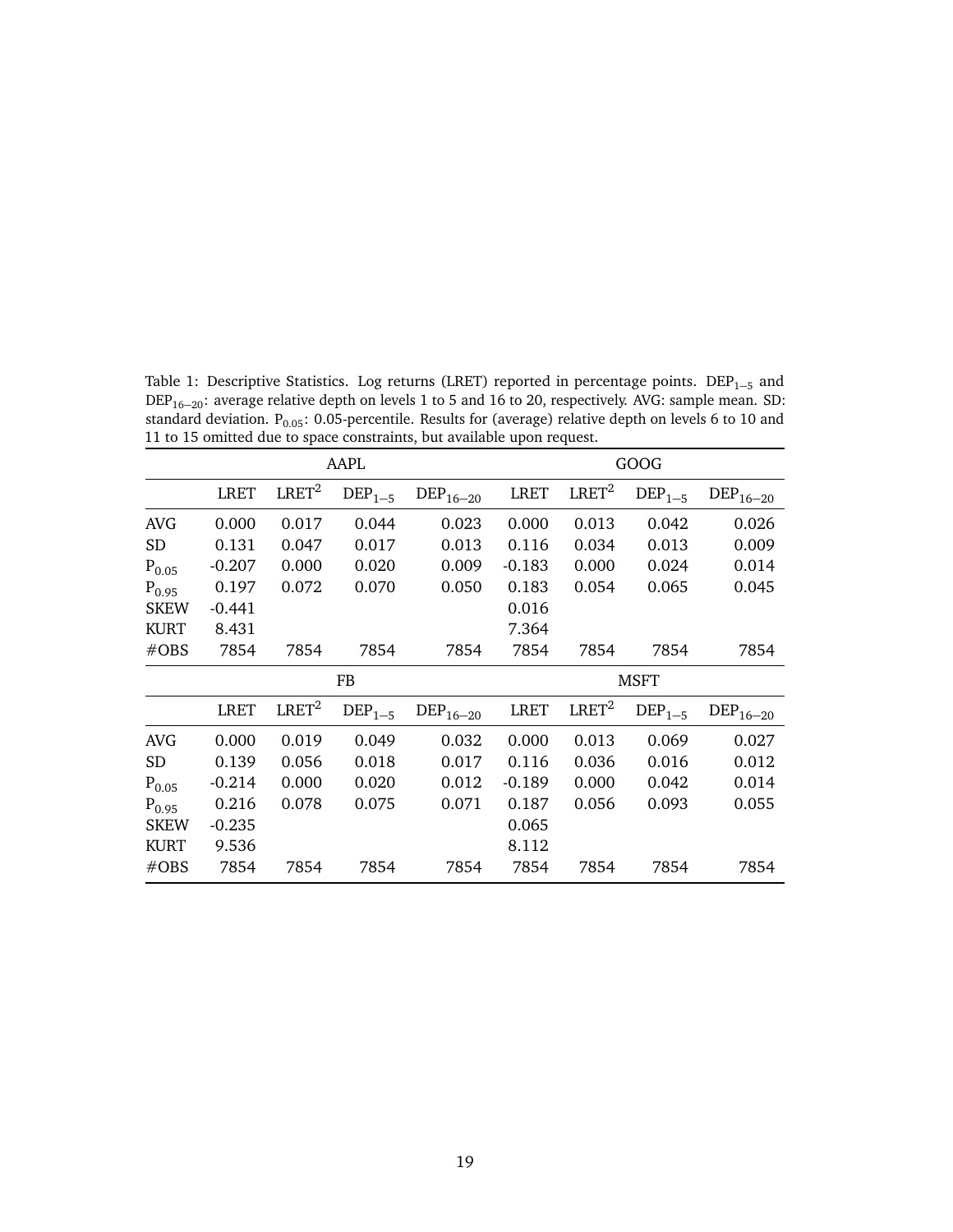all lags and stocks. The same is true for relative depths, while the relative persistence of depth on levels  $1 - 5$  vs.  $16 - 20$  depends on the given asset. Relative depth is considerably more persistent near the top of the book compared to the deeper levels for AAPL and MSFT, while the opposite holds in the case of GOOG and FB. The sample autocorrelation functions displayed in Figure [2](#page-21-0) confirm the persistence of squared returns. Moreover, they indicate the well-known seasonality patterns in volatility.

Finally, Table [7](#page-59-2) in Appendix [B](#page-59-1) reports the results of ADF tests for unit-roots in the relative depth series. For all stocks and depth series, the null of a unit-root can be easily rejected at all conventional levels. Accordingly, the assumption of a stationary covariate process made in Section [2.3](#page-9-0) appears to be reasonable in the given application scenario.

### **3.2 Intraday Volatility Dynamics and Order Book Depth**

As the first part of the empirical study, we consider the entire sample. For that purpose, we estimate our component model following the estimation steps [\(5\)](#page-6-0), [\(6\)](#page-7-0) and [\(7\)](#page-7-2) in Section [2.2.](#page-6-1) For the smooth backfitting estimators  $\hat{g}^{(j)},\,j=1,\ldots,J,$  in [\(6\)](#page-7-0), we set the "base kernel"  $K$ to be the Epanechnikov kernel. The compact support of the latter is in line with our Assumption [1](#page-9-1)[\(a\).](#page-9-3)

We start the discussion of the empirical results with the estimates of the seasonality component. The latter are depicted in Figure [3,](#page-22-0) indicating that the seasonality component exhibits the L-shape that is typical for equities, thus confirming the results, e.g., in [Engle](#page-34-6) [and Sokalska](#page-34-6) [\(2012\)](#page-34-6). Accordingly, volatility is higher at the opening, lower around midday and then increases somewhat before the close of trading.

We can proceed with the semiparametric component. Table [2](#page-23-0) reports the bandwidths for the smooth backfitting estimators that were obtained by the modified PLS approach discussed in Section [2.4.](#page-14-0) Most importantly, all bandwidths have a comparable level of magnitude, implying that none of the covariates is being "smoothed out". Figures [4](#page-24-0) and [5](#page-25-0) display the resulting estimates of the component functions together with approximative 95% confidence intervals constructed following Theorem [2.](#page-12-0) The latter require estimates of the variances  $\sigma^2_{z,j}\big(x^{(j)}\big),\,j=1\,\dots,J,$  which are obtained by a Nadaraya-Watson regression of the squared backfitting residuals from [\(6\)](#page-7-0) on *x* (*j*) using least-squares cross-validation bandwidths. To focus on the difference in terms of the impact on subsequent volatility between depth near the top and deeper in the book, only the estimates corresponding to relative depths on LOB levels  $1\!-\!5, \hat{g}_1^{},$  and  $16\!-\!20, \hat{g}_4^{},$  are reported. $^9$  $^9$ 

 $^9$ The estimates corresponding to relative depths on levels 6—10,  $\hat{g}_2$ , and 11—15,  $\hat{g}_3$ , are available upon request.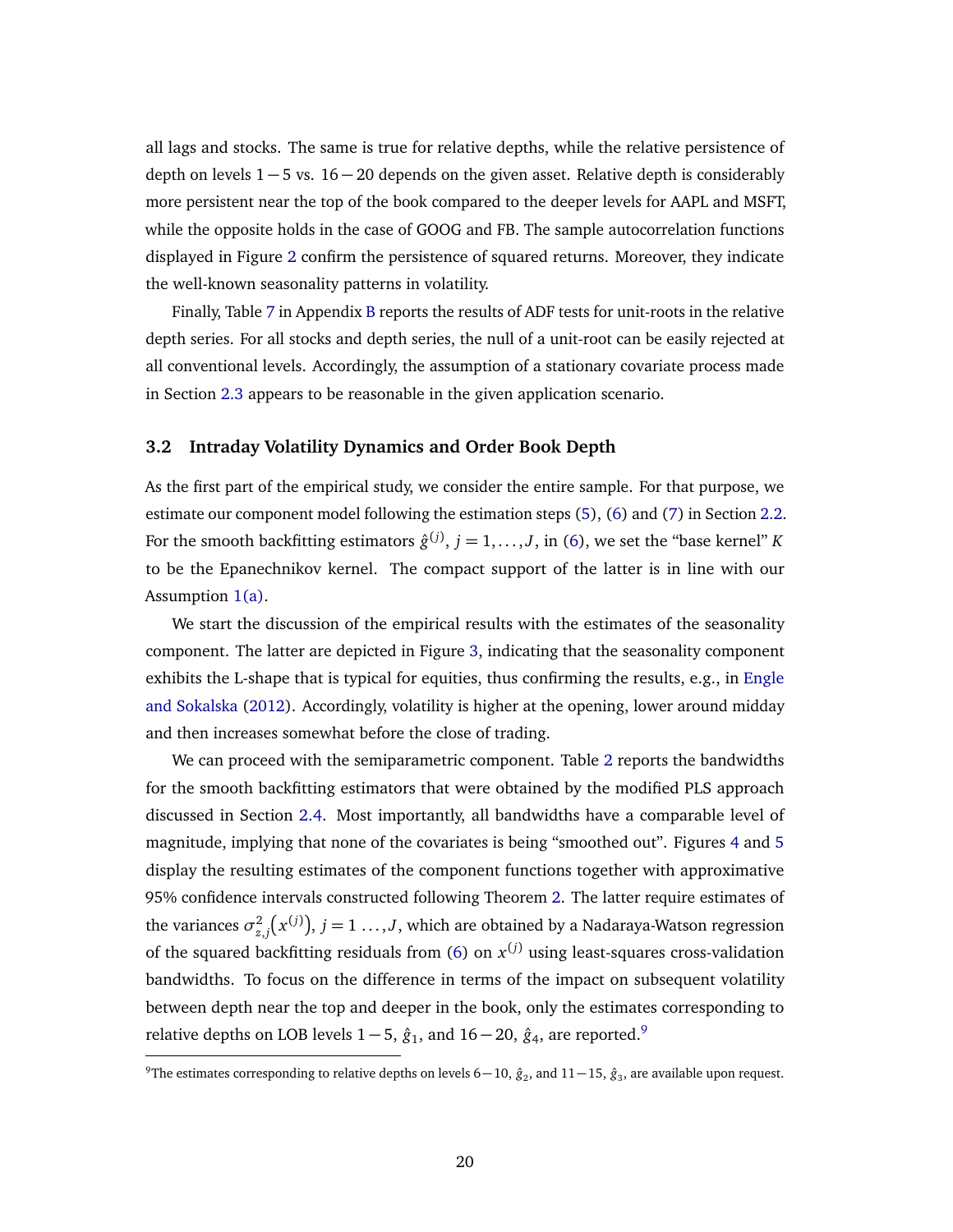<span id="page-21-0"></span>

Figure 2: Sample Autocorrelation Functions of Squared Log Returns. Horizontal lines: limits of 95% p confidence intervals (∓1.96*/ T*).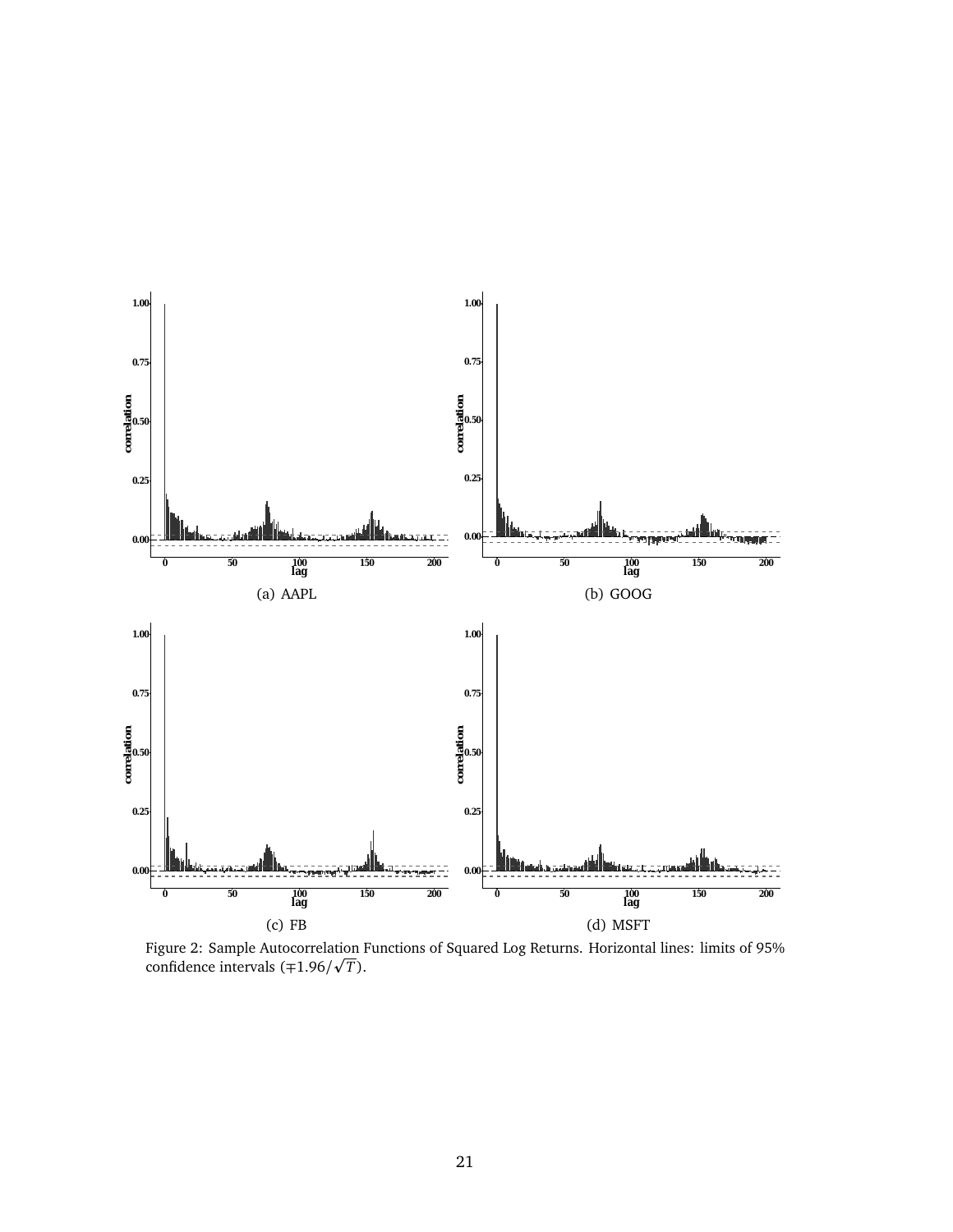<span id="page-22-0"></span>

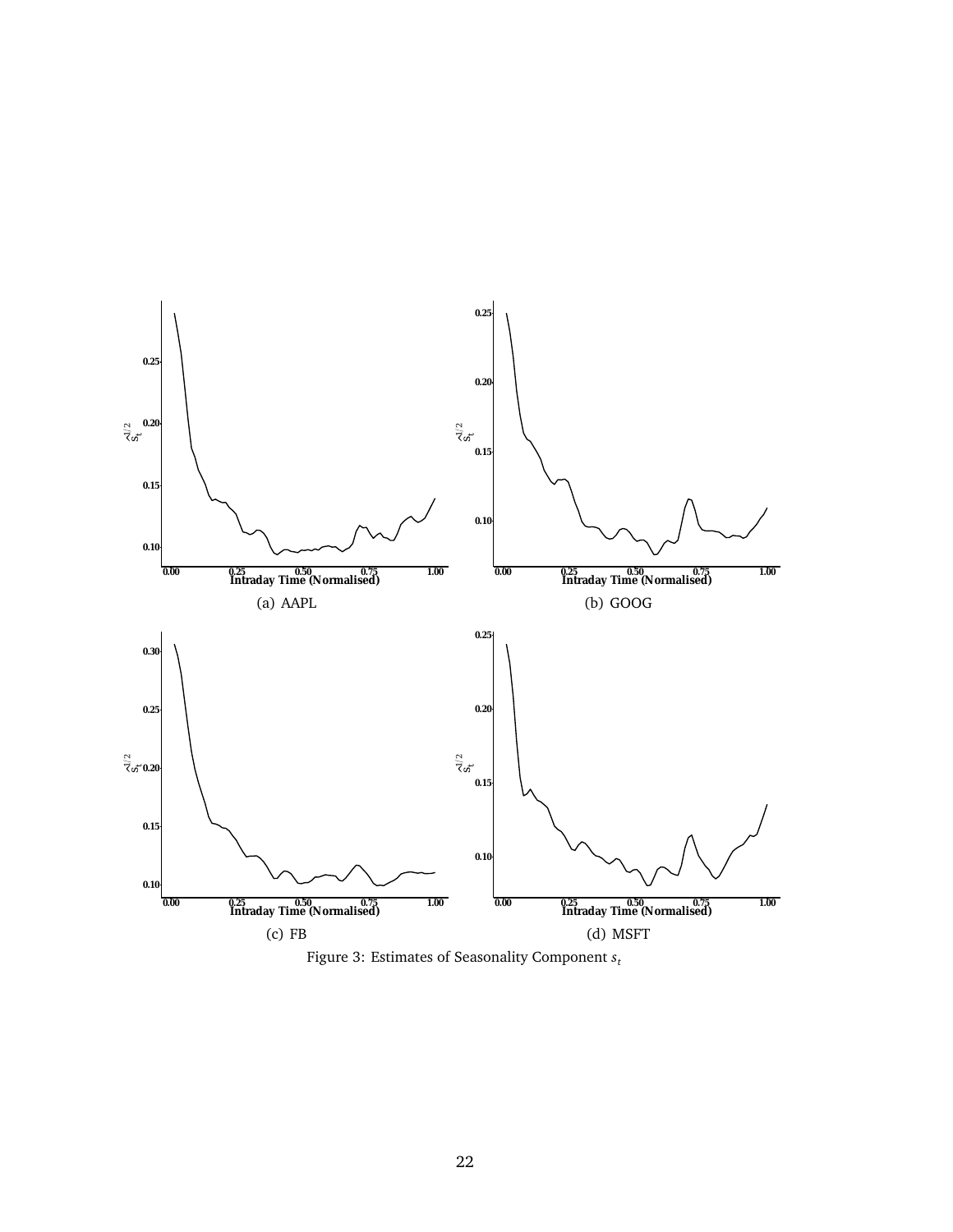|                  | AAPL. | GOOG  | FB    | <b>MSFT</b> |
|------------------|-------|-------|-------|-------------|
| $RDEPTH^{(1-5)}$ | 0.354 | 0.586 | 0.692 | 0.193       |
| $RDEPTH(6-10)$   | 0.308 | 0.399 | 0.162 | 0.179       |
| $RDEPTH(11-15)$  | 0.403 | 0.284 | 0.299 | 0.465       |
| $RDEPTH(16-20)$  | 0.241 | 0.588 | 0.695 | 0.242       |

<span id="page-23-0"></span>Table 2: Bandwidths for SBF Estimator of Additive Component. Bandwidths determined by minimising modified PLS criterion [\(18\)](#page-14-1).

The main findings are as follows. First, the functional form is highly non-linear in all cases but one. That is, only in the case of  $\hat{g}_1$  for AAPL, the confidence region associated with the fit would allow for a linear relationship, underlining the importance of a flexible semiparametric approach for uncovering the impact of relative order book depths on intraday volatility. Second, for all four stocks, there is a pronounced difference between the shape of  $\hat{\mathrm{g}}_{1}$  and  $\hat{\mathrm{g}}_{4}$ , suggesting that the depth-volatility relationship crucially depends on the given LOB level. E.g. for AAPL, increasing relative depth on levels  $1 - 5$  has a positive effect on subsequent volatility. However, the impact is significantly negative when analysing levels 16 − 20 as *g*ˆ<sup>4</sup> first decreases sharply and flattens out eventually. This result is in line with, e.g., [Pascual and Veredas](#page-37-0) [\(2010\)](#page-37-0) and might be explained by a reduction of the sizes of less aggressive limit orders when an increase in volatility is expected. In the case of the remaining three stocks, the relationships are more complex.  $\hat{g}_1$  is mostly convex, being predominantly decreasing (increasing) for lower (higher) relative depths. Hence, the results of [Ahn et al.](#page-33-0) [\(2001\)](#page-33-0) for depth at the top of the book can be confirmed only for smaller values. Interestingly, in the case of GOOG and MSFT,  $\hat{g}_4$  is roughly inverted and thus concave. Up to intermediate levels of relative depth, this finding is in line with [Valenzuela et al.](#page-37-1) [\(2015\)](#page-37-1) and could be caused by market participants interpreting a concentration of depth deeper in the book as an indication of mispricing, which in turn leads to price adjustments resulting in a higher volatility.

Estimates of the parameters of the GARCH component are reported in Table [3.](#page-26-0) Unsurprisingly, the parameter estimates are well in line with literature (see, e.g., [Andersen](#page-33-2) [and Bollerslev,](#page-33-2) [1997\)](#page-33-2). They translate into half-lives for a volatility shock from around 36 five-minute intervals, i.e. three hours, for GOOG to 73 intervals or roughly six hours for MSFT. More interestingly, Table [3](#page-26-0) also reports percentile confidence intervals computed using the bootstrap algorithm introduced in Section [2.4](#page-14-0) with  $B = 5000$  as well as corresponding "naive" asymptotic confidence intervals based on [Bollerslev and Wooldridge](#page-33-6) [\(1992\)](#page-33-6) standard errors. For all four stocks and both parameters, the percentile intervals are markedly wider than their naive counterparts. This result underlines the importance of a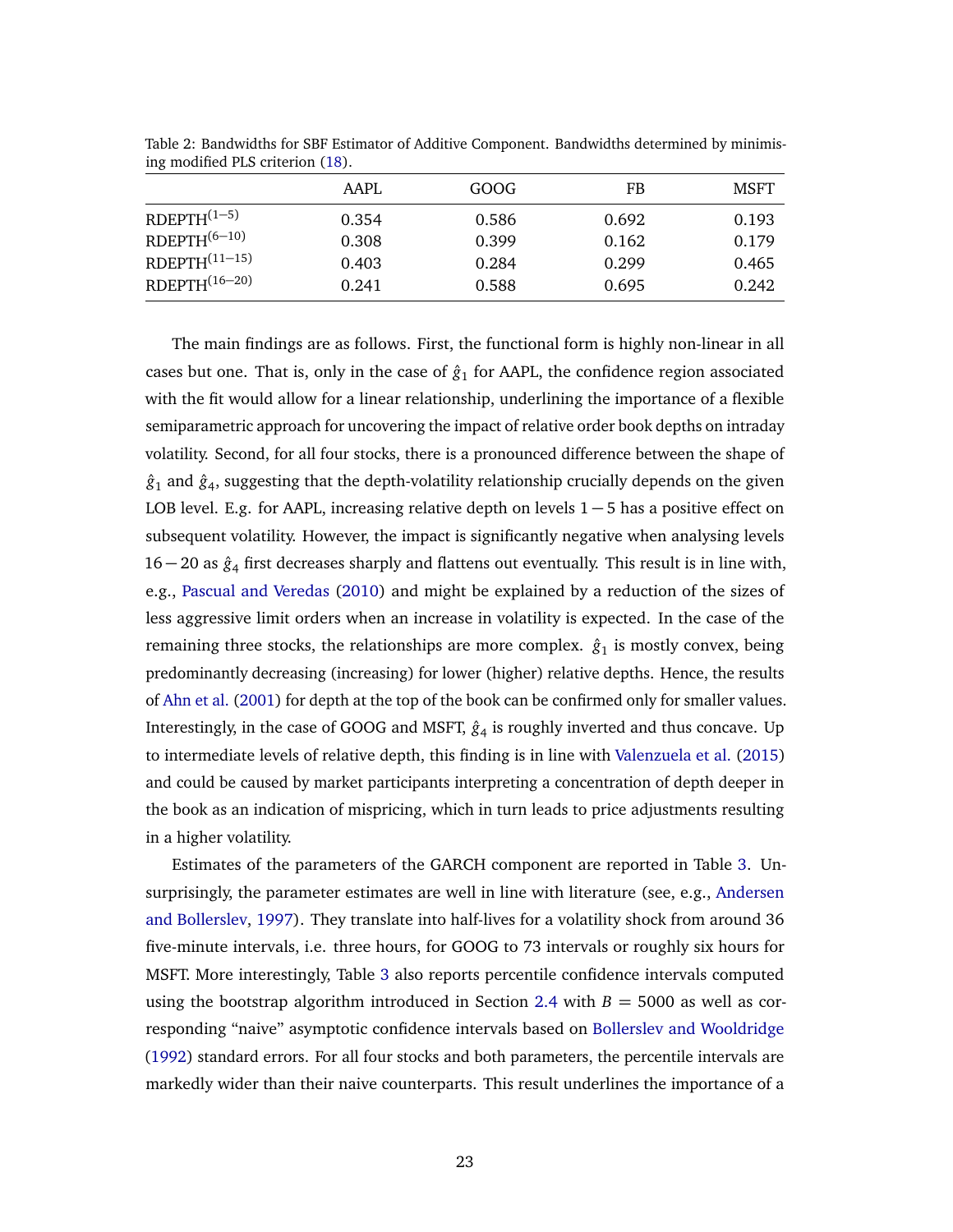<span id="page-24-0"></span>

Figure 4: Estimates of Additive Component Functions  $g^{(1)}$  and  $g^{(4)}$  (AAPL & GOOG). Dashed lines: approximative point-wise 95% confidence intervals according to Theorem [2.](#page-12-0) Estimates of variances  $\sigma_{z,j}^2\big(x^{(j)}\big),\,j=1\,\ldots,J,$  obtained by Nadaraya-Watson regression of squared backfitting residuals from [\(6\)](#page-7-0) on  $x^{(j)}$  using least-squares cross-validation bandwidths. Estimates of  $g^{(2)}$  and  $g^{(3)}$  available upon request.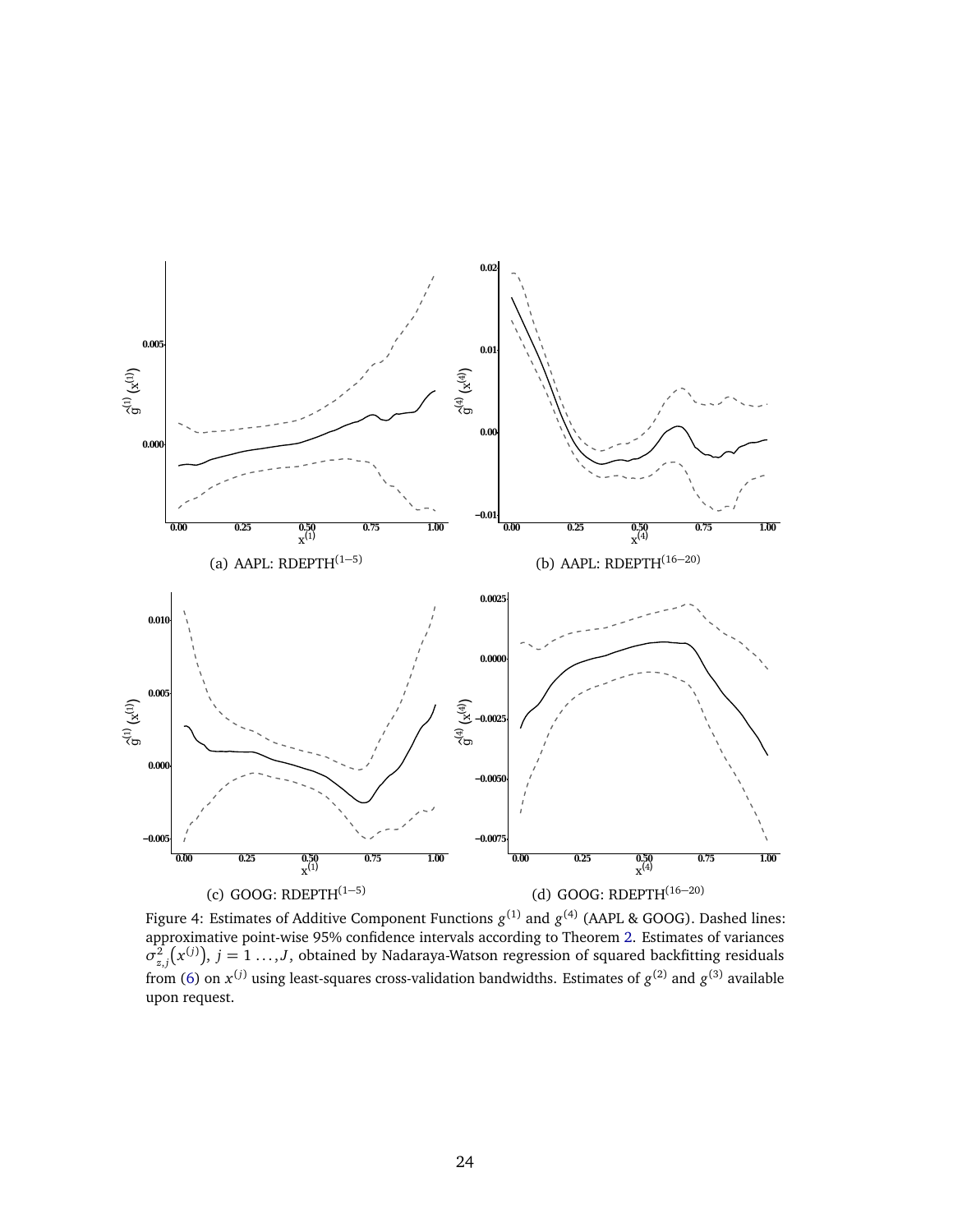<span id="page-25-0"></span>

Figure 5: Estimates of Additive Component Functions  $g^{(1)}$  and  $g^{(4)}$  (FB & MSFT). Dashed lines: approximative point-wise 95% confidence intervals according to Theorem [2.](#page-12-0) Estimates of variances  $\sigma_{z,j}^2\big(x^{(j)}\big),\,j=1\,\ldots,J,$  obtained by Nadaraya-Watson regression of squared backfitting residuals from [\(6\)](#page-7-0) on  $x^{(j)}$  using least-squares cross-validation bandwidths. Estimates of  $g^{(2)}$  and  $g^{(3)}$  available upon request.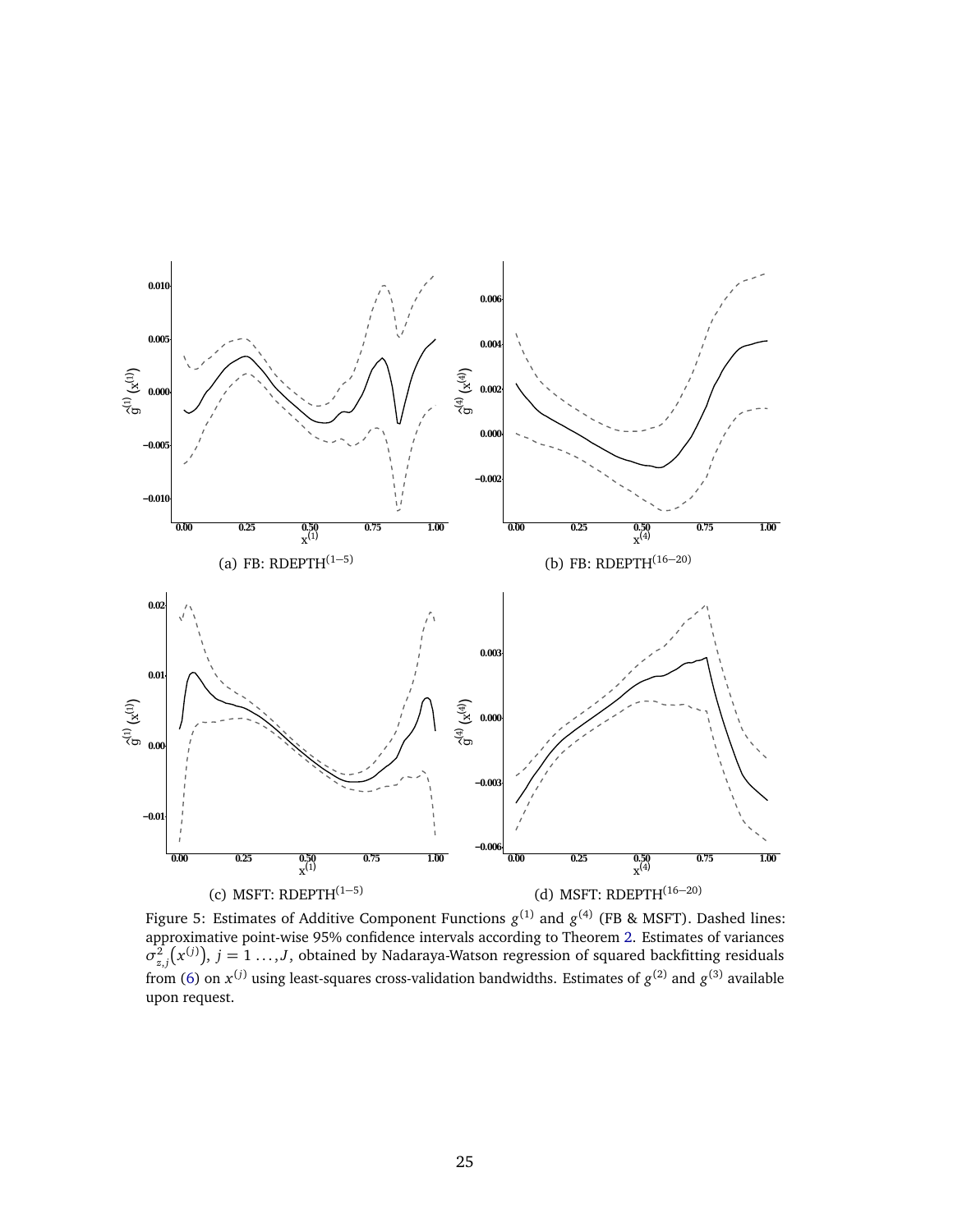<span id="page-26-0"></span>Table 3: Estimation Results for GARCH Component.  $\mathbf{Cl}_L^b$  and  $\mathbf{Cl}_U^b$ : lower and upper bound of bootstrapped confidence interval with  $B = 5000$ . CI<sup>a</sup><sub>L</sub> and CI<sup>a</sup><sub>L</sub>: lower and upper bound of "naive" asymptotic confidence interval based on [Bollerslev and Wooldridge](#page-33-6) [\(1992\)](#page-33-6) standard errors. HL: half-life in five-minute intervals.

|                                      |          | AAPL   |          | GOOG   |          | FB      | <b>MSFT</b> |        |
|--------------------------------------|----------|--------|----------|--------|----------|---------|-------------|--------|
|                                      | $\alpha$ | β      | $\alpha$ | β      | $\alpha$ | $\beta$ | $\alpha$    | β      |
| Est.                                 | 0.067    | 0.919  | 0.044    | 0.937  | 0.049    | 0.935   | 0.042       | 0.948  |
| $\operatorname{CI}^b_U$              | 0.054    | 0.902  | 0.033    | 0.916  | 0.037    | 0.920   | 0.033       | 0.936  |
|                                      | 0.082    | 0.935  | 0.056    | 0.953  | 0.058    | 0.949   | 0.051       | 0.959  |
| $CI_L^a$                             | 0.066    | 0.917  | 0.042    | 0.932  | 0.046    | 0.931   | 0.041       | 0.946  |
| $\operatorname{CI}^{\overline{a}}_U$ | 0.069    | 0.922  | 0.047    | 0.941  | 0.051    | 0.938   | 0.044       | 0.951  |
| $\overline{\widehat{HL}}$            |          | 51.677 |          | 35.993 |          | 41.433  |             | 72.672 |

<span id="page-26-1"></span>Table 4: Ljung-Box Statistics of Residuals.  $\hat{z}_t^2$ ,  $\hat{u}_t^2$  and  $\hat{\eta}_t^2$ : squared returns successively standardised by estimated seasonality  $(\hat{s}_t)$ , additive  $(\hat{g}_t)$  and GARCH component  $(\hat{v}_t)$ . LB<sub>l</sub>: Ljung-Box statistic associated with l lags. 5% (1%) critical values associated with lag lengths 30, 100 and 200: 43.78 (50.89), 124.34 (135.81) and 233.99 (249.45), respectively.

|            |               | AAPL          |                  | GOOG          |               |                  |  |
|------------|---------------|---------------|------------------|---------------|---------------|------------------|--|
|            | $\hat{z}_t^2$ | $\hat{u}_t^2$ | $\hat{\eta}_t^2$ | $\hat{z}_t^2$ | $\hat{u}_t^2$ | $\hat{\eta}_t^2$ |  |
| $LB_{30}$  | 3869.650      | 2519.534      | 42.454           | 988.371       | 754.868       | 35.475           |  |
| $LB_{100}$ | 5983.760      | 3826.552      | 96.437           | 1750.869      | 1344.412      | 91.134           |  |
| $LB_{200}$ | 7748.654      | 4914.765      | 198.721          | 1940.818      | 1492.775      | 157.896          |  |
|            |               | FB            |                  |               | <b>MSFT</b>   |                  |  |
|            | $\hat{z}_t^2$ | $\hat{u}_t^2$ | $\hat{\eta}^2_t$ | $\hat{z}_t^2$ | $\hat{u}_t^2$ | $\hat{\eta}_t^2$ |  |
| $LB_{30}$  | 2701.177      | 1959.236      | 28.819           | 1464.540      | 1096.649      | 26.279           |  |
| $LB_{100}$ | 4241.013      | 3085.410      | 107.322          | 2459.489      | 1929.376      | 108.898          |  |
| $LB_{200}$ | 4486.168      | 3255.691      | 184.377          | 3308.115      | 2643.356      | 190.624          |  |

re-sampling approach and shows that relying on standard asymptotic results while ignoring the implications of Theorem [4](#page-13-0) could lead to incorrect inference.

Table [4](#page-26-1) shows how much of the variability in squared returns the different components can explain. For that purpose, Ljung-Box statistics for squared returns standardised by the estimated seasonality component, additionally the semiparametric component, and, finally, also the GARCH component are reported. For all stocks except MSFT, deseasonalised squared returns are more persistent than their raw counterparts, which is a common effect in equity data (see, e.g., [Andersen and Bollerslev,](#page-33-2) [1997\)](#page-33-2). Standardisation by the semiparametric component implies a noticeable reduction in the magnitude of the Ljung-Box statistics. Finally, removing the GARCH component eliminates the persistence with all statistics being insignificant at the 5% level.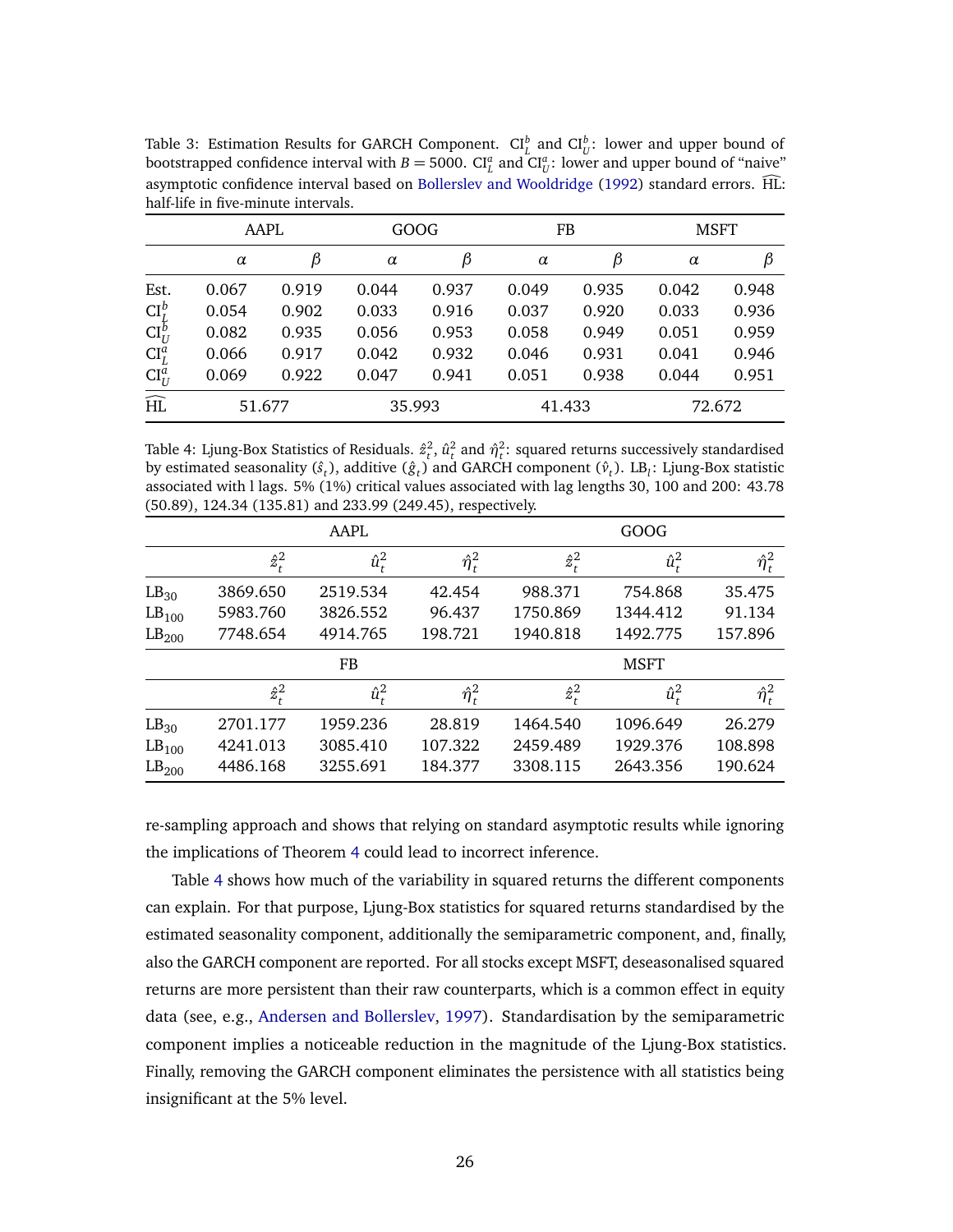Finally, we can briefly examine the evolution of the three volatility components. Figure [6](#page-28-0) depicts the time series of the estimates of the seasonality component,  $\hat{s}_t$ , seasonality including the semiparametric component,  $\hat{s}_t \, \hat{g}_t$ , as well as the product of all three components,  $\hat{s}_t \, \hat{g}_t \, \hat{v}_t$ , for April. Evidently, the dominating feature is the intraday pattern captured by  $\hat{s}_t$ . At the same time, the product  $\hat{s}_t \, \hat{g}_t$  tracks the latter quite closely. However, the component  $\hat{v}_t$  introduces noticeable movements around the volatility level set by the previous two components. To demonstrate the behaviour on particular days by means of an example, Figure [7](#page-29-0) additionally displays the time series of  $\hat{g}_t$  as well as the relative depth on levels 1 − 5 and 16 − 20 for AAPL in the last trading week of April. On April 27, Apple Inc. made a scheduled earnings announcement at 5 pm EST, i.e. after the close of trading at NASDAQ. Figure [7](#page-29-0) shows that, on this day, relative depth was concentrated deeper in the book as opposed to the first five levels, suggesting that rather passive orders were being submitted prior to the announcement. Due to the estimates of the component functions  $g_1$  and  $g_4$ being predominantly increasing and decreasing, respectively, as reported in Figure [4,](#page-24-0) the aforementioned effect translates into a generally lower level of the component estimate  $\hat{g}_t$ on April 27.

#### **3.3 Out-of-Sample Forecasting Study**

To assess the usefulness of our model for the prediction of intraday volatility, we conduct a simple out-of-sample forecasting study. For that purpose, we consider rolling estimation windows of one month, i.e. 1560 five-minute intervals, and compute one-step ahead volatility forecasts. A similar study based on rolling windows of two months yields qualitatively similar results. The latter are available upon request.

The estimation of the model components in the rolling window setting deviates in two ways from the approach outlined in Section [2.4.](#page-14-0) That is, when selecting the bandwidths for the smooth backfitting estimators of the component functions  $g^{(j)}$ ,  $j = 1, \ldots, J$ , by minimising the criterion in [\(18\)](#page-14-1), we use the estimated bandwidths from the previous window as starting values, which reduces computation time considerably. Second, since we only need point estimates of the GARCH parameters  $\theta$  in a forecasting application, we omit the undersmoothing steps in the above bandwidth selection algorithm.

In our framework, the construction of one-step ahead forecasts of conditional variances  $\zeta_{t+1}^2 := \mathbb{E}\big[r_{t+1}^2|\mathcal{H}_t\big]$ , with the filtration  $\mathcal{H}_t$  defined as in Section [2.1,](#page-5-3)  $t = 1, ..., T-1$ , consists of the following steps. First, we predict the seasonality component by selecting the estimate  $\hat{s}_i$ ,  $i = 1, \ldots, 78$ , corresponding to the intraday return spell  $t + 1$ ,  $\hat{s}_{t+1|t}$ ,  $t = 1, \ldots, T - 1$ . Second, we employ the covariate vector at the beginning of the spell  $t + 1$ ,  $x_t$ , to compute the forecast of the semiparametric component according to [\(6\)](#page-7-0),  $\hat{g}_{t+1|t}$ ,  $t = 1,..., T-1$ ,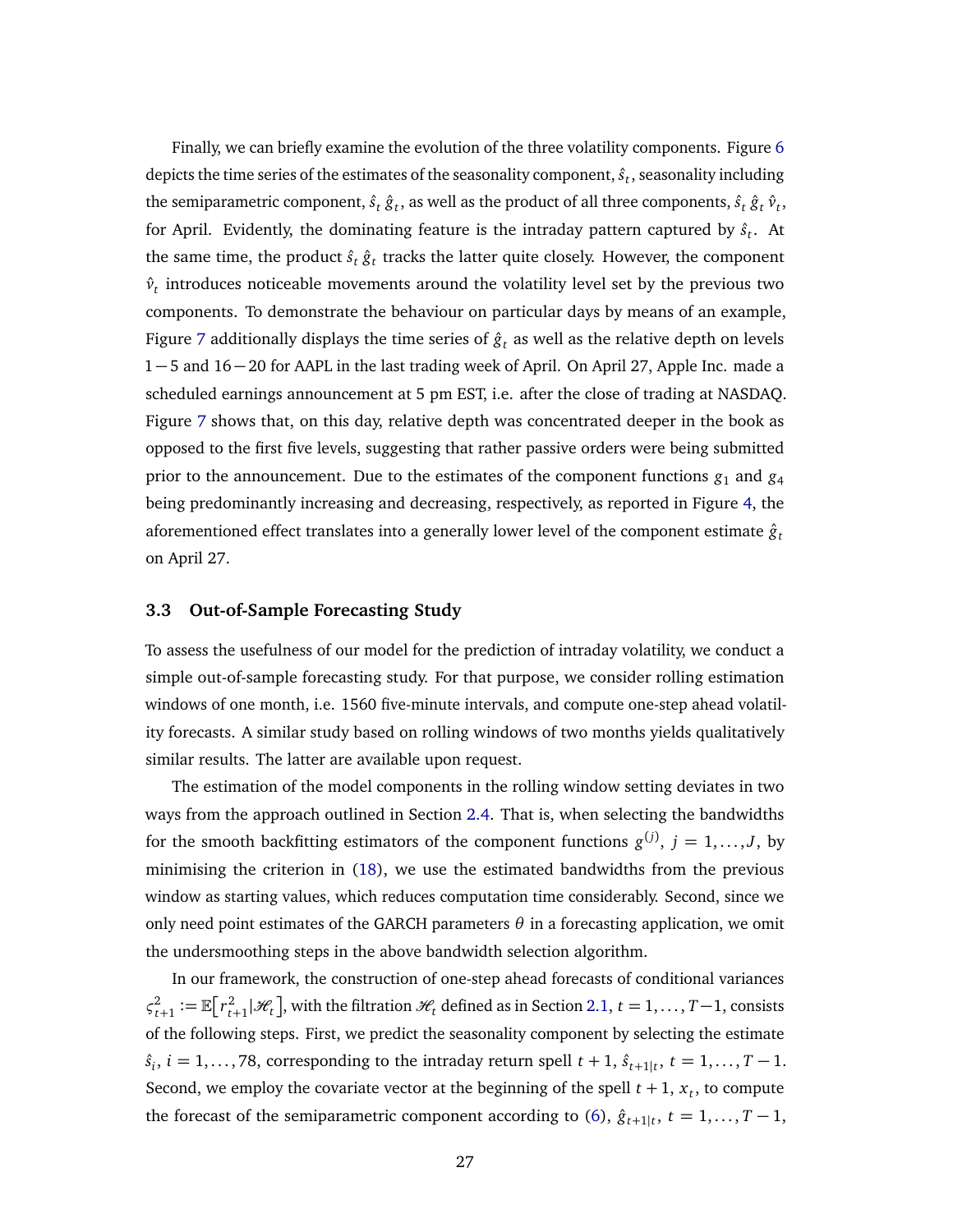<span id="page-28-0"></span>

Figure 6: Time Series of Volatility Component Estimates (April). Solid black line:  $\sqrt{\hat{s}_t}.$  Solid grey line:  $\sqrt{\hat{s}_t \hat{g}_t}$ . Dashed black line:  $\sqrt{\hat{s}_t \hat{g}_t \hat{v}_t}$ . Volatility reported in percentage points.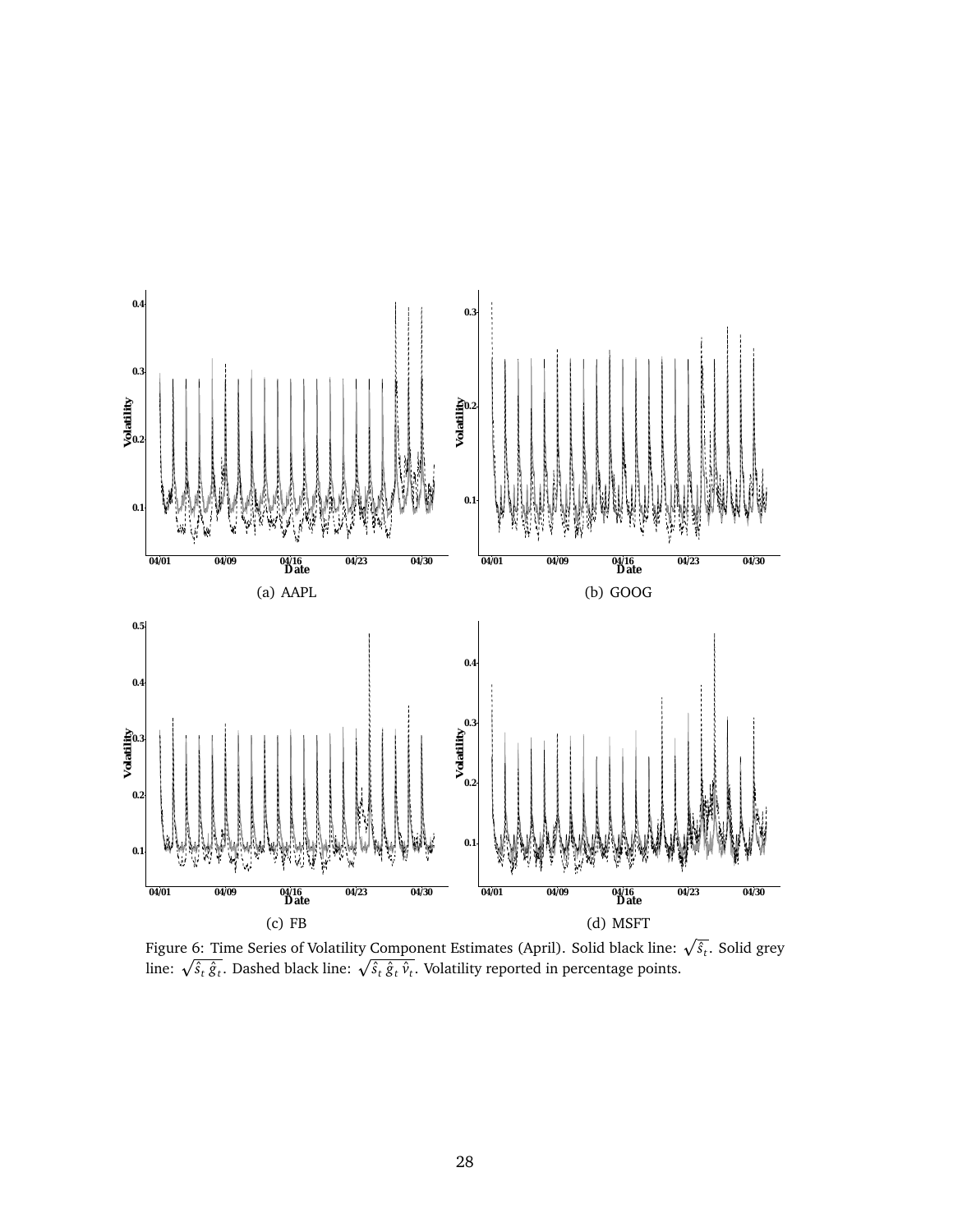<span id="page-29-0"></span>

Figure 7: Relative Depths and Semiparametric Component  $\hat{g}_t$  for AAPL in last trading week of April. Black (grey) line in left plot: RDEPTH(1−5) (RDEPTH(16−20) ). <sup>p</sup>*g<sup>t</sup>* in right plot reported in percentage points. Vertical lines indicate end of trading on April 27, 2015.

using the fitted functions  $\hat{g}^{(j)}$ ,  $j = 1, ..., J$ . Finally, we compute the forecast of the GARCH component following the dynamics [\(4\)](#page-5-1) using the parameter estimates  $\hat{\theta}$  and the series of estimated standardised returns  $\{\hat{u}_t^*\}$  $\hat{v}_t$ , yielding  $\hat{v}_{t+1|t}$ ,  $t = 1, \ldots, T-1$ . The final forecast of  $\zeta_{t+1}^2$  is thus obtained according to  $\hat{\zeta}_{t+1|t}^2 = \hat{s}_{t+1|t} \hat{g}_{t+1|t} \hat{v}_{t+1|t}$ ,  $t = 1, ..., T-1$ .

We compare the performance of our model to the following benchmarks. First, we consider a variant of the intraday component GARCH by [Engle and Sokalska](#page-34-6) [\(2012\)](#page-34-6), which is equivalent to our framework, but neglects the semiparametric component, i.e.

<span id="page-29-1"></span>
$$
r_t = \sqrt{s_t \ v_t^{(1)}} \eta_t^{(1)}, \quad v_t^{(1)} = 1 - \alpha - \beta + \alpha \frac{r_{t-1}^2}{s_{t-1}} + \beta v_{t-1}^{(1)}, \quad t = 1, \dots, T,
$$
 (21)

where the disturbances  $\eta_t^{(1)}$  are defined analogously to  $\eta_t$ ,  $t=1,\ldots,T,$  in Section [2.1.](#page-5-3) The seasonality component  $s_t$  and parameters of the GARCH component  $v_t^{(1)}$  are estimated as in [\(5\)](#page-6-0) and [\(7\)](#page-7-2), respectively, replacing  $u_t$  by  $z_t$ ,  $t = 1, ..., T$ , in the latter case. One-step ahead forecasts of these two components are computed analogously to above, implying the combined forecast *ξ*<sup>(1),2</sup>  $\hat{v}_{t+1|t}^{(1),2} = \hat{s}_{t+1|t} \hat{v}_{t+1}^{(1)}$  $t_{t+1|t}^{(1)}$ ,  $t = 1, ..., T-1$ . Note that, unlike [Engle and](#page-34-6) [Sokalska](#page-34-6) [\(2012\)](#page-34-6), we do not additionally include a separate *daily* volatility component (e.g. a daily GARCH) as the latter deteriorates the forecasting performance in our application.

As a second benchmark, we implement an intraday version of the trend GARCH model proposed by [Hafner and Linton](#page-35-0) [\(2010\)](#page-35-0), which compared to the previous approach, intro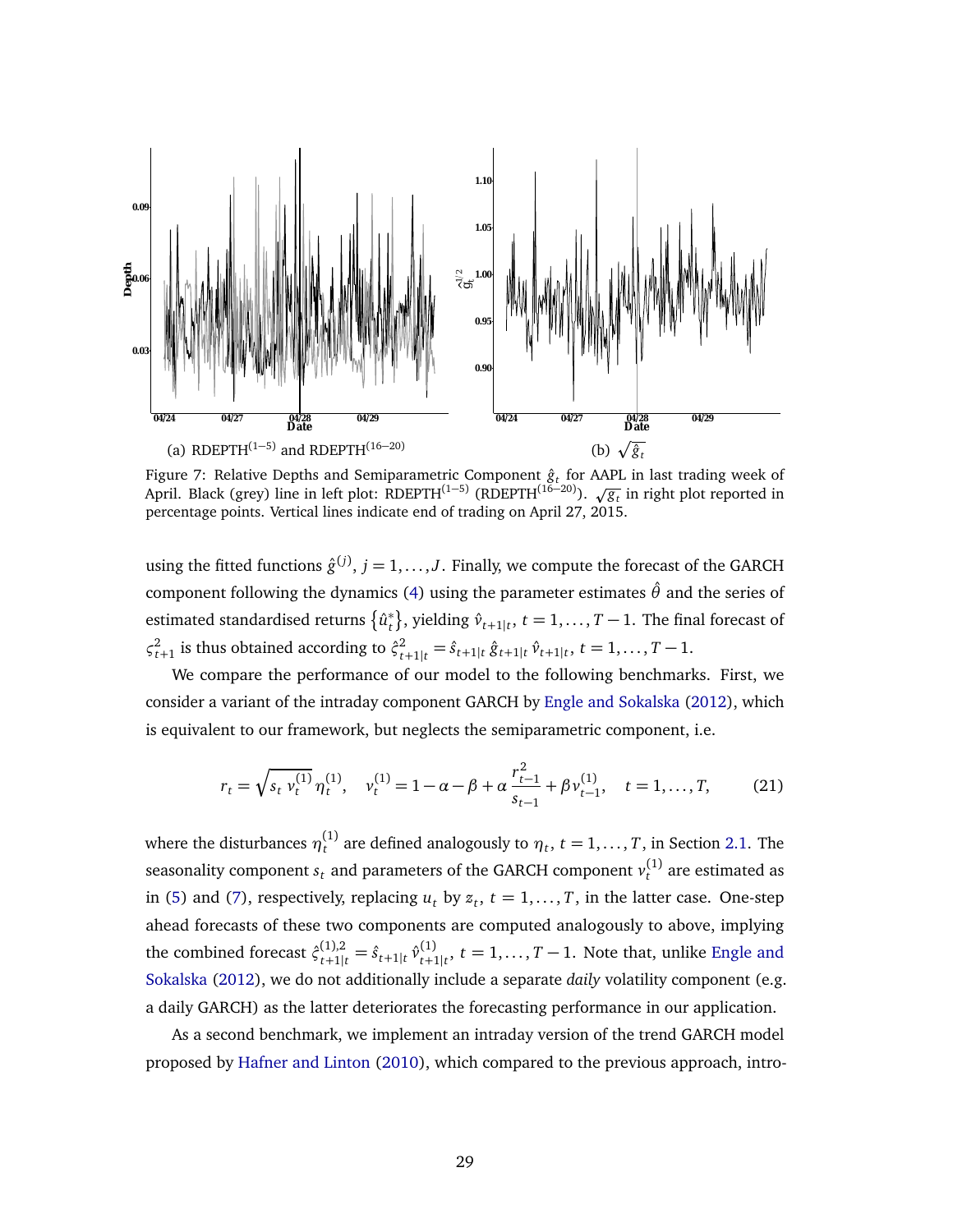duces an additional long-term trend component, i.e.,

<span id="page-30-0"></span>
$$
r_t = \sqrt{s_t \tau_t v_t^{(2)}} \eta_t^{(2)}, \qquad \tau_t = \tau(t/T),
$$
  
\n
$$
v_t^{(2)} = 1 - \alpha - \beta + \alpha \frac{r_{t-1}^2}{s_{t-1} \tau_{t-1}} + \beta v_{t-1}^{(2)}, \qquad t = 1, ..., T.
$$
\n(22)

To estimate the trend component  $\tau_t$  and the GARCH parameters in  $v_t^{(2)}$ , we consider the first estimation step of the algorithm proposed in [Hafner and Linton](#page-35-0) [\(2010\)](#page-35-0) as a direct implementation of their additional efficient step in the given intraday setting turns out to be harmful in terms of forecasting precision. Accordingly, *τ<sup>t</sup>* is estimated by the Nadaraya-Watson regression

$$
\hat{\tau}_{NW}(w) = \left\{ \sum_{t=1}^{T} K\big[h^{-1}(w - t/T)\big] \right\}^{-1} \sum_{t=1}^{T} K\big[h^{-1}(w - t/T)\big] \frac{r_t^2}{\hat{s}_t},\tag{23}
$$

where, following [Hafner and Linton](#page-35-0) [\(2010\)](#page-35-0), we choose the quartic kernel for *K* and set the bandwidth as  $h = 0.05$ . The GARCH parameters are then estimated analogously to [\(7\)](#page-7-2), but with the estimate of the semiparametric component,  $\hat{g}_t$ , replaced by  $\hat{\tau}_t := \hat{\tau}_{NW}(t/T)$ . Forecasts of the seasonality and GARCH component are computed as before, while for the trend component, we proceed as in Section 7.1 of [Hafner and Linton](#page-35-0) [\(2010\)](#page-35-0), setting  $\hat{\tau}_{t+1|t} = \hat{\tau}_{NW}(1)$  to obtain  $\hat{\zeta}_{t+1|t}^{(2),2}$  $\hat{t}_{t+1|t}^{(2),2} = \hat{s}_{t+1|t} \hat{\tau}_{t+1|t} \hat{\nu}_{t+1}^{(2)}$  $\sum_{t+1|t}^{(2)}$ ,  $t = 1, \ldots, T-1$ .

Our final benchmark includes the covariates  $x_{t-1}$ ,  $t = 1, \ldots, T$ , into the GARCH dynamics on an additive basis. Hence, the resulting intraday GARCH-X model can be obtained as an extension of the first benchmark above to

<span id="page-30-1"></span>
$$
r_t = \sqrt{s_t \, v_t^{(3)}} \, \eta_t^{(3)}, \quad v_t^{(3)} = \omega + \alpha \, \frac{r_{t-1}^2}{s_{t-1}} + \beta \, v_{t-1}^{(3)} + \delta^T x_{t-1}, \quad t = 1, \dots, T, \tag{24}
$$

where, due to the presence of the covariates, we refrain from imposing the unit-mean constraint on the GARCH component  $v_t^{(3)}$  directly. The extended parameter vector of the latter,  $\theta_x := (\omega, \alpha, \beta, \delta)^T$ , is estimated as before, i.e. by adapting estimation step [\(7\)](#page-7-2). The computation of the forecast  $\hat{v}_{t+1}^{(3)}$  $t_{t+1|t}^{(3)}$  now additionally requires the covariates at the beginning of the  $(t + 1)$ -th spell,  $x_t$ , and yields  $\hat{\zeta}_{t+1}^{(3),2}$  $\hat{v}_{t+1|t}^{(3),2} = \hat{s}_{t+1|t} \hat{v}_{t+1}^{(3)}$  $\sum_{t+1|t}^{(3)}$ ,  $t = 1, \ldots, T-1$ .

To evaluate the forecasting performance of our model against the benchmarks, we require a proxy for the conditional variances  $\zeta_t^2$ ,  $t = 1, ..., T$ . In order to maximise the efficiency of the latter, we consider quote data corresponding to our LOB sample, which is updated whenever the first level is affected by an order event, and obtain the resulting mid-prices. For each return spell, we then compute a realised variance measure that is robust to the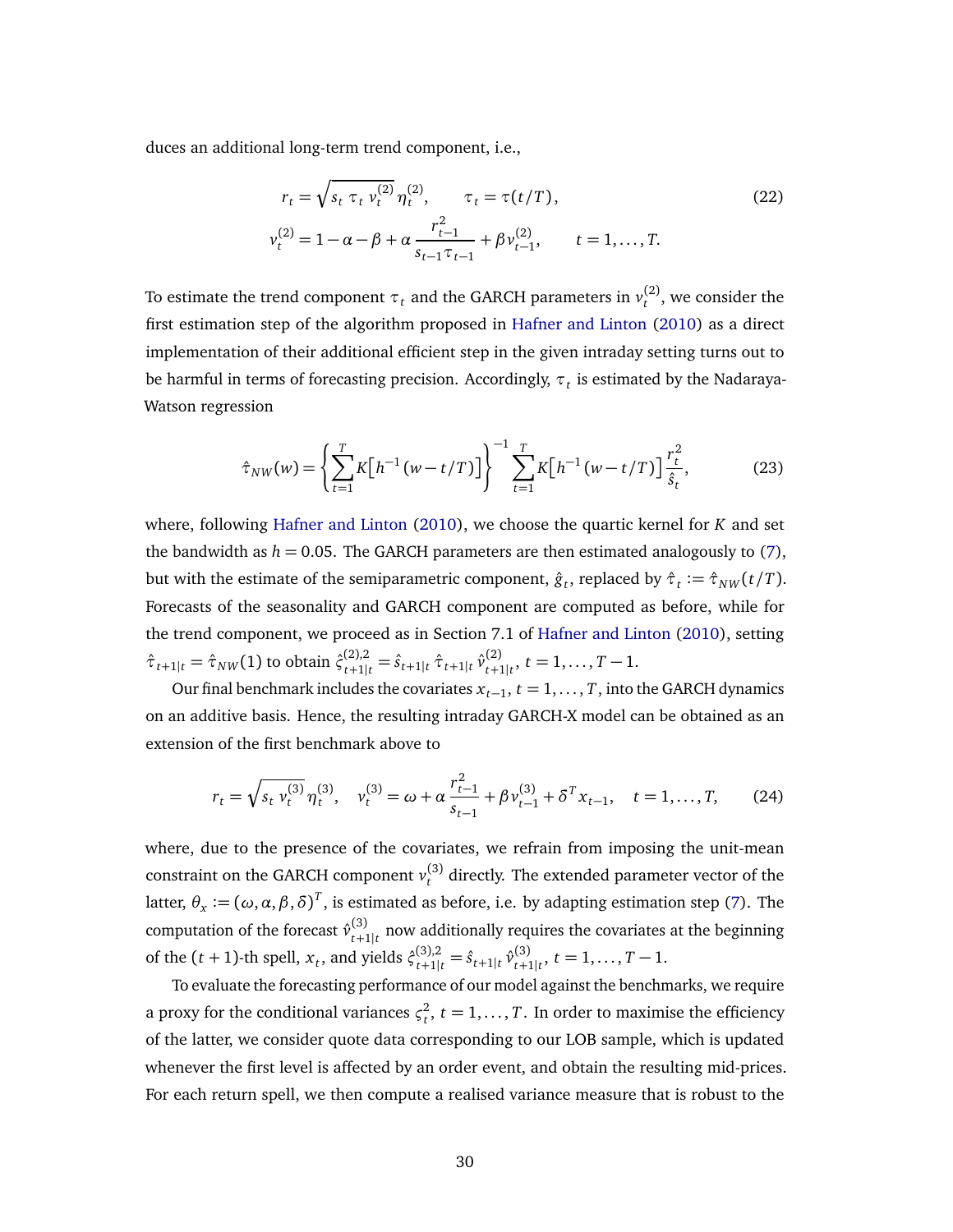market microstructure noise which dilutes the underlying efficient price process and makes plain realised variance estimates generally biased. On overview of available methods is provided in [Andersen et al.](#page-33-8) [\(2008\)](#page-33-8). In our *ultra-high frequency* setting, we additionally need to account for the fact that the noise process my exhibit serial dependence (see, e.g., [Hansen](#page-35-10) [and Lunde,](#page-35-10) [2006\)](#page-35-10). Accordingly, we employ an extension of the popular pre-averaging method by [Jacod et al.](#page-36-11) [\(2009\)](#page-36-11) that was proposed by [Hautsch and Podolskij](#page-35-11) [\(2013\)](#page-35-11) and is robust to the aforementioned effect, while achieving rate optimality.<sup>[10](#page-1-0)</sup> Following [Hautsch](#page-35-11) [and Podolskij](#page-35-11) [\(2013\)](#page-35-11), we set the proportionality parameter which determines the length of the required moving windows to 0.4 and estimate the long-run variance of the noise process according to the approach they suggest in Section 3 of their paper.<sup>[11](#page-1-0)</sup> Finally, based on the resulting pre-averaging estimates for each return spell,  $\tilde{\zeta}_t^2$ ,  $t = 1, \ldots, T$ , we compute losses according to the QLIKE loss function proposed by [Patton](#page-37-9) [\(2011\)](#page-37-9) as this loss function allows for a consistent ranking of conditional variance forecasts when an imperfect proxy for the unobserved conditional variance is used for evaluation purposes.

Table [5](#page-32-1) reports the average losses for all four competing models. In addition, results of two forecast evaluation tests are provided. First, consistent p-values of the test for superior predictive ability (SPA) proposed by [Hansen](#page-35-12) [\(2005\)](#page-35-12), which are based on the stationary bootstrap by [Politis and Romano](#page-37-10) [\(1994\)](#page-37-10) with 5000 replications. The null hypothesis is that none of the competitors yields a lower expected loss than the proposed model. Second, p-values for the proposed model implied by the model confidence set (MCS) approach proposed by [Hansen et al.](#page-35-13) [\(2011\)](#page-35-13) employing the same bootstrap setting. A  $(1 - \alpha)$ -MCS contains the set of models, which are "best" according to a given criterion, with probability no less than  $1 - \alpha$ . If a model has MCS p-value  $\hat{p}$ , it is contained in all MCS for which *α* ≤  $\hat{p}$ . For completeness, Table [5](#page-32-1) also reports p-values of the *pair-wise* [Diebold and Mariano](#page-34-13) [\(1995\)](#page-34-13) and [West](#page-37-11) [\(1996\)](#page-37-11) test for equal expected loss of the forecasts based on the proposed model vs. each competitor. The major finding is that the proposed model is not significantly outperformed according to the SPA test in all cases but one. In these cases, it yields the lowest average loss, while being contained even in the finest MCS. Only for MSFT, the null hypothesis that all competitors imply an equal or higher expected loss can be rejected at conventional levels, while the model is contained in MCS with confidence level 0.985 and higher only. However, the proposed model still yields a considerably lower average loss than the (additive) intraday GARCH-X model. As the latter benchmark is associated with

 $10$ The main idea behind the estimator is to obtain weighted moving averages of the returns and, subsequently, compute a suitably bias-corrected and re-scaled sum of squares of the latter. See [Jacod et al.](#page-36-11) [\(2009\)](#page-36-11) and [Hautsch and Podolskij](#page-35-11) [\(2013\)](#page-35-11) for details.

 $11$ Somewhat smaller or larger values of the proportionality parameter yield qualitatively similar forecast evaluation results.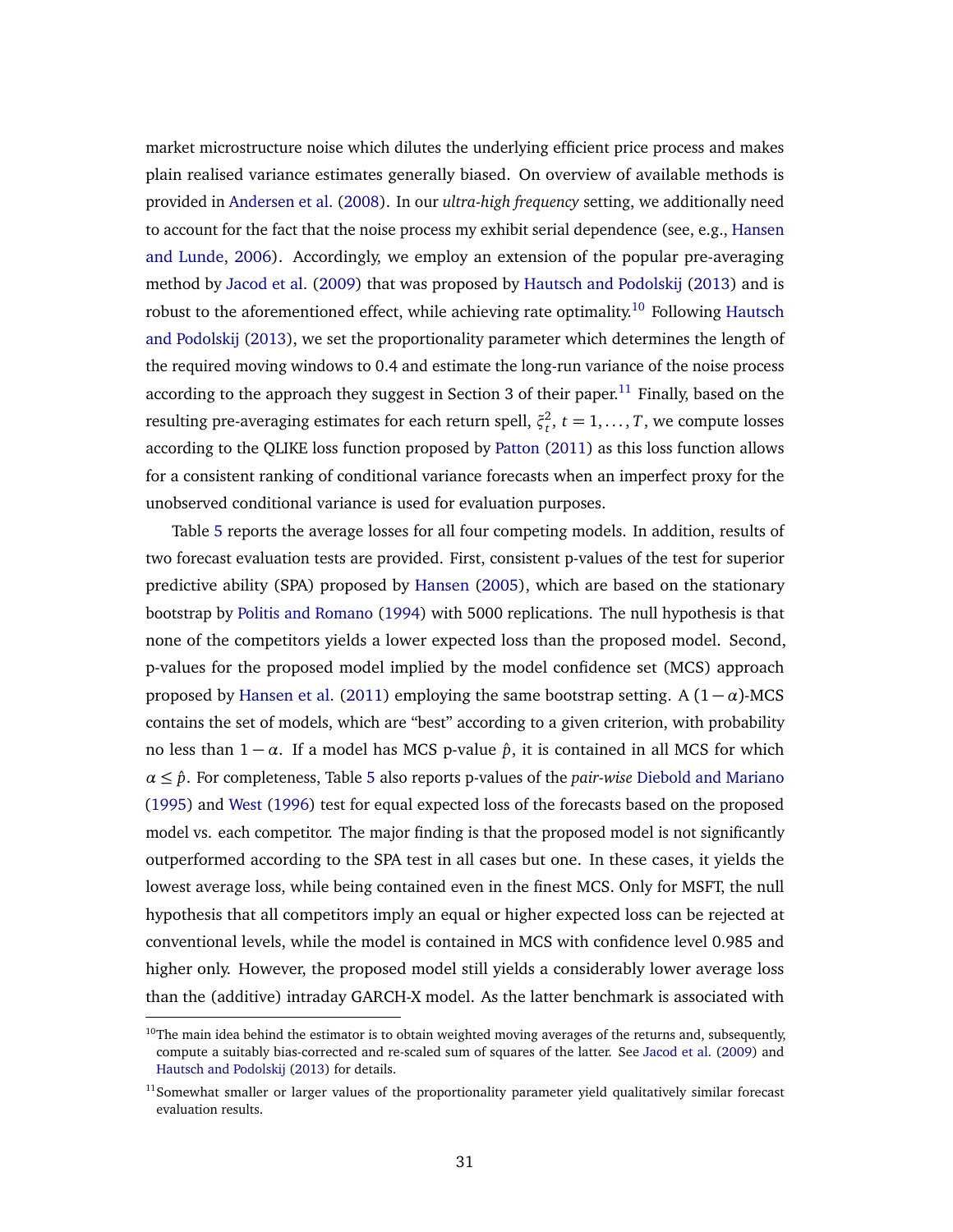<span id="page-32-1"></span>Table 5: Out-of-Sample Forecasting Results. Based on rolling estimation windows of one month (1560 five-minute intervals). Intra-C-GARCH: intraday component GARCH from [\(21\)](#page-29-1). Intra-T-GARCH: intraday trend GARCH from [\(22\)](#page-30-0). Intra-GARCH-X: intraday additive GARCH-X from [\(24\)](#page-30-1).  $\bar{L}$ : average loss based on OLIKE loss function by [Patton](#page-37-9) [\(2011\)](#page-37-9) with conditional variances proxied by pre-averaging estimates following [Hautsch and Podolskij](#page-35-11) [\(2013\)](#page-35-11). DMW: p-value of two-sided [Diebold](#page-34-13) [and Mariano](#page-34-13) [\(1995\)](#page-34-13) and [West](#page-37-11) [\(1996\)](#page-37-11) test vs. proposed model.  $\text{SPA}_c$ : consistent p-values of test for superior predictive ability by [Hansen](#page-35-12) [\(2005\)](#page-35-12) based on stationary bootstrap with 5000 replications.  $H_0$ : proposed model is not outperformed by any competitor. MCS $_{Max}$ : model confidence set p-value of proposed model following [Hansen et al.](#page-35-13) [\(2011\)](#page-35-13) based on  $T_{Max}$  statistic and stationary bootstrap with 5000 replications.

|                |       | AAPL       |       | GOOG       |       | FB         |       | MSFT       |
|----------------|-------|------------|-------|------------|-------|------------|-------|------------|
|                |       | <b>DMW</b> |       | <b>DMW</b> |       | <b>DMW</b> |       | <b>DMW</b> |
| Proposed Model | 0.184 |            | 0.312 |            | 0.184 |            | 0.417 |            |
| Intra-C-GARCH  | 0.234 | 0.000      | 0.357 | 0.000      | 0.202 | 0.024      | 0.404 | 0.392      |
| Intra-T-GARCH  | 0.229 | 0.000      | 0.390 | 0.000      | 0.225 | 0.000      | 0.384 | 0.002      |
| Intra-GARCH-X  | 0.247 | 0.000      | 0.427 | 0.000      | 0.261 | 0.000      | 0.541 | 0.000      |
| $SPA_c$        |       | 1.000      |       | 1.000      |       | 1.000      |       | 0.004      |
| $MCS_{Max}$    |       | 1.000      |       | 1.000      |       | 1.000      |       | 0.015      |

the highest average loss for all stocks, including relative depth covariates into the GARCH equation in an additive manner appears to be rather disadvantageous in terms of forecasting performance. In contrast, the above results suggest that augmenting an intraday GARCH framework multiplicatively by means of a semiparametric component to capture LOB depth information may improve out-of-sample forecasting precision.

### <span id="page-32-0"></span>**4 Conclusion**

In this paper, we propose a semiparametric component model for the conditional volatility of intraday returns. The model consists of a diurnal factor, accounting for the intraday seasonality of volatility, a semiparametric additive component, allowing for the impact of many covariates, e.g., originating from the LOB, as well as unit-GARCH dynamics, which represent fluctuations of volatility around the level set by the seasonality and semiparametric component. The estimators of all three components are easy-to-implement in practice. We provide a comprehensive asymptotic theory for these estimators, including uniform convergence rates and asymptotic distributions.

In an empirical study, we apply the above methods to blue chips traded on NASDAQ. Our results underline the practical relevance of a semiparametric model for intraday volatility. First, we find that the latter may depend on LOB depth in a highly non-linear fashion.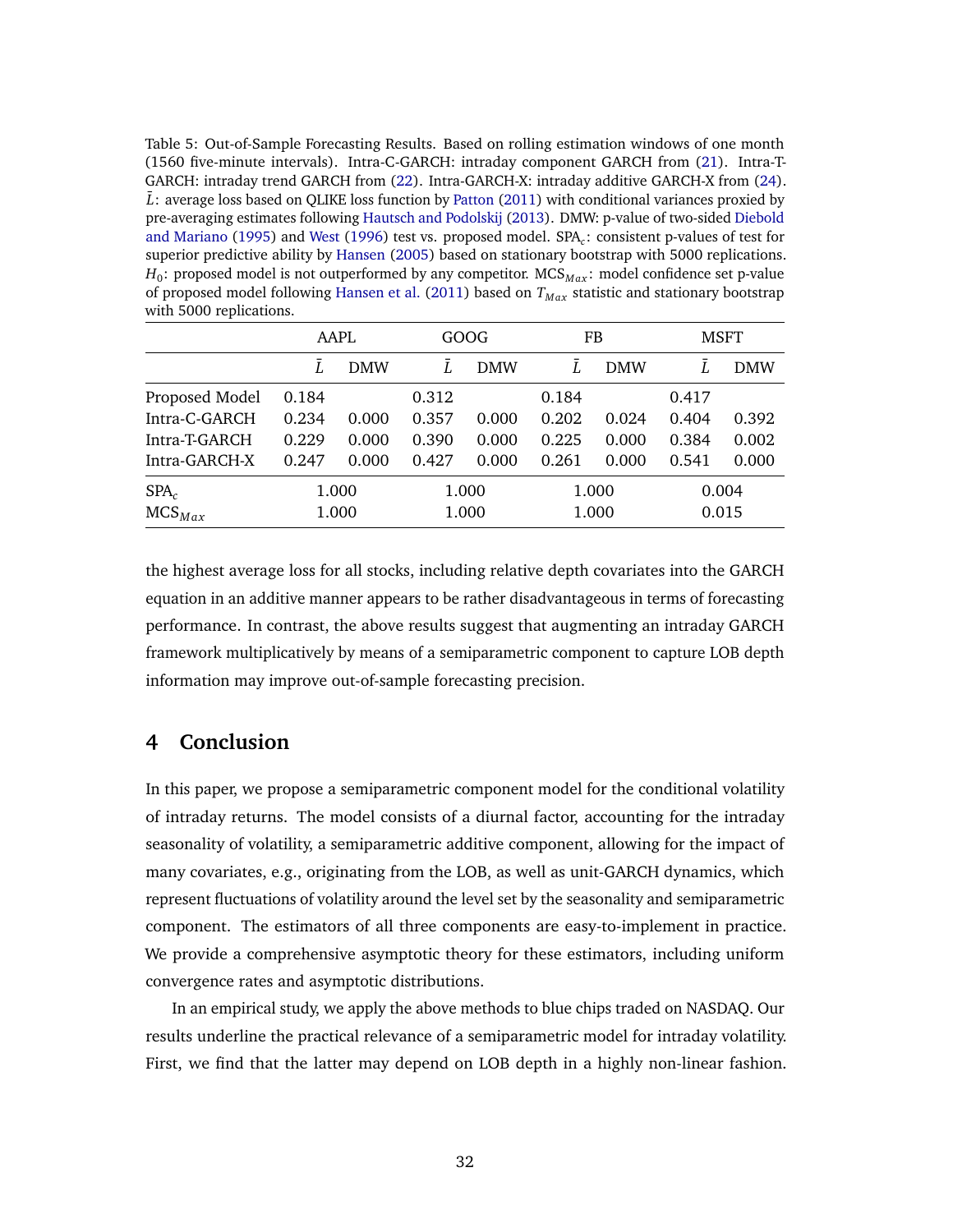Second, our model significantly outperforms all relevant benchmarks in an out-of-sample forecasting exercise.

Possible extensions and applications of the framework we introduced are manifold. For example, one could study the case of non-stationary covariates entering the model trough the semiparametric component. Moreover, a test for the functional form of the impact of particular covariates on subsequent conditional return volatility might be of interest.

### **References**

- <span id="page-33-0"></span>AHN, H.-J., K.-H. BAE, AND K. CHAN (2001): "Limit Orders, Depth, and Volatility: Evidence from the Stock Exchange of Hong Kong," *The Journal of Finance*, 56, 767–788.
- <span id="page-33-2"></span>ANDERSEN, T. G. AND T. BOLLERSLEV (1997): "Intraday Periodicity and Volatility Persistence in Financial Markets," *Journal of Empirical Finance*, 4, 115–158.
- <span id="page-33-3"></span>——— (1998): "Deutsche Mark-Dollar Volatility: Intraday Activity Patterns, Macroeconomic Announcements, and Longer Run Dependencies," *Journal of Finance*, 53, 219–265.
- <span id="page-33-8"></span>ANDERSEN, T. G., T. BOLLERSLEV, AND F. DIEBOLD (2008): "Parametric and Nonparametric Measurement of Volatility," in *Handbook of Financial Econometrics*, ed. by Y. Ait-Sahalia and L. P. Hansen, Amsterdam: North Holland.
- <span id="page-33-1"></span>BOLLERSLEV, T. (1986): "Generalized autoregressive conditional heteroskedasticity," *Journal of Econometrics*, 31, 307 – 327.
- <span id="page-33-6"></span>BOLLERSLEV, T. AND J. M. WOOLDRIDGE (1992): "Quasi-maximum likelihood estimation and inference in dynamic models with time-varying covariances," *Econometric Reviews*, 11, 143–172.
- <span id="page-33-9"></span>BRADLEY, R. C. (1983): "Approximation theorems for strongly mixing random variables." *Michigan Math. J.*, 30, 69–81.
- <span id="page-33-7"></span>BROWNLEES, C. AND G. GALLO (2006): "Financial econometric analysis at ultra-high frequency: Data handling concerns," *Computational Statistics & Data Analysis*, 51, 2232 – 2245.
- <span id="page-33-4"></span>BUJA, A., T. HASTIE, AND R. TIBSHIRANI (1989): "Linear smoothers and additive models (with discussion)," *Ann. of Statist.*, 17, 453–510.
- <span id="page-33-5"></span>CARRASCO, M. AND X. CHEN (2002): "Mixing and Moment Properties of Various GARCH and Stochastic Volatility Models," *Econometric Theory*, 18, 17–39.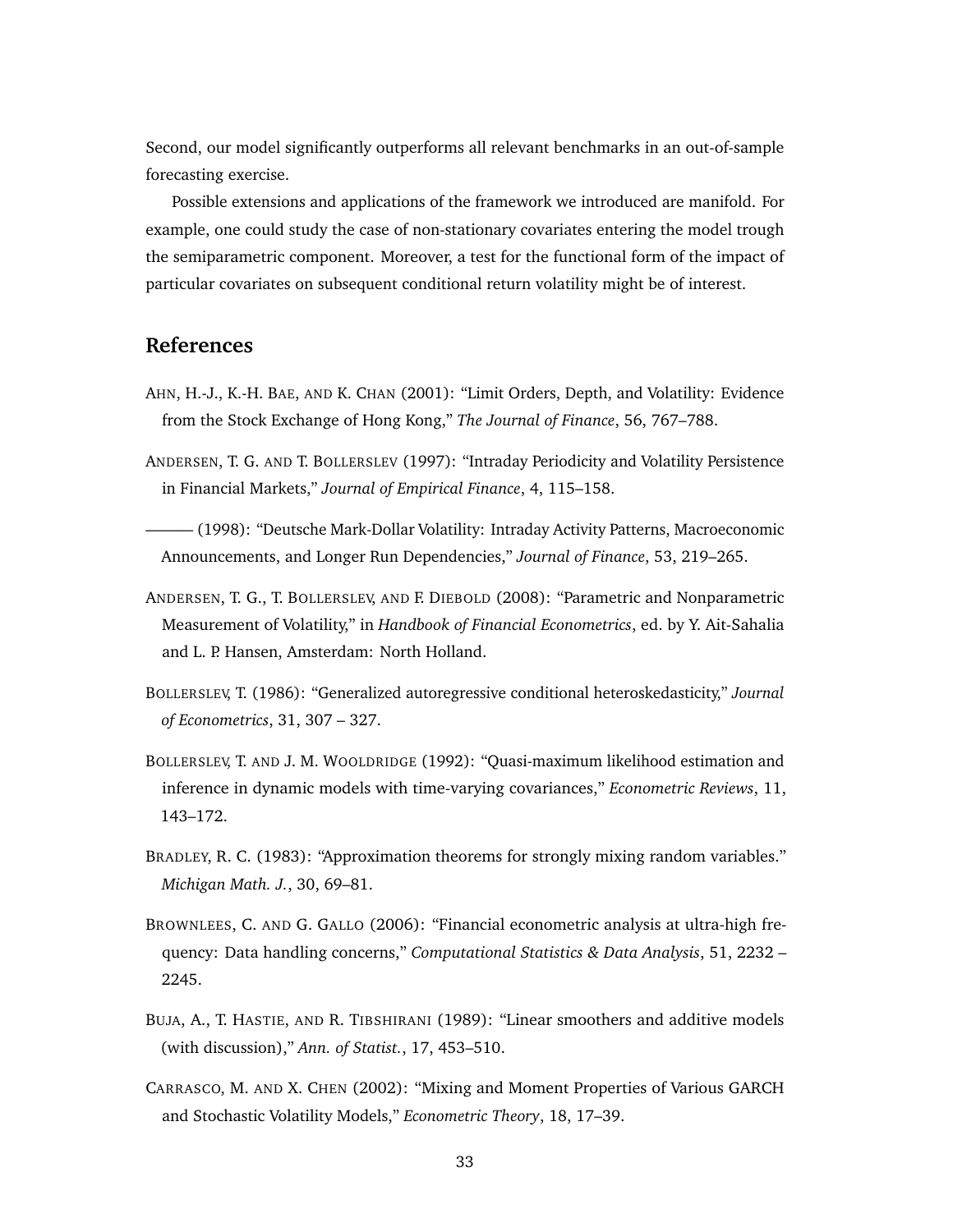- <span id="page-34-5"></span>CONRAD, C. AND K. LOCH (2015): "Anticipating Long-Term Stock Market Volatility," *Journal of Applied Econometrics*, 30, 1090–1114.
- <span id="page-34-0"></span>COPPEJANS, M., I. DOMOWITZ, AND A. MADHAVAN (2001): "Liquidity in an Automated Auction," .
- <span id="page-34-10"></span>CORRADI, V. AND E. M. IGLESIAS (2008): "Bootstrap refinements for {QML} estimators of the GARCH(1,1) parameters," *Journal of Econometrics*, 144, 500 – 510.
- <span id="page-34-12"></span>DACOROGNA, M., R. GENCAY, U. MULLER, R. OLSEN, AND O. PICTET (2001): *An Intoduction to High-Frequency Finance*, San Diego, CA: Academic Press.
- <span id="page-34-13"></span>DIEBOLD, F. X. AND R. S. MARIANO (1995): "Comparing Predictive Accuracy," *Journal of Business & Economic Statistics*, 13, 253–263.
- <span id="page-34-2"></span>DROST, F. C. AND T. E. NIJMAN (1993): "Temporal Aggregation of GARCH Processes," *Econometrica*, 61, 909–927.
- <span id="page-34-4"></span>ENGLE, R., E. GHYSELS, AND B. SOHN (2013): "Stock market volatility and macroeconomic fundamentals," *Review of Economics and Statistics*, 95, 776–797.
- <span id="page-34-1"></span>ENGLE, R. F. (1982): "Autoregressive conditional heteroscedasticity with estimates of the variance of United Kingdom inflation," *Econometrica*, 50, 987–1007.
- <span id="page-34-3"></span>ENGLE, R. F. AND J. G. RANGEL (2008): "The Spline-GARCH Model for Low-Frequency Volatility and Its Global Macroeconomic Causes," *Review of Financial Studies*, 21, 1187– 1222.
- <span id="page-34-6"></span>ENGLE, R. F. AND M. E. SOKALSKA (2012): "Forecasting intraday volatility in the US equity market. Multiplicative component GARCH," *Journal of Financial Econometrics*, 10, 54–83.
- <span id="page-34-8"></span>FAN, J., W. HARDLE, AND E. MAMMEN (1998): "Direct Estimation of Low-Dimensional Components in Additive Models," *The Annals of Statistics*, 26, 943–971.
- <span id="page-34-11"></span>FAN, J. AND J. JIANG (2005): "Nonparametric Inferences for Additive Models," *Journal of the American Statistical Association*, 100, 890–907.
- <span id="page-34-7"></span>FENGLER, M., E. MAMMEN, AND M. VOGT (2015): "Specification and structural break tests for additive models with applications to realized variance data," *Journal of Econometrics*, 188, 196–218.
- <span id="page-34-9"></span>FRANCQ, C. AND J.-M. ZAKOIAN (2004): "Maximum likelihood estimation of pure GARCH and ARMA-GARCH processes," *Bernoulli*, 10, 605–637.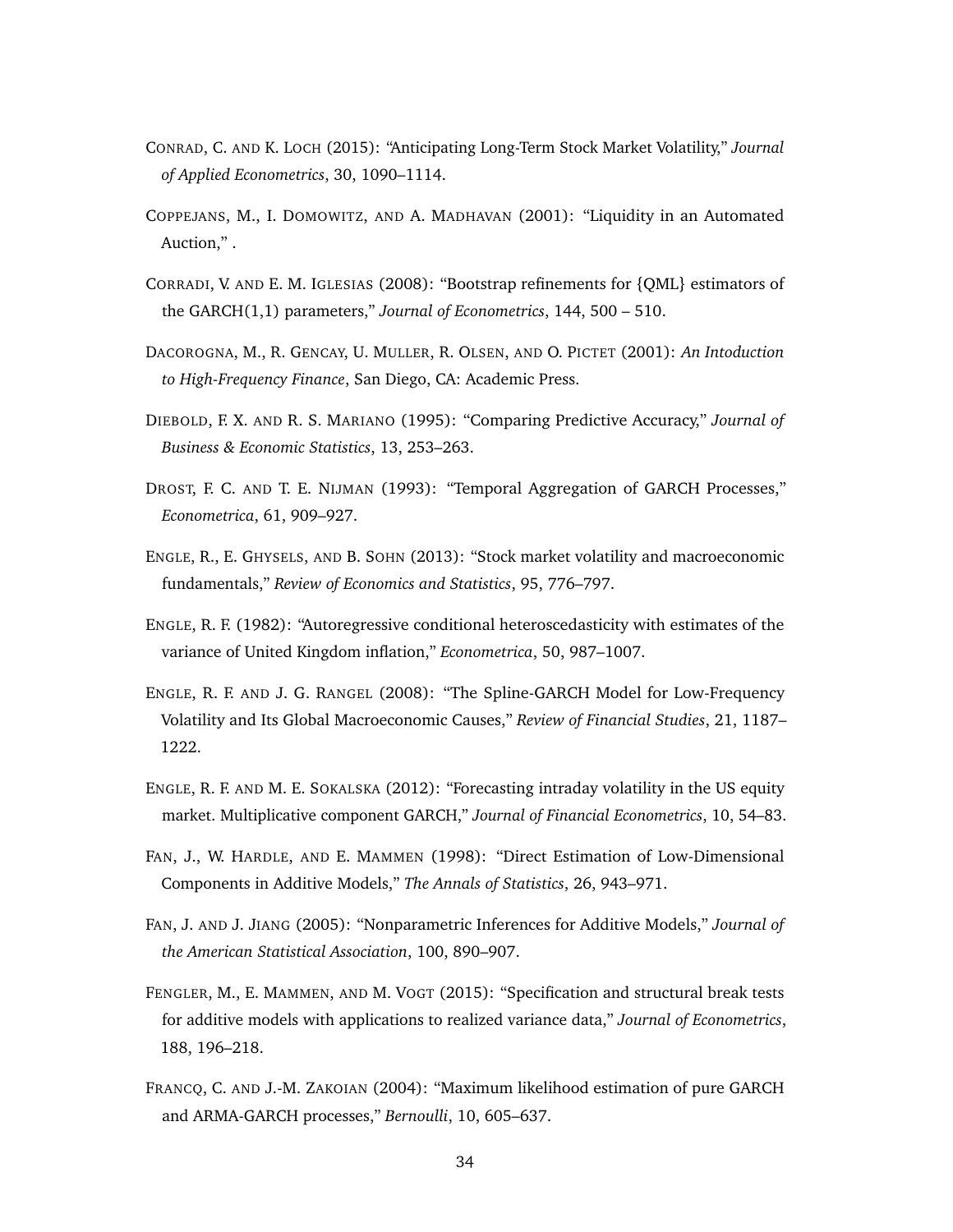<span id="page-35-5"></span>——— (2010): *GARCH Models*, Chichester: John Wiley & Sons Ltd.

- <span id="page-35-2"></span>GIOT, P. (2005): "Market risk models for intraday data," *The European Journal of Finance*, 11, 309–324.
- <span id="page-35-3"></span>GLOSTEN, L. R., R. JAGANNATHAN, AND D. E. RUNKLE (1993): " On the Relation between the Expected Value and the Volatility of the Nominal Excess Return on Stocks," *Journal of Finance*, 48, 1779–1801.
- <span id="page-35-7"></span>GONCALVES, S. AND H. WHITE (2004): "Maximum likelihood and the bootstrap for nonlinear dynamic models," *Journal of Econometrics*, 119, 199 – 219.
- <span id="page-35-0"></span>HAFNER, C. M. AND O. LINTON (2010): "Efficient estimation of a multivariate multiplicative volatility model," *Journal of Econometrics*, 159, 55 – 73.
- <span id="page-35-6"></span>HALL, P. AND C. HEYDE (1980): *Martingale Limit Theory and its Application*, Probability and Mathematical Statistics, New York: Academic Press.
- <span id="page-35-1"></span>HAN, H. AND D. KRISTENSEN (2015): "Semiparametric Multiplicative GARCH-X Model: Adopting Economics Variables to Explain Volatility," Tech. rep., Sungkyunkwan University.
- <span id="page-35-12"></span>HANSEN, P. R. (2005): "A Test for Superior Predictive Ability," *Journal of Business & Economic Statistics*, 23, 365–380.
- <span id="page-35-10"></span>HANSEN, P. R. AND A. LUNDE (2006): "Realized Variance and Market Microstructure Noise," *Journal of Business & Economic Statistics*, 24, 127–161.
- <span id="page-35-13"></span>HANSEN, P. R., A. LUNDE, AND J. M. NASON (2011): "The Model Confidence Set," *Econometrica*, 79, 453–497.
- <span id="page-35-4"></span>HASTIE, T. J. AND R. J. TIBSHIRANI (1990): *Generalized Additive Models*, Chapman and Hall, London.
- <span id="page-35-9"></span>HAUTSCH, N. AND R. HUANG (2012): "On the Dark Side of the Market: Identifying and Analyzing Hidden Order Placements," Tech. rep., SFB 649 discussion paper.
- <span id="page-35-11"></span>HAUTSCH, N. AND M. PODOLSKIJ (2013): "Preaveraging-Based Estimation of Quadratic Variation in the Presence of Noise and Jumps: Theory, Implementation, and Empirical Evidence," *Journal of Business & Economic Statistics*, 31, 165–183.
- <span id="page-35-8"></span>HIDALGO, J. AND P. ZAFFARONI (2007): "A goodness-of-fit test for models," *Journal of Econometrics*, 141, 973 – 1013.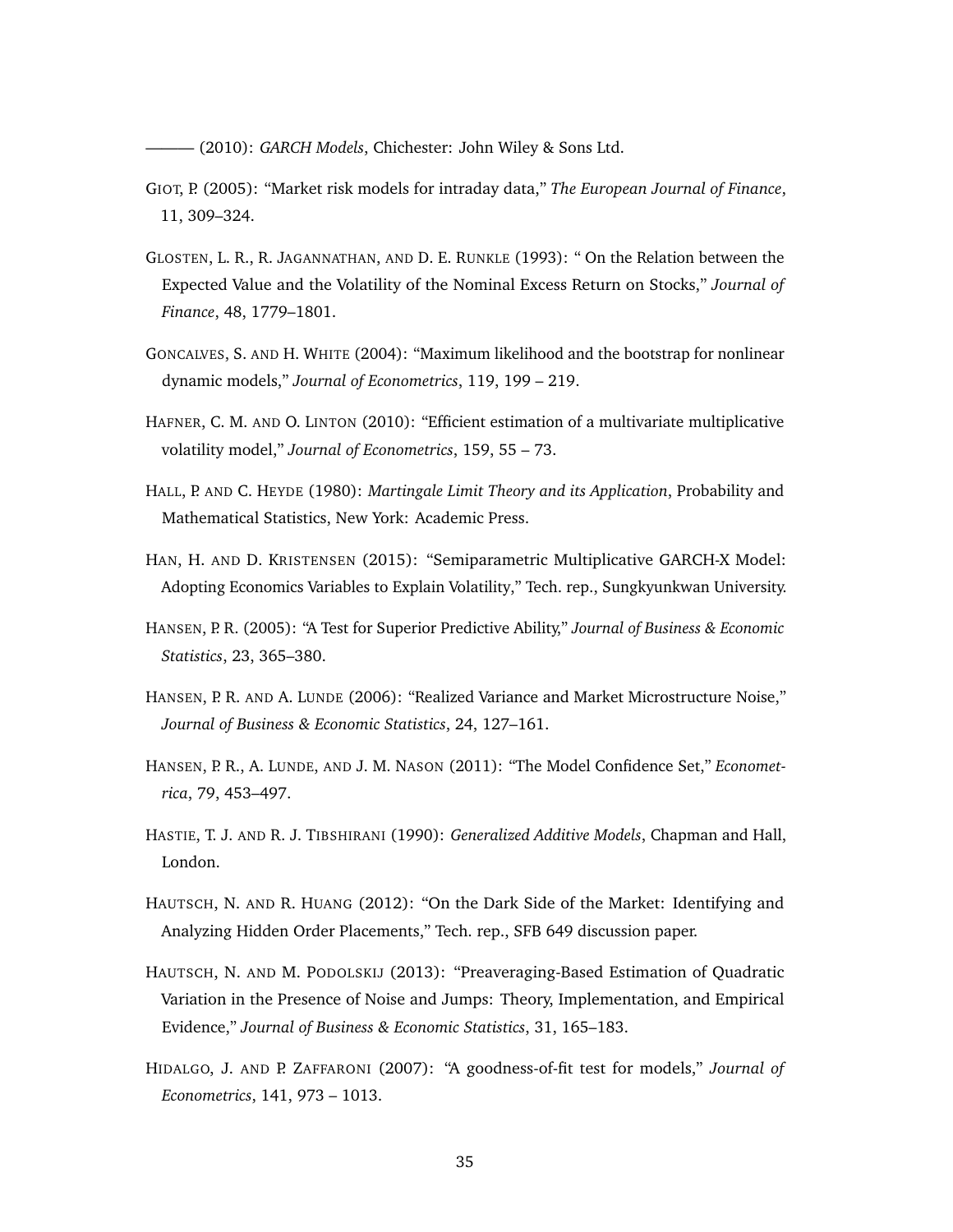- <span id="page-36-10"></span>HUANG, R. AND T. POLAK (2011): "LOBSTER: Limit Order Book Reconstruction System," Technical report, Humboldt-Universität zu Berlin.
- <span id="page-36-12"></span>IBRAGIMOV, I. A. AND Y. V. LINNIK (1971): *Independent and Stationary Sequences of Random Variables*, Groningen: Wolters-Noordhoff.
- <span id="page-36-9"></span>INOUE, A. AND L. KILIAN (2002): "Bootstrapping Autoregressive Processes with Possible Unit Roots," *Econometrica*, 70, 377–391.
- <span id="page-36-11"></span>JACOD, J., Y. LI, P. A. MYKLAND, M. PODOLSKIJ, AND M. VETTER (2009): "Microstructure Noise in the Continous Case: the Pre-Averaging Approach," *Stochastic Processes and their Applications*, 119, 2803–2831.
- <span id="page-36-0"></span>LINTON, O. AND E. MAMMEN (2005): "Estimating Semiparametric ARCH( $\infty$ ) Models by Kernel Smoothing Methods," *Econometrica*, 73.
- <span id="page-36-2"></span>LINTON, O. AND J. P. NIELSEN (1995): "A Kernel Method of Estimating Structured Nonparametric Regression Based on Marginal Integration," *Biometrika*, 82, 93–100.
- <span id="page-36-7"></span>LINTON, O. B. (1997): "Efficient Estimation of Additive Nonparametric Regression Models," *Biometrika*, 84, 469–473.
- <span id="page-36-1"></span>MAMMEN, E., O. LINTON, AND J. NIELSEN (1999): "The existence and asymptotic properties of a backfitting projection algorithm under weak conditions," *Ann. Statist.*, 27, 1443–1490.
- <span id="page-36-8"></span>MAMMEN, E. AND B. U. PARK (2005): "Bandwidth selection for smooth backfitting in additive models," *Ann. Statist.*, 33, 1260–1294.
- <span id="page-36-13"></span>MASRY, E. (1996): "Multivariate local polynomial regression for time series: uniform strong consistency and rates," *Journal of Time Series Analysis*, 17, 571–600.
- <span id="page-36-3"></span>NEWEY, W. K. (1994): "Kernel Estimation of Partial Means and a General Variance Estimator," *Econometric Theory*, 10, 233–253.
- <span id="page-36-6"></span>NIELSEN, J. AND S. SPERLICH (2005): "Smooth backfitting in practice," *J. Roy. Statist. Soc.B*, 67, 43–61.
- <span id="page-36-4"></span>OPSOMER, J. D. (2000): "Asymptotic properties of backfitting estimators," *J. Mult. Anal.*, 73, 166–179.
- <span id="page-36-5"></span>OPSOMER, J. D. AND D. RUPPERT (1997): "Fitting a bivariate additive model by local polynomial regression," *Ann. Statist.*, 25, 186 – 211.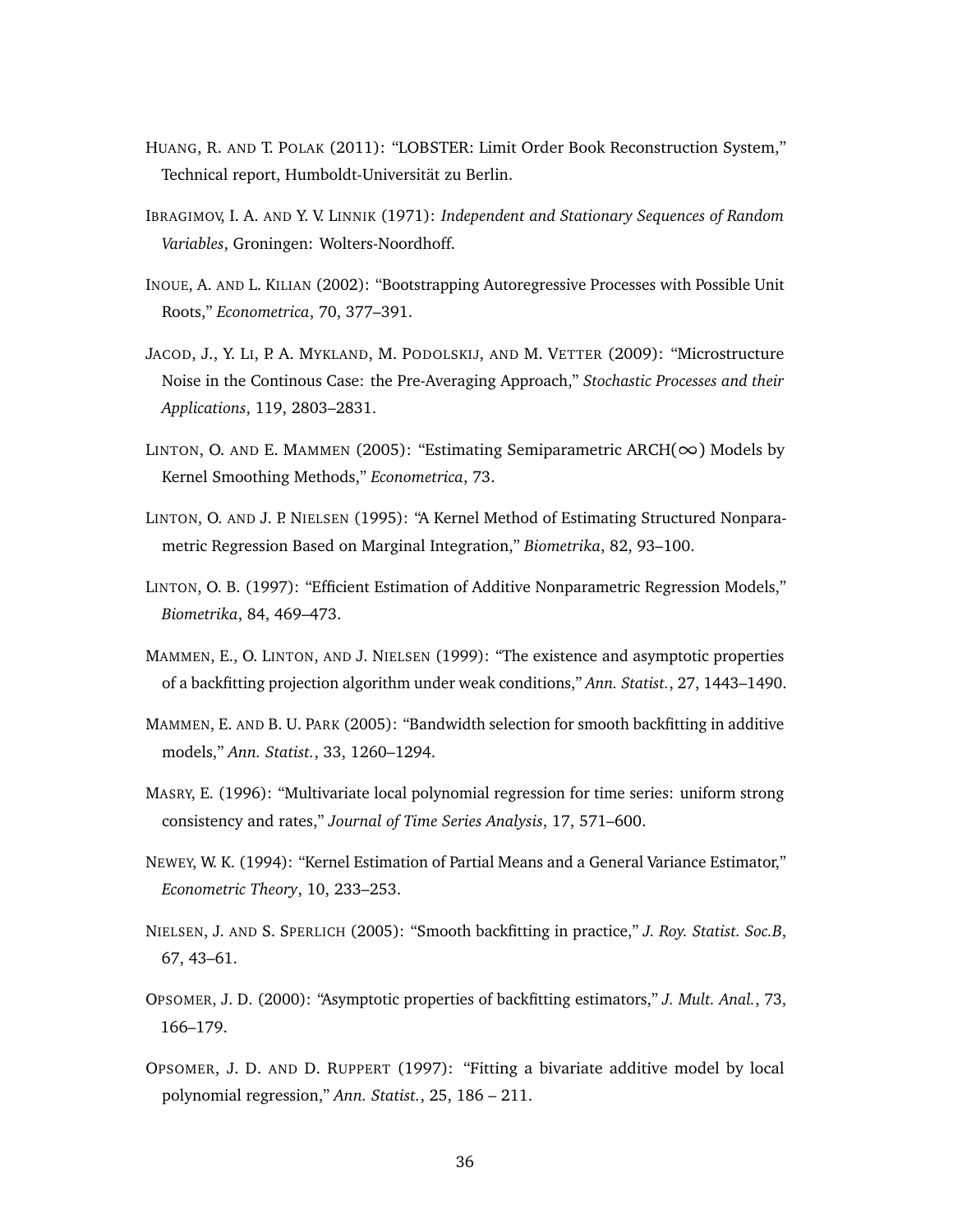- <span id="page-37-8"></span>PASCUAL, L., J. ROMO, AND E. RUIZ (2006): "Bootstrap prediction for returns and volatilities in GARCH models," *Computational Statistics & Data Analysis*, 50, 2293 – 2312.
- <span id="page-37-0"></span>PASCUAL, R. AND D. VEREDAS (2010): "Does the Open Limit Order Book Matter in Explaining Informational Volatility?" *Journal of Financial Econometrics*, 8, 57–87.
- <span id="page-37-9"></span>PATTON, A. J. (2011): "Volatility forecast comparison using imperfect volatility proxies," *Journal of Econometrics*, 160, 246 – 256, realized Volatility.
- <span id="page-37-12"></span>PHILIPP, W. (1969): "The central limit problem for mixing sequences of random variables," *Zeitschrift für Wahrscheinlichkeitstheorie und Verwandte Gebiete*, 12, 155–171.
- <span id="page-37-10"></span>POLITIS, D. N. AND J. P. ROMANO (1994): "The Stationary Bootstrap," *Journal of the American Statistical Association*, 89, 1303–1313.
- <span id="page-37-2"></span>ROSU, I. (2009): "A Dynamic Model of the Limit Order Book," *Review of Financial Studies*, 22, 4601–4641.
- <span id="page-37-4"></span>TAYLOR, S. J. AND X. XU (1997): "The incremental volatility information in one million foreign exchange quotations," *Journal of Empirical Finance*, 4, 317–340.
- <span id="page-37-7"></span>TJOSTHEIM, D. AND B. H. AUESTAD (1994): "Nonparametric Identification of Nonlinear Time Series: Projections," *Journal of the American Statistical Association*, 89, 1398–1409.
- <span id="page-37-1"></span>VALENZUELA, M., I. ZER, P. FRYZLEWICZ, AND T. RHEINLÄNDER (2015): "Relative Liquidity and Future Volatility," *Journal of Financial Markets*, 24, 25–48.
- <span id="page-37-6"></span>VOGT, M. AND O. LINTON (2014): "Nonparametric estimation of a periodic sequence in the presence of a smooth trend," *Biometrika*, 101, 121–140.
- <span id="page-37-5"></span>VOGT, M. AND C. WALSH (2012): "Estimating Nonlinear Additive Models with Nonstationarities and Correlated Errors," Tech. rep., University of Cambridge.
- <span id="page-37-3"></span>WANG, F. AND E. GHYSELS (2015): "Econometric Analysis of Volatility Component Models," *Econometric Theory*, 31, 362–393.
- <span id="page-37-11"></span>WEST, K. (1996): "Asymptotic Inference about Predictive Ability," *Econometrica*, 64, 1067–84.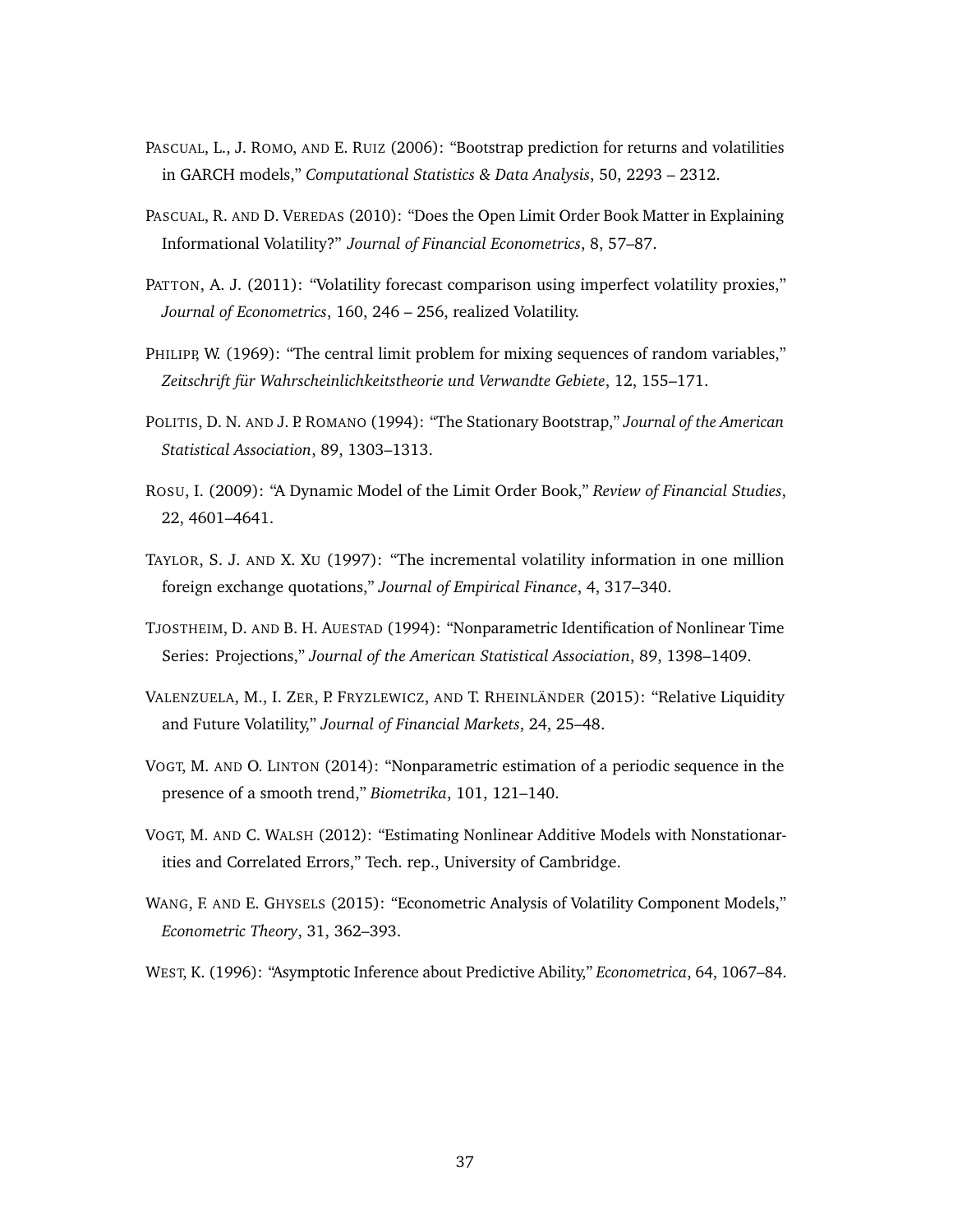### <span id="page-38-0"></span>**A Proofs**

#### **Proof of Theorem 1**

The proof is a simplified version of the proof of Theorem 2 in [Vogt and Linton](#page-37-6) [\(2014\)](#page-37-6) as the period *N* is known. Due to  $s_t = s_{(d-1)N+i}$  and  $s_t = s_{t+kN}$ ,  $k \in \mathbb{N}$ , we can write

$$
\hat{s}_t - s_t = s_t \frac{1}{D} \sum_{k=1}^{D} \left[ z_{(k-1)N+i}^2 - 1 \right] = s_t \frac{1}{D} \sum_{k=1}^{D} q_{(k-1)N+i}.
$$
 (25)

Since {*q<sup>t</sup>* } is strictly stationary and strongly mixing by Assumption [1\(](#page-9-1)g) with the mixing coefficients decaying quickly enough, we can apply, e.g., the CLT from Theorem 18.5.3 in p [Ibragimov and Linnik](#page-36-12) [\(1971\)](#page-36-12) to  $\frac{\sqrt{T}}{D}$  $\frac{d}{dt} \sum_{k=1}^{D} q_{(k-1)N+i}$ , recalling that  $T := ND$ .

<span id="page-38-3"></span><span id="page-38-2"></span><span id="page-38-1"></span> $\Box$ 

### **Proof of Theorem 2**

We follow [Mammen et al.](#page-36-1) [\(1999\)](#page-36-1) in decomposing the estimators of the additive functions,  $\hat{g}^{(j)}$ , into a "stochastic" and "bias" part, i.e.  $\hat{g}^{(j)} = \hat{g}^{(j),A} + \hat{g}^{(j),B}$ . Analogous to [\(12\)](#page-8-1),  $\hat{g}^{(j),s}$ ,  $s = A, B$ , is defined as the solution to

$$
\hat{g}^{(j),s}(x^{(j)}) = \hat{g}_{NW}^{(j),s}(x^{(j)}) - 1 - \sum_{k \neq j} \int_0^1 \frac{\hat{p}^{(j,k)}(x^{(j)}, x^{(k)})}{\hat{p}^{(j)}(x^{(j)})} \hat{g}^{(k),s}(x^{(k)}) dx^{(k)},
$$
(26)

where, similarly to above,  $\hat{g}_{NW}^{(j),A}$  and  $\hat{g}_{NW}^{(j),B}$  are the stochastic and bias part of the univariate Nadaraya-Watson estimator, respectively, with

$$
\hat{g}_{NW}^{(j),A}(x^{(j)}) = \left[\sum_{t=1}^{T} K_h(x^{(j)}, x_{t-1}^{(j)})\right]^{-1} \sum_{t=1}^{T} K_h(x^{(j)}, x_{t-1}^{(j)}) \varepsilon_t,\tag{27}
$$

$$
\hat{g}_{NW}^{(j),B}(x^{(j)}) = \left[\sum_{t=1}^{T} K_h(x^{(j)}, x_{t-1}^{(j)})\right]^{-1} \sum_{t=1}^{T} K_h(x^{(j)}, x_{t-1}^{(j)}) [g(x_{t-1}) + \Delta_{t,T} + o_p(T^{-1})],
$$
\n(28)

where  $\varepsilon_t := g_t \left( \nu_t \, \eta_t^2 - 1 \right)$  and  $\Delta_{t,T} := \frac{s_t - \hat{s}_t}{s_t}$  $\frac{-\hat{s}_t}{s_t}z_t\left[1+\frac{1}{2}\right]$  $rac{1}{2}$  $rac{s_t-\hat{s}_t}{s_t}$ *st*  $\left[ \therefore$  ∆<sub>*t*,*T*</sub> + *o*<sub>*p*</sub>(*T*<sup>-1</sup>) is the error  $\tilde{\varepsilon}_t - \varepsilon_t$ , caused by the pre-estimation of the seasonality component  $s_t$ , and following from a simple second order expansion of  $\hat{s}_t^{-1}$  around  $s_t$ .

For the stochastic part  $\hat{g}^{(j),A},$  we obtain a higher order uniform expansion by applying Lemma [A.1,](#page-39-0) which is a simple generalisation of Theorem 6.1 from [Mammen and Park](#page-36-8) [\(2005\)](#page-36-8). Similarly, a uniform expansion for the bias part  $\hat{g}^{(j),B}$  is given in Lemma [A.2](#page-39-1) below.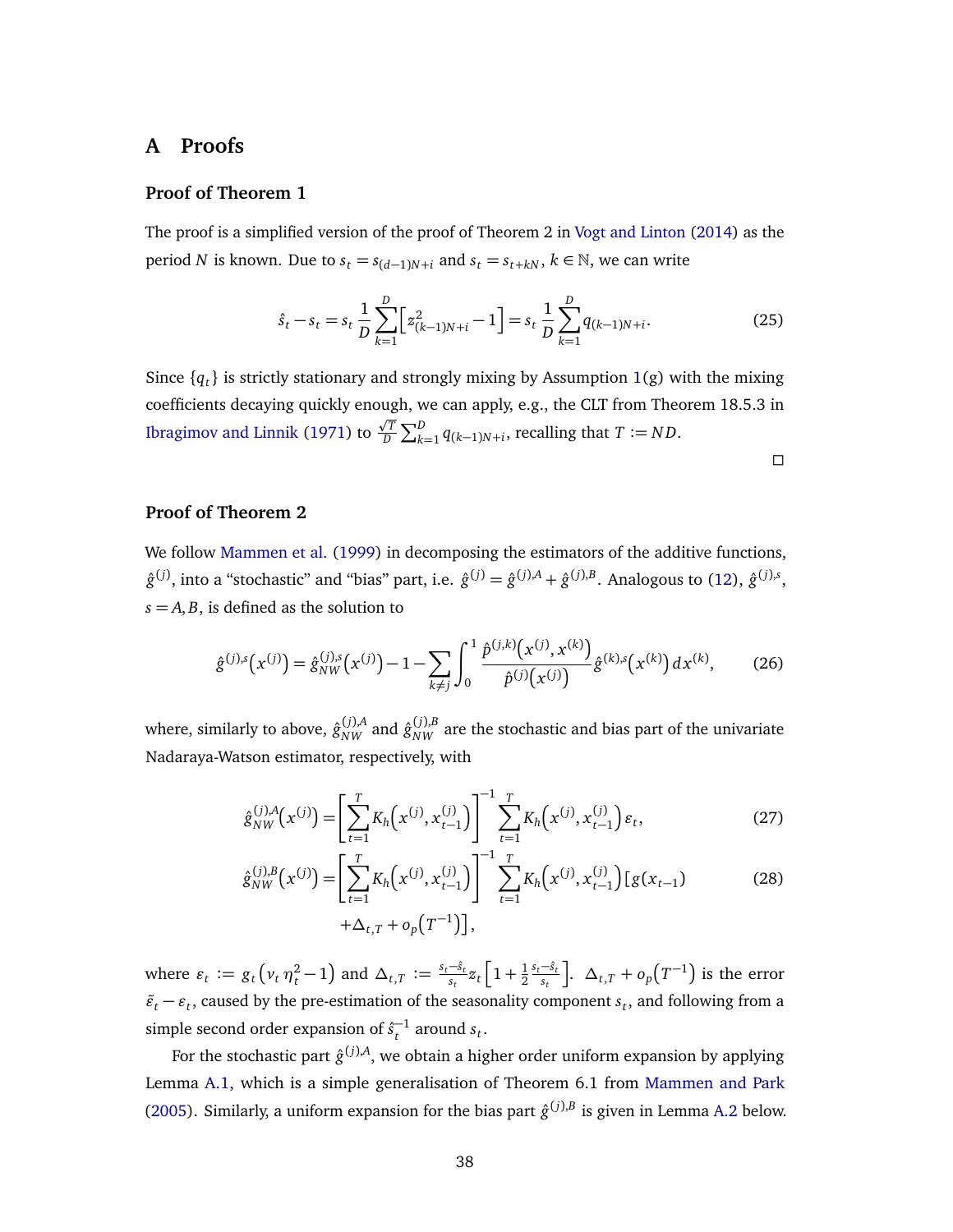Combining the latter with [\(29\)](#page-39-2) completes the proof after some straightforward calculations.

The first two lemmas grant uniform expansions for the stochastic and bias part of the smooth backfitting estimators, respectively.

<span id="page-39-0"></span>**Lemma A.[1](#page-9-1).** *Let Assumptions 1 and [2](#page-10-3)[\(b\)](#page-10-6) be fulfilled. Further, assume that*  $h = O\big(T^{-(1/4+\epsilon)}\big)$ *for some*  $\epsilon > 0$ *. Then, for*  $j = 1, \ldots, J$ ,

$$
\sup_{x^{(j)} \in [0,1]} \left| \hat{g}^{(j),A}(x^{(j)}) - \hat{g}_{NW}^{(j),A}(x^{(j)}) - \overline{f_T^{(j)}}(x^{(j)}) \right| = o_p(T^{-1/2}), j = 1,...,J,
$$
 (29)

where  $f^{(j)}_{\scriptscriptstyle T}$  $T^{(j)}(x^{(j)}) := \frac{1}{T}$  $\frac{1}{T}\sum_{t=1}^{T} f_t^{(j)}(x^{(j)}) \varepsilon_t$  with  $f_t^{(j)}$ ,  $t = 1, ..., T$ , being uniformly absolutely *bounded functions satisfying*[12](#page-1-0)

$$
\left| f_t^{(j)}(x^*) - f_t^{(j)}(x) \right| \le C |x^* - x|, \quad C > 0.
$$
 (30)

<span id="page-39-2"></span> $\Box$ 

*Proof.* Lemma [A.1](#page-39-0) generalises Theorem 6.1 from [Mammen and Park](#page-36-8) [\(2005\)](#page-36-8), which is restricted to the i.i.d. case, to our more general setting. We can directly follow their proof with slight adjustments being necessary to show their claim (6.16). For the latter, we need to use the uniform convergence results for the uni- and bivariate kernel density estimators from Lemma [A.8.](#page-54-0) Further, for the proof of their claim (6.22), we can follow the arguments in the proof of Theorem 2 in [Masry](#page-36-13) [\(1996\)](#page-36-13) based on using the strong approximation theorem by [Bradley](#page-33-9) [\(1983\)](#page-33-9) to approximate a sequence of random variables by independent random variables.  $\Box$ 

<span id="page-39-1"></span>**Lemma A.[2](#page-10-3).** *Let Assumptions [1](#page-9-1) and 2[\(b\)](#page-10-6) be fulfilled. Further, assume that*  $h = O\big(T^{-(1/4+\epsilon)}\big)$ *for some*  $\epsilon > 0$ *. Then, for*  $j = 1, \ldots, J$ *,* 

<span id="page-39-3"></span>
$$
\sup_{x^{(j)} \in I_h} \left| \hat{g}^{(j),B}(x^{(j)}) - g^{(j)}(x^{(j)}) + \frac{1}{T} \sum_{t=1}^T g^{(j)}(x_{t-1}^{(j)}) \right| = O_p(h^2), \tag{31}
$$

$$
\sup_{x^{(j)} \in [0,1]} \left| \hat{g}^{(j),B}(x^{(j)}) - g^{(j)}(x^{(j)}) + \frac{1}{T} \sum_{t=1}^{T} g^{(j)}(x_{t-1}^{(j)}) \right| = O_p(h), \tag{32}
$$

 $where I_h := [2C_1h, 1 - 2C_1h], C_1 > 0.$ 

*Proof.* Since Lemma [A.2](#page-39-1) directly follows from Theorem 3 in [Mammen et al.](#page-36-1) [\(1999\)](#page-36-1), we need to check their conditions (A1)-(A6), (A8) and (A9). The latter can be done analogously to the proof of Theorem 4 in the above paper, using the uniform convergence results collected

<sup>&</sup>lt;sup>12</sup>For the remainder of this appendix, expressions such as  $C$ ,  $C_1$  etc. denote non-stochastic positive constants.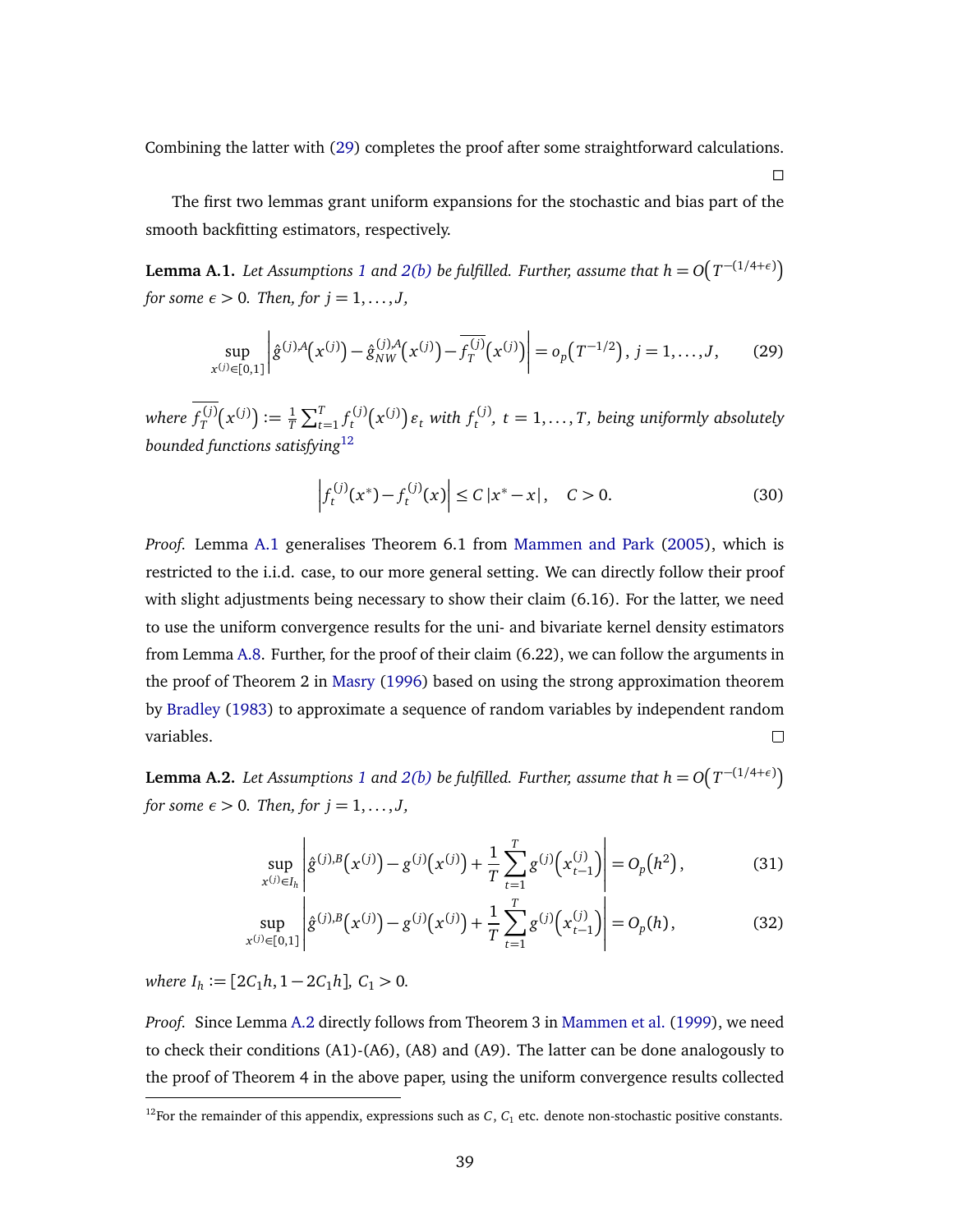in Lemma [A.8.](#page-54-0) To verify (A9) in [Mammen et al.](#page-36-1) [\(1999\)](#page-36-1), their claims (112) and (113) need to be replaced with Lemma [A.3](#page-40-0) below, which provides uniform expansions for the bias part of the univariate Nadaraya-Watson estimator in our setting. The validity of (A9) given an undersmoothing bandwidth  $h \ll T^{-1/5}$  further requires the presence of the  $O_p(T^{-1/2})$  term  $\frac{1}{T}\sum_{t=1}^T g^{(j)}\big(x_{t-1}^{(j)}\big)$  in [\(31\)](#page-39-3). The latter augments the additive constant  $\gamma_{T,j}$ in Theorem 3 in [Mammen et al.](#page-36-1) [\(1999\)](#page-36-1), which is of order  $O_p(h^2)$  for  $x^{(j)} \in I_h$  and  $O_p(h)$ else, respectively. This modification ensures that the accordingly adjusted version of their claim (114) holds.  $\Box$ 

The lemma below provides uniform expansions for the bias part of the univariate Nadaraya-Watson estimator.

<span id="page-40-0"></span>**Lemma A.3.** *Let Assumptions [1](#page-9-1) and [2](#page-10-3)[\(b\)](#page-10-6) be fulfilled. Further, assume that*  $h = O\big(T^{-(1/4+\epsilon)}\big)$ *for some*  $\epsilon > 0$ *. Then,* 

$$
\sup_{x^{(j)} \in I_h} \left| \hat{g}_{NW}^{(j),B}(x^{(j)}) - \hat{\mu}_T^{(j)}(x^{(j)}) + \overline{g_{N,T}^{(j),*}}(x^{(j)}) \right| = o_p(h^2),\tag{33}
$$

$$
\sup_{x^{(j)} \in [0,1]} \left| \hat{g}_{NW}^{(j),B}(x^{(j)}) - \hat{\mu}_T^{(j)}(x^{(j)}) + \overline{g_{N,T}^{(j),*}}(x^{(j)}) \right| = o_p(h), \tag{34}
$$

*where*

$$
\overline{g_{N,T}^{(j),*}}(x^{(j)}) := \frac{1}{N} \sum_{i=1}^{N} \left( 1 - \frac{N}{T} \sum_{d=1}^{T/N} z_{(d-1)N+i} \right)
$$
\n
$$
\left( 2 - \frac{N}{T} \sum_{d=1}^{T/N} z_{(d-1)N+i} \right) g^{(j),\mathbb{E}}(x^{(j)}),
$$
\n(35)

 $with g^{(j),\mathbb{E}}(x^{(j)}) \mathop{:=} \mathbb{E} \Big[$  $g(X_{t-1})$  $\begin{array}{c} \begin{array}{c} \begin{array}{c} \end{array} \\ \begin{array}{c} \end{array} \end{array} \end{array}$  $X_{t-1}^{(j)} = x^{(j)}$ *and*

$$
\mu_T^{(j)}(x^{(j)}) := \alpha_T^{(0)} + \alpha_T^{(j)}(x^{(j)}) + \sum_{k \neq j} \int_0^1 \alpha_T^{(k)}(x^{(k)}) \frac{\hat{p}^{(j,k)}(x^{(j)}, x^{(k)})}{\hat{p}^{(j)}(x^{(j)})} dx^{(k)} \tag{36}
$$

$$
+ \Delta_T \int_0^1 \beta(x) \frac{p(x)}{p^{(j)}(x^{(j)})} dx^{(-j)},
$$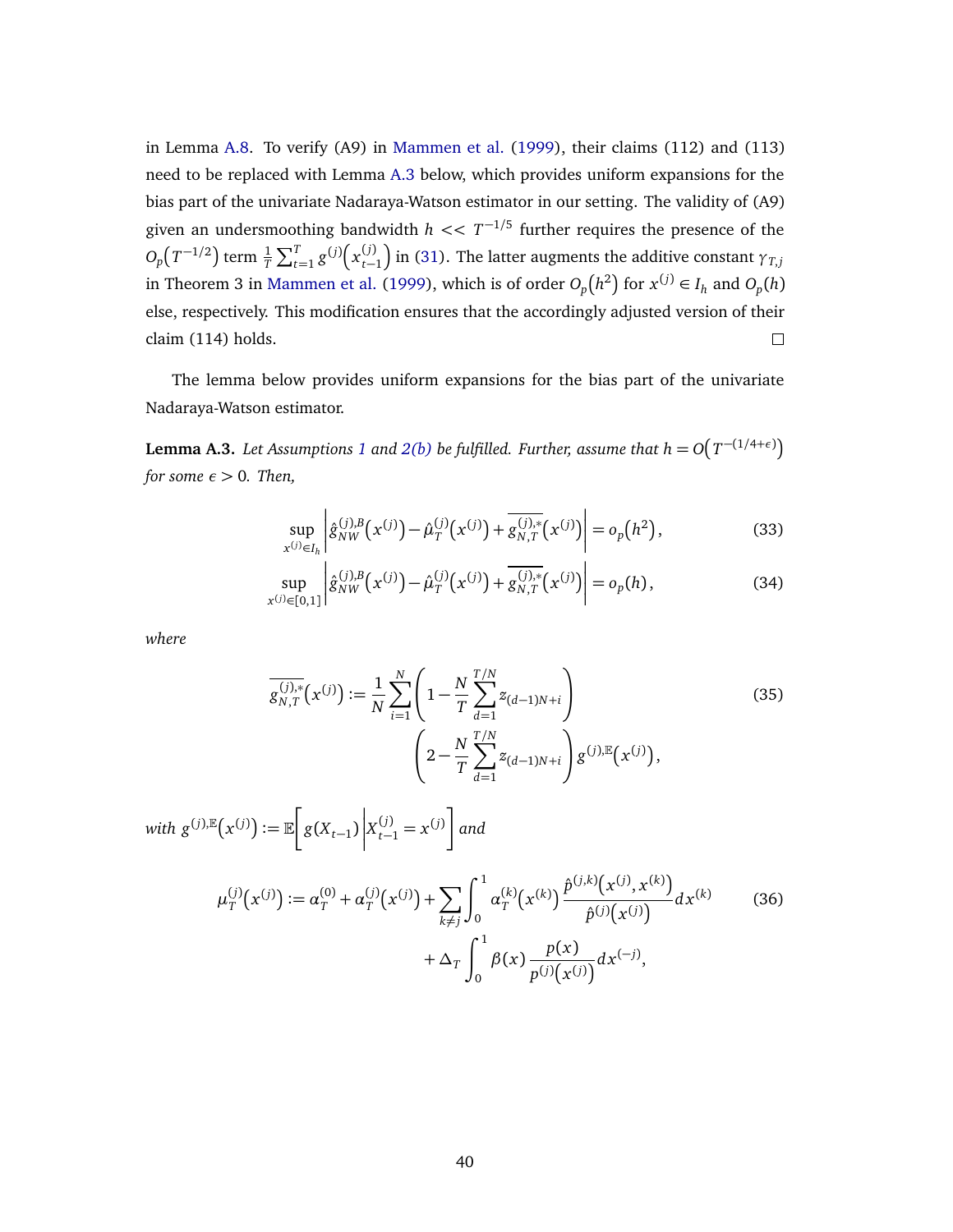where  $x^{(-j)}$  denotes the vector x without element  $x^{(j)}$ ,  $\Delta_T = h^2$  for  $x^{(j)} \in I_h$  and  $\Delta_T = h$  else,  $\alpha_T^{(0)} = 0$ , while

$$
\alpha_T^{(j)}(x^{(j)}) := g^{(j)}(x^{(j)}) + \frac{g^{(j)'}(x^{(j)}) \int_0^1 K_h(x^{(j)}, u) (u - x^{(j)}) du}{\int_0^1 K_h(x^{(j)}, v) dv}, \tag{37}
$$

<span id="page-41-0"></span>
$$
\beta(x) := \sum_{j=1}^{J} \left[ g^{(j)'}(x^{(j)}) \frac{\partial}{\partial x^{(j)}} \ln p(x) + \frac{1}{2} g^{(j)''}(x^{(j)}) \right] \int_{0}^{1} u^{2} K(u) du. \tag{38}
$$

*Proof.* We focus on the case  $x^{(j)} \in I_h$ . From [\(28\)](#page-38-1), we obtain

$$
\hat{g}_{NW}^{(j),B}(x^{(j)}) = \hat{p}^{(j)}(x^{(j)})^{-1} \frac{1}{T} \sum_{t=1}^{T} K_h(x^{(j)}, x_{t-1}^{(j)}) g(x_{t-1}) \n+ \hat{p}^{(j)}(x^{(j)})^{-1} \frac{1}{T} \sum_{t=1}^{T} K_h(x^{(j)}, x_{t-1}^{(j)}) \frac{s_t - \hat{s}_t}{s_t} z_t \n+ \hat{p}^{(j)}(x^{(j)})^{-1} \frac{1}{T} \sum_{t=1}^{T} K_h(x^{(j)}, x_{t-1}^{(j)}) \frac{1}{2} \frac{(s_t - \hat{s}_t)^2}{s_t^2} z_t + o_p(h^2), \n=:\hat{g}_{NW}^{(j),B,0}(x^{(j)}) + \hat{g}_{NW}^{(j),B,1}(x^{(j)}) + \hat{g}_{NW}^{(j),B,2}(x^{(j)}) + o_p(h^2),
$$
\n(39)

uniformly in  $x^{(j)}$ , where we used that  $o_p(T^{-1}) = o_p(h^2)$  for  $h = O(T^{-(1/4+\epsilon)})$ . For the second term in [\(39\)](#page-41-0), we have

<span id="page-41-1"></span>
$$
\hat{g}_{NW}^{(j),B,1}(x^{(j)}) = \frac{1}{N} \sum_{i=1}^{N} \frac{s_i - \hat{s}_i}{s_i} \frac{\frac{1}{D} \sum_{d=1}^{D} K_h(x^{(j)}, x_{(d-1)N+i-1}^{(j)}) z_{(d-1)N+i}}{\hat{p}^{(j)}(x^{(j)})},
$$
\n
$$
= \frac{1}{N} \sum_{i=1}^{N} \frac{s_i - \hat{s}_i}{s_i} \left[ g^{(j),E}(x^{(j)}) + O_p\left(\sqrt{\frac{\ln T}{Th}}\right) + O_p(h^2) \right],
$$
\n
$$
= \frac{1}{N} \sum_{i=1}^{N} \left( 1 - \frac{1}{D} \sum_{d=1}^{D} \underbrace{g_{(d-1)N+i} \nu_{(d-1)N+i} \eta_{(d-1)N+i}^2}_{z_{(d-1)N+i}} \right) g^{(j),E}(x^{(j)}) + o_p(h^2),
$$
\n(40)

uniformly in  $x^{(j)}$ , where for the second equality we have used that  $\mathbb{E}\Big[$ *Zt*  $\begin{array}{c} \n\end{array}$  $X_{t-1}^{(j)} = x^{(j)}$ =  $\mathbb{E}\Big[\mathbb{E}[Z_t|X_{t-1}]$  $\begin{array}{c} \begin{array}{c} \begin{array}{c} \end{array} \\ \begin{array}{c} \end{array} \end{array} \end{array}$  $X_{t-1}^{(j)} = x^{(j)}$  =  $\mathbb{E}\left[$  $g(X_{t-1})$  $\begin{array}{c} \n\end{array}$  $X_{t-1}^{(j)} = x^{(j)}$  $= g^{(j),\mathbb{E}}\big(x^{(j)}\big).$  We can analogously show that the third term in [\(39\)](#page-41-0) satisfies

<span id="page-41-2"></span>
$$
\hat{g}_{NW}^{(j),B,2}(x^{(j)}) = \frac{1}{N} \sum_{i=1}^{N} \left( 1 - \frac{1}{D} \sum_{d=1}^{D} z_{(d-1)N+i} \right)^2 g^{(j),\mathbb{E}}(x^{(j)}) + o_p(h^2),\tag{41}
$$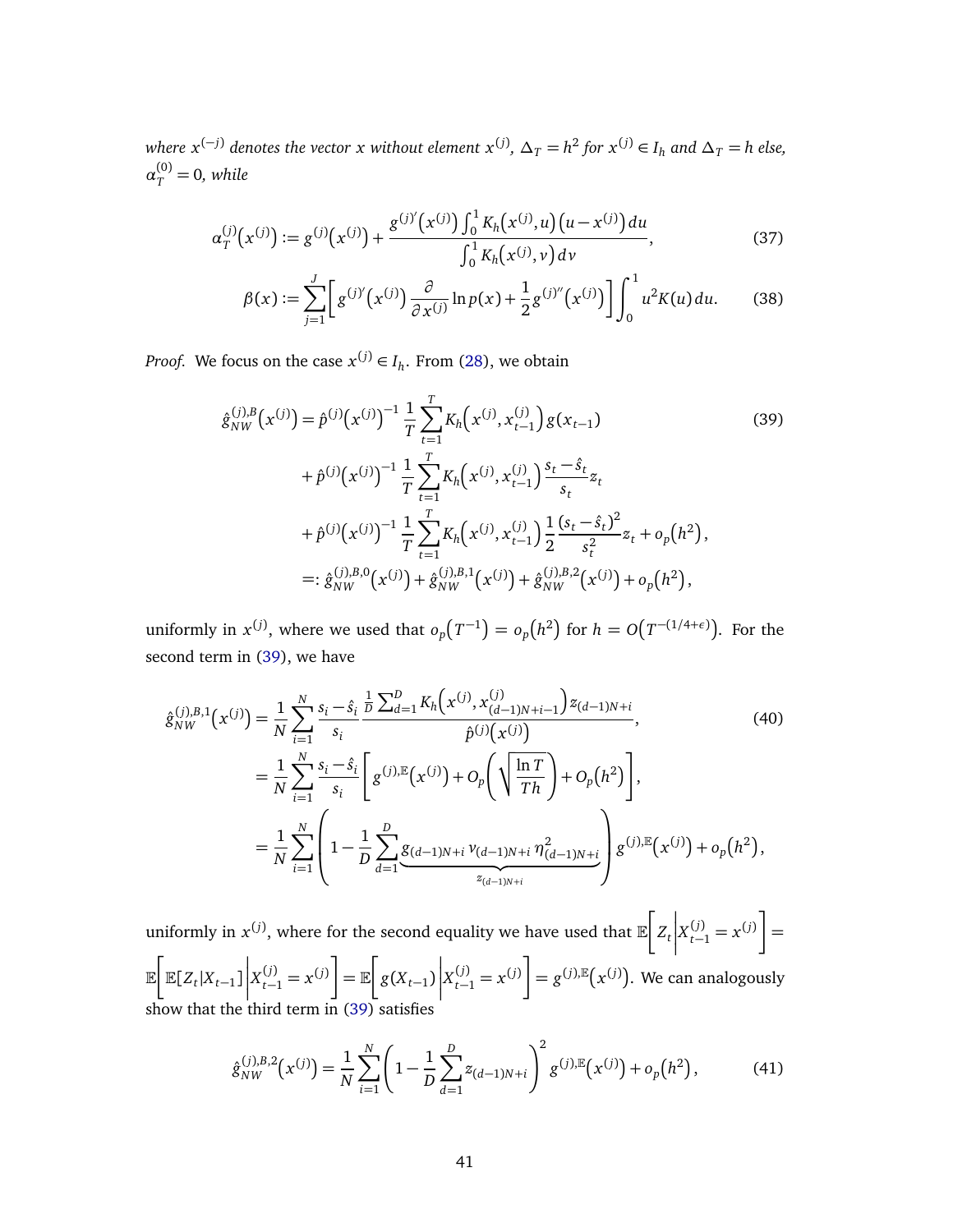uniformly in  $x^{(j)}$ . Finally, directly following the proof of claims (112) and (113) in [Mammen](#page-36-1) [et al.](#page-36-1) [\(1999\)](#page-36-1) we can show for the first term in [\(39\)](#page-41-0) that

<span id="page-42-1"></span><span id="page-42-0"></span>
$$
\sup_{x^{(j)} \in I_h} \left| \hat{g}_{NW}^{(j),B,0}(x^{(j)}) - \hat{\mu}_T^{(j)}(x^{(j)}) \right| = o_p(h^2).
$$
 (42)

Combining [\(42\)](#page-42-0), [\(40\)](#page-41-1) and [\(41\)](#page-41-2) completes the proof. The proof for the case  $x^{(j)} \notin I_h$  proceeds analogously.  $\Box$ 

### **Proof of Theorem 3**

We decompose the deviation of the quasi-likelihood evaluated at the estimated standardised returns,  $\mathscr{L}_T\big(\theta, \hat{g}, \hat{\mathscr{S}}_N\big)$ , from its unobservable true counterpart  $\mathscr{L}_T(\theta, g, \mathscr{S}_N)$  as

$$
\sup_{\theta \in \Theta} \left| \mathcal{L}_T(\theta, \hat{g}, \hat{\mathcal{S}}_N) - \mathcal{L}_T(\theta, g, \mathcal{S}_N) \right| \leq \sup_{\theta \in \Theta} \frac{1}{T} \sum_{t=1}^T \left| \ln v_t(\theta, \hat{g}, \hat{\mathcal{S}}_N) - \ln v_t(\theta, g, \mathcal{S}_N) \right| \tag{43}
$$
\n
$$
+ \sup_{\theta \in \Theta} \frac{1}{T} \sum_{t=1}^T \left| \frac{u_t^2(\hat{g}, \hat{s}_t)}{v_t(\theta, \hat{g}, \hat{\mathcal{S}}_N)} - \frac{u_t^2(g, s_t)}{v_t(\theta, g, \mathcal{S}_N)} \right|,
$$
\n
$$
=: \sup_{\theta \in \Theta} |L_1(\theta)| + \sup_{\theta \in \Theta} |L_2(\theta)|.
$$

For the first term in [\(43\)](#page-42-1), we have

$$
\sup_{\theta \in \Theta} |L_1(\theta)| \le \frac{1}{T} \sum_{t=1}^T \sup_{\theta \in \Theta} \left| \ln v_t(\theta, \hat{g}, \hat{\mathcal{S}}_N) - \ln v_t(\theta, g, \mathcal{S}_N) \right|,
$$
\n
$$
\le \frac{C}{T} \sum_{t=1}^T \sup_{\theta \in \Theta} \left| v_t(\theta, \hat{g}, \hat{\mathcal{S}}_N) - v_t(\theta, g, \mathcal{S}_N) \right|,
$$
\n
$$
\le O_p(h) = o_p(1),
$$
\n(44)

with  $0 < C < \infty$  a real constant and where, for the second inequality, we have used the mean-value theorem and Assumption [2](#page-10-3)[\(b\),](#page-10-6) while the third inequality follows from Lemma [A.12.](#page-56-0) Further, for the second term in [\(43\)](#page-42-1), we obtain

$$
\sup_{\theta \in \Theta} |L_2(\theta)| \leq \frac{1}{T} \sum_{t=1}^T u_t^2 \sup_{\theta \in \Theta} \left| \frac{s_t g_t}{\hat{s}_t \hat{g}_t \hat{v}_t(\theta, \hat{g}, \hat{\mathscr{S}}_N)} - \frac{1}{v_t(\theta, g, \mathscr{S}_N)} \right|,
$$
\n
$$
\leq \frac{1}{T} \sum_{t=1}^T u_t^2 \left( \sup_{\theta \in \Theta} \left| \frac{1}{v_t(\theta, g, \mathscr{S}_N)} - \frac{1}{v_t(\theta, \hat{g}, \hat{\mathscr{S}}_N)} \right| + \sup_{\theta \in \Theta} \left| \frac{1}{v_t(\theta, g, \mathscr{S}_N)} - \frac{g_t}{\hat{g}_t v_t(\theta, \hat{g}, \hat{\mathscr{S}}_N)} \right| \right|
$$
\n(45)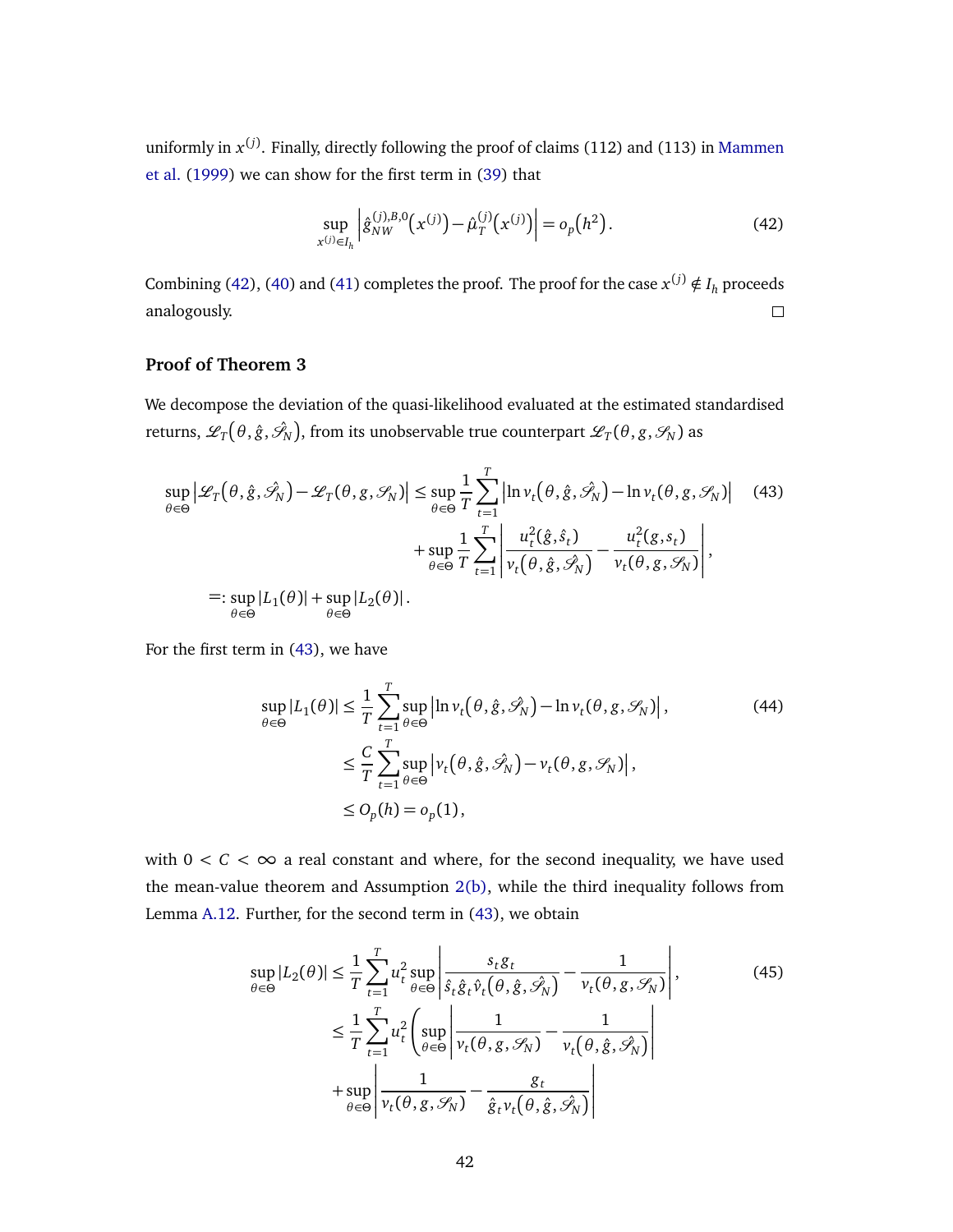$$
+ \sup_{\theta \in \Theta} \left| \frac{g_t}{\hat{g}_t v_t(\theta, g, \mathcal{S}_N)} - \frac{s_t g_t}{\hat{s}_t \hat{g}_t v_t(\theta, \hat{g}, \hat{\mathcal{S}}_N)} \right| \right),
$$
  
=  $O_p(h) + O_p(h) + O_p(T^{-1/2}) = O_p(h) = o_p(1),$ 

where the third inequality holds due to Lemma [A.11](#page-56-1) and Assumptions  $1(h)$  $1(h)$ ,  $1(i)$  $1(i)$  and  $2(b)$  $2(b)$ . We have thus shown that

$$
\sup_{\theta \in \Theta} \left| \mathcal{L}_T(\theta, \hat{g}, \hat{\mathcal{S}}_N) - \mathcal{L}_T(\theta, g, \mathcal{S}_N) \right| \le o_p(1). \tag{46}
$$

We can now complete the proof using standard results on the strong consistency of the Gaussian quasi-maximum likelihood estimator of GARCH processes, e.g., Theorem 2.1 in [Francq and Zakoian](#page-34-9) [\(2004\)](#page-34-9).

<span id="page-43-1"></span><span id="page-43-0"></span> $\Box$ 

### **Proof of Theorem 4**

We begin with the usual Taylor expansion of the first-order condition for a local maximum of the quasi-likelihood function  $\mathscr{L}_T\big(\theta,\hat{g},\hat{\mathscr{S}}_N\big)$  around the true parameter vector  $\theta_0$ , yielding

$$
T^{1/2}(\hat{\theta} - \theta_0) = -\left[\hat{\mathcal{H}}(\bar{\theta}, \hat{g}, \hat{\mathcal{S}}_N)\right]^{-1} T^{1/2} \mathcal{G}_T(\theta_0, \hat{g}, \hat{\mathcal{S}}_N), \tag{47}
$$

where  $\mathscr{G}_{T}\left(\theta_{0}, \hat{g}, \hat{\mathscr{S}}_{N}\right) \coloneqq T^{-1}\sum_{t=1}^{T}\partial/(\partial\theta)l_{t}\big(\theta, \hat{g}, \hat{\mathscr{S}}_{N}\big)|_{\theta=\theta_{0}}$  is the score,  $\mathscr{H}_{T}\big(\bar{\theta}, \hat{g}, \hat{\mathscr{S}}_{N}\big) \coloneqq$  $T^{-1}\sum_{t=1}^T\partial^2/\big(\partial\theta\partial\theta^T\big)l_t\big(\theta,\hat{g},\hat{\mathscr{S}}_N\big)|_{\theta=\bar{\theta}}$  denotes the Hessian, while  $\bar{\theta}\vcentcolon=\lambda\,\hat{\theta}+(1-\lambda)\,\theta_0$ for  $\lambda \in [0,1]$ . Since the score in [\(47\)](#page-43-0) is based on both the pre-estimated seasonality and semiparametric component, it can be decomposed as

$$
\mathcal{G}_T(\theta_0, \hat{g}, \hat{\mathcal{S}}_N) = \mathcal{G}_T(\theta_0, g, \mathcal{S}_N) + \mathcal{G}_T(\theta_0, \hat{g}, \mathcal{S}_N) - \mathcal{G}_T(\theta_0, g, \mathcal{S}_N)
$$
  
+ 
$$
\mathcal{G}_T(\theta_0, \hat{g}, \hat{\mathcal{S}}_N) - \mathcal{G}_T(\theta_0, \hat{g}, \mathcal{S}_N),
$$
  
=: 
$$
\mathcal{G}_T(\theta_0, g, \mathcal{S}_N) + \Delta_T^{(\mathcal{G}, g)} + \Delta_T^{(\mathcal{G}, s)},
$$
(48)

where  $\mathcal{G}_T(\theta_0, g, \mathcal{S}_N) = -T^{-1} \sum_{t=1}^T v_t^t$  $T_t / v_t (1 - \eta^2) =: T^{-1} \sum_{t=1}^T y_t^{(0)}$  denotes the "true" score with  $v'_t = v'_t$  $t'_t(\theta_0, g, \mathscr{S}_N) := \partial / (\partial \theta) v_t(\theta_0, g, \mathscr{S}_N)$  given in Lemma [A.9.](#page-55-0) For the third term in [\(48\)](#page-43-1), we obtain by Lemma [A.4](#page-45-0) below that

$$
\Delta_T^{(g,s)} = \frac{1}{T} \sum_{t=1}^T y_t^{(s)} + o_p(T^{-1/2}),\tag{49}
$$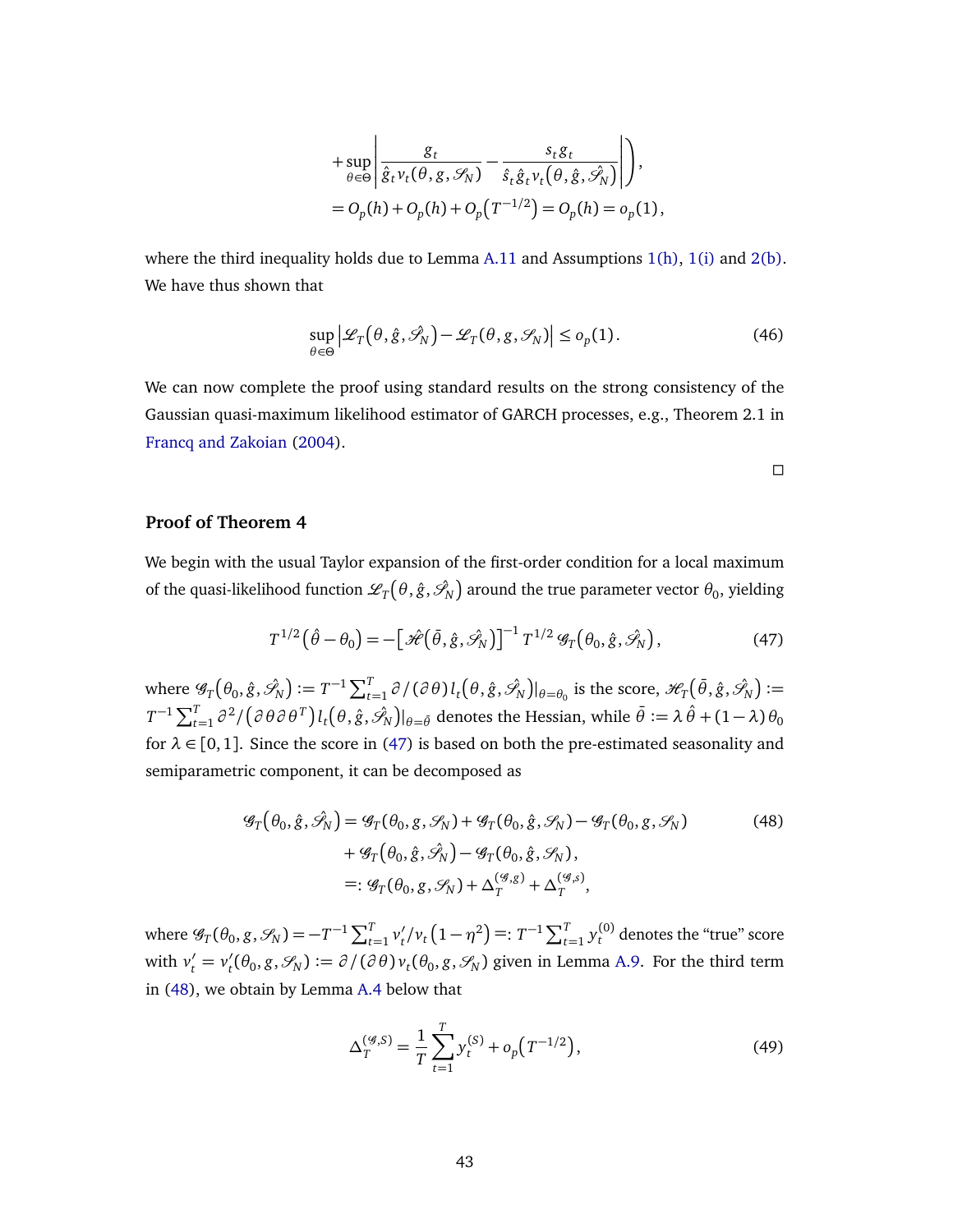where  $y_t^{(S)}$ ,  $t = 1, ..., T$ , is defined in Lemma [A.4.](#page-45-0) For the second term in [\(48\)](#page-43-1), we consider  $\mathscr{G}_T(\theta_0, \hat{g}, \mathscr{S}_N)$  as a functional in  $g$  evaluated at  $\hat{g}$  and expand it around the true semiparametric component *g*, such that

<span id="page-44-1"></span>
$$
\Delta_T^{(g,g)} = \nabla_{\hat{g}-g} g_T(\theta_0, g, \mathcal{S}_N) + \mathcal{R}_T, \n= \nabla_{\hat{g}^A} g_T(\theta_0, g, \mathcal{S}_N) + \nabla_{\hat{g}^B - g} g_T(\theta_0, g, \mathcal{S}_N) + \mathcal{R}_T,
$$
\n(50)

where  $\nabla_{\hat{g}-g}$   $\mathscr{G}_T(\theta_0,g,\mathscr{S}_N) := \partial/(\partial \nu) \mathscr{G}_T(\theta_0,g+\nu(\hat{g}-g),\mathscr{S}_N)|_{\nu=0}$ , while for the second equality we have used the decomposition [\(26\)](#page-38-2) with  $\hat{g}^s := \sum_{j=1}^J \hat{g}^{(j),s}$ ,  $s = A, B$ . Further, the remainder satisfies  $\mathscr{R}_{T} = O_{p} \Big( \|\hat{g}\| - g\|_{\infty,[0,1]}^{2}$  $\mathcal{O}_p(n^2) = o_p(T^{-1/2})$  with the last equality following from the undersmoothing bandwidth  $h = O\bigl(T^{-(1/4+\epsilon)}\bigr).^{13}$  $h = O\bigl(T^{-(1/4+\epsilon)}\bigr).^{13}$  $h = O\bigl(T^{-(1/4+\epsilon)}\bigr).^{13}$  For the first two terms in [\(50\)](#page-44-1), Lemmas [A.5](#page-46-0) and [A.6](#page-52-0) imply

<span id="page-44-2"></span>
$$
\nabla_{\hat{g}^A} \mathcal{G}_T(\theta_0, g, \mathcal{S}_N) = \frac{1}{T} \sum_{t=1}^T \mathcal{Y}_{t,T}^{(g,A)} + o_p(T^{-1/2}), \tag{51}
$$

$$
\nabla_{\hat{g}^B - g} \mathcal{G}_T(\theta_0, g, \mathcal{S}_N) = \frac{1}{T} \sum_{t=1}^T y_t^{(g, B)} + o_p(T^{-1/2}), \qquad (52)
$$

with  $y_{tT}^{(g,A)}$  $t_{t,T}^{(g,A)}$  and  $y_t^{(g,B)}$ ,  $t = 1, ..., T$ , defined in Lemmas [A.5](#page-46-0) and [A.6,](#page-52-0) respectively. Finally, by combining results [\(48\)](#page-43-1)-[\(52\)](#page-44-2), we can re-write expansion [\(47\)](#page-43-0) as

$$
T^{1/2}(\hat{\theta} - \theta_0) = -\left[\mathcal{H}_T(\bar{\theta}, \hat{g}, \hat{\mathcal{S}}_N)\right]^{-1} T^{-1/2} \sum_{t=1}^T \underbrace{\left(y_t^{(0)} + y_{t,T}^{(g,A)} + y_t^{(g,B)} + y_t^{(S)}\right)}_{:= y_{t,T}} \tag{53}
$$
\n
$$
+ \left[\mathcal{H}_T(\bar{\theta}, \hat{g}, \hat{\mathcal{S}}_N)\right]^{-1} T^{1/2} \mathcal{R}_T + o_p(1),
$$

where

<span id="page-44-0"></span>
$$
y_{t,T} := -\frac{v'_t}{v_t} \left(1 - \eta_t^2\right) - \sum_{j=1}^J \left[ \alpha_0 \sum_{l=0}^\infty w_{2,j,l} \left(x_{t-1}^{(j)}\right) + w_{3,j} \left(x_{t-1}^{(j)}\right) \right] \varepsilon_t
$$
\n
$$
- \left\{ \alpha_0 \sum_{l=0}^\infty \beta_0^l \mathbb{E} \left[ \frac{u_{t-(l+1)}^2}{g_{t-(l+1)}} \frac{v'_t}{v_t^2} \right] - \mathbb{E} \left[ \frac{v'_t}{v_t g_t} \right] \right\} \sum_{j=1}^J g^{(j)} \left(x_{t-1}^{(j)}\right)
$$
\n
$$
- \left\{ \mathbb{E} \left[ \frac{v'_t}{v_t} \right] - \alpha_0 \sum_{l=0}^\infty \beta_0^l \mathbb{E} \left[ u_{t-(l+1)}^2 \frac{v'_t}{v_t} \right] \right\} \left(z_t^2 - 1\right),
$$
\n
$$
(54)
$$

<sup>13</sup>||*f* ||<sub>∞,[0,1]</sub> denotes the sup norm of a function *f* over the unit interval, i.e.  $||f||_{\infty,[0,1]} := \sup_{x \in [0,1]} |f(x)|$ .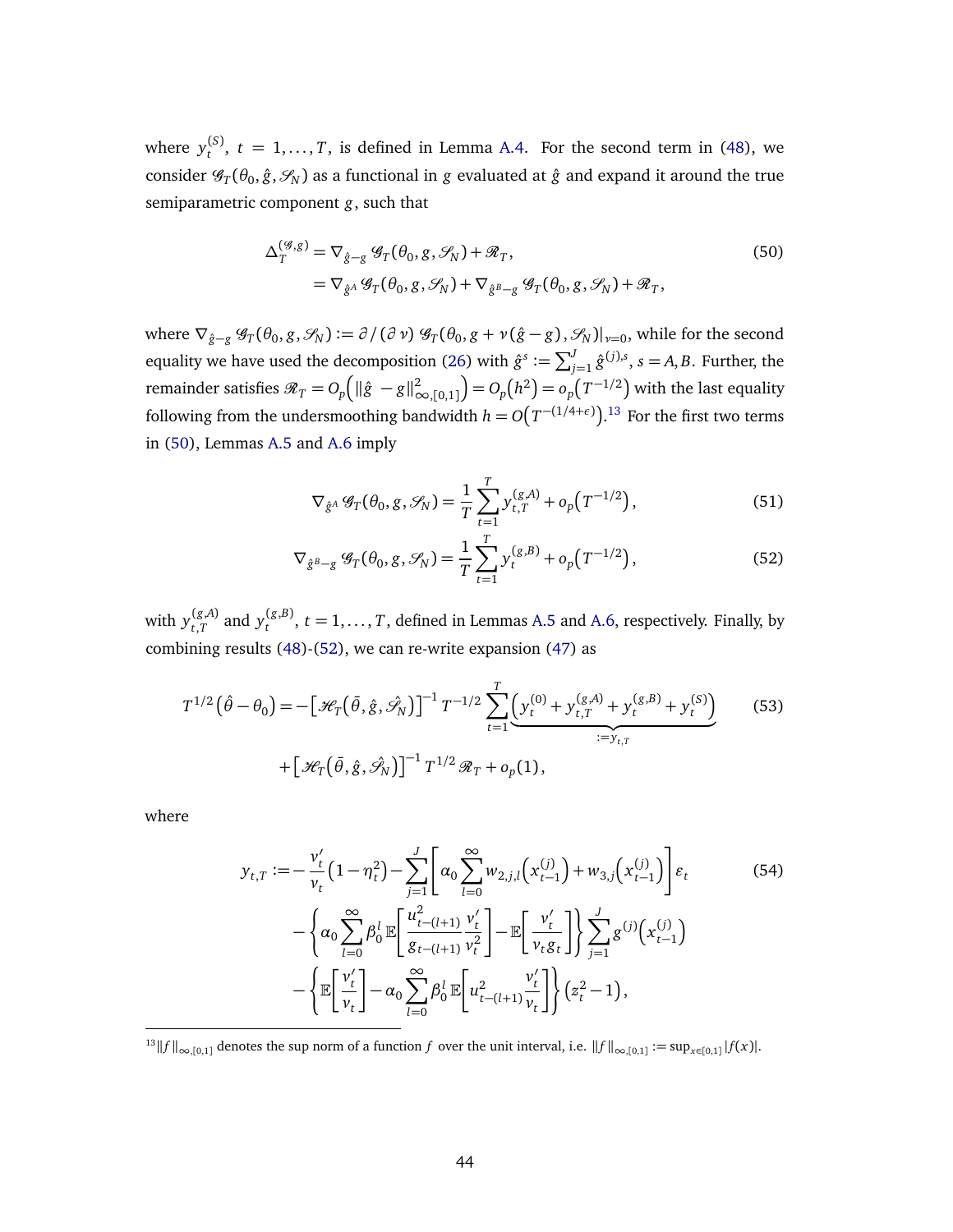with  $w_{2,j,l}\Big(x_{t-1}^{(j)}\Big)$  and  $w_{3,j}\Big(x_{t-1}^{(j)}\Big)$  defined in Lemma [A.5.](#page-46-0) We note that, first,  $\mathscr{H}_T\big(\bar{\theta},\hat{g},\hat{\mathscr{S}}_N\big)$   $=$  $\mathscr{H}(\theta_0,g,\mathscr{S}_N)$  +  $o_p(1)$  according to Lemma [A.7.](#page-54-1) Second,  $\left\{T^{-1/2}\,y_{t,T}\right\}$  constitutes a triangular array which is strongly mixing with exponential rate and with centred elements. Hence, we can apply, e.g., the CLT from Theorem 6 in [Philipp](#page-37-12) [\(1969\)](#page-37-12) to  $\sum_{t=1}^{T} T^{-1/2} y_{t,T}$ . The latter, together with the Slutzky theorem completes the proof.

<span id="page-45-1"></span> $\Box$ 

The three Lemmas below provide expansions for the errors in the score due to the pre-estimation of the seasonality and semiparametric component. In the latter case, we analyse the contribution of the stochastic and bias part of the estimator separately.

<span id="page-45-0"></span>**Lemma A.4.** *Let Assumptions [1](#page-9-1) and [2](#page-10-3)[\(b\)](#page-10-6) be fulfilled. Further, assume that*  $h = O\big(T^{-(1/4+\epsilon)}\big)$ *for some*  $\epsilon > 0$ *. Then,* 

$$
\Delta_T^{(g,s)} = \frac{1}{T} \sum_{t=1}^T \left\{ \alpha_0 \sum_{l=0}^\infty \beta_0^l \mathbb{E} \left[ u_{t-(l+1)}^2 \frac{v_t'}{v_t} \right] - \mathbb{E} \left[ \frac{v_t'}{v_t} \right] \right\} (z_t^2 - 1) + o_p(T^{-1/2}), \tag{55}
$$
  

$$
=: \frac{1}{T} \sum_{t=1}^T y_t^{(S)} + o_p(T^{-1/2}).
$$

*Proof.* We decompose  $\Delta_T^{(\mathscr{G},S)}$  as

$$
\Delta_{T}^{(g,s)} = -\frac{1}{T} \sum_{t=1}^{T} \frac{\nu_{t}'(\theta_{0}, \hat{g}, \hat{\mathscr{S}}) - \nu_{t}'(\theta_{0}, \hat{g}, \mathscr{S})}{\nu_{t}(\theta_{0}, \hat{g}, \hat{\mathscr{S}})} \left(1 - \frac{r_{t}^{2}}{\hat{s}_{t}\hat{g}_{t}\nu_{t}(\theta_{0}, \hat{g}, \hat{\mathscr{S}})}\right) \n- \frac{1}{T} \sum_{t=1}^{T} \nu_{t}'(\theta_{0}, \hat{g}, \mathscr{S}) \left(\frac{1}{\nu_{t}(\theta_{0}, \hat{g}, \hat{\mathscr{S}})} - \frac{1}{\nu_{t}(\theta_{0}, \hat{g}, \mathscr{S})}\right) \left(1 - \frac{r_{t}^{2}}{\hat{s}_{t}\hat{g}_{t}\nu_{t}(\theta_{0}, \hat{g}, \hat{\mathscr{S}})}\right) \n- \frac{1}{T} \sum_{t=1}^{T} \frac{\nu_{t}'(\theta_{0}, \hat{g}, \mathscr{S})}{\nu_{t}(\theta_{0}, \hat{g}, \mathscr{S})} \left(\frac{1}{s_{t}} - \frac{1}{\hat{s}_{t}}\right) \frac{r_{t}^{2}}{\hat{g}_{t}\nu_{t}(\theta_{0}, \hat{g}, \hat{\mathscr{S}})} \n- \frac{1}{T} \sum_{t=1}^{T} \frac{\nu_{t}'(\theta_{0}, \hat{g}, \mathscr{S})}{\nu_{t}(\theta_{0}, \hat{g}, \mathscr{S})} \left(\frac{1}{\nu_{t}(\theta_{0}, \hat{g}, \mathscr{S})} - \frac{1}{\nu_{t}(\theta_{0}, \hat{g}, \hat{\mathscr{S}})}\right) \frac{u_{t}^{2}}{\hat{g}_{t}}, \n=:\Delta_{T}^{(g,s,1)} + \Delta_{T}^{(g,s,2)} + \Delta_{T}^{(g,s,3)} + \Delta_{T}^{(g,s,4)}.
$$
\n(9.5.1)

We begin with the third term, for which we can exploit Lemma [A.12,](#page-56-0) such that

$$
\Delta_{T}^{(g,s,3)} = -\frac{1}{T} \sum_{t=1}^{T} \frac{v_t' + O_p(h)}{v_t + O_p(h)} \frac{\hat{s}_t - s_t}{(s_t + O_p(T^{-1/2}))} \frac{u_t^2}{(g_t + O_p(h)) (v_t + O_p(h))},
$$
\n
$$
= -\frac{1}{T} \sum_{t=1}^{T} \frac{v_t'}{v_t} \eta_t^2 \frac{\hat{s}_t - s_t}{s_t} + o_p(T^{-1/2}),
$$
\n(57)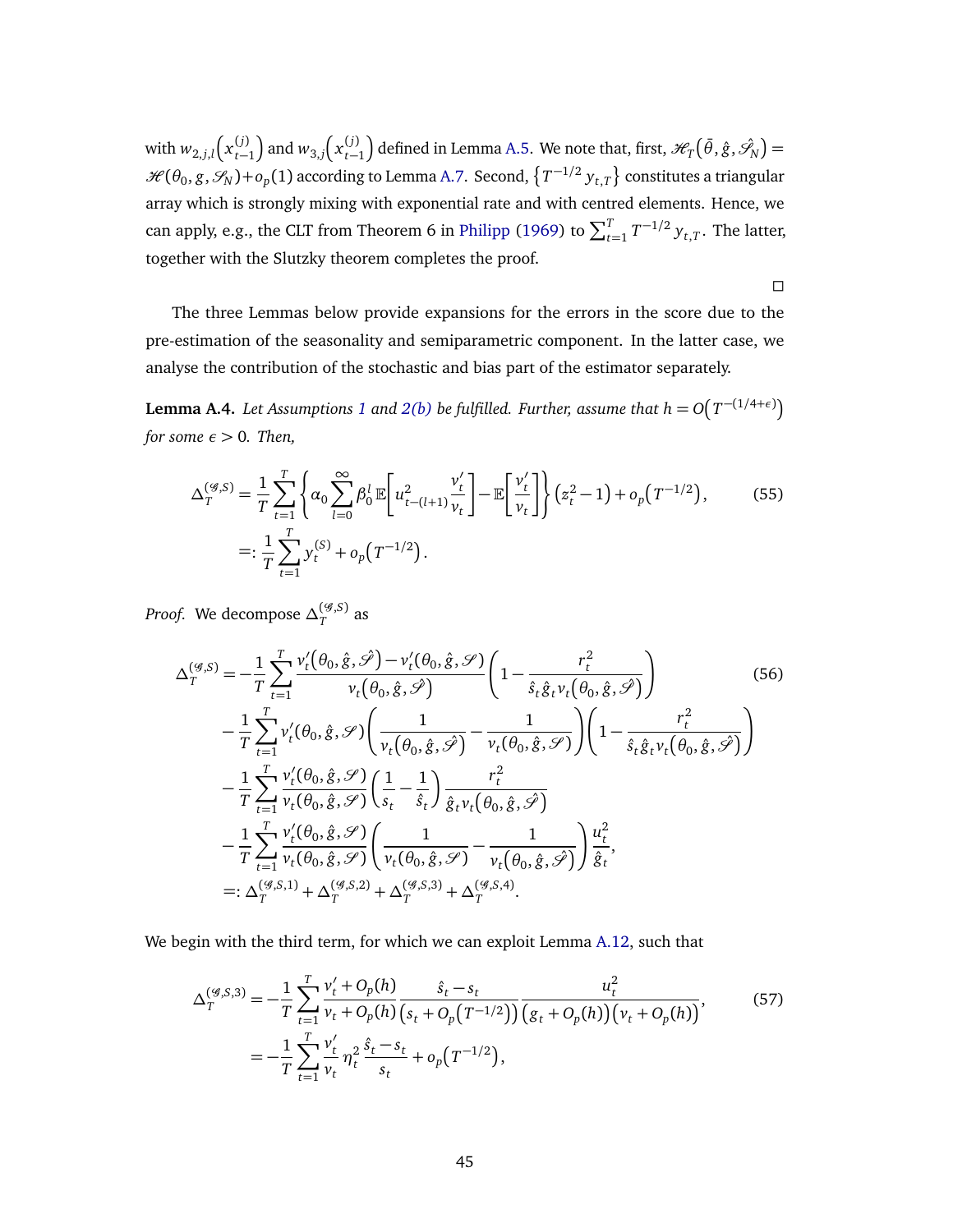$$
= -\frac{1}{N} \sum_{i=1}^{N} \frac{\hat{s}_i - s_i}{s_i} \frac{1}{D} \sum_{d=1}^{D} \frac{v'_{(d-1)N+i}}{v_{(d-1)N+i}} \eta_{(d-1)N+i}^2 + o_p(T^{-1/2}),
$$
  
\n
$$
= -\frac{1}{N} \sum_{i=1}^{N} \frac{\hat{s}_i - s_i}{s_i} \mathbb{E} \left[ \frac{v'_t}{v_t} \right] + o_p(T^{-1/2}),
$$
  
\n
$$
= -\frac{1}{N} \sum_{i=1}^{N} \left( \frac{1}{D} \sum_{d=1}^{D} z_{(d-1)N+i}^2 - 1 \right) \mathbb{E} \left[ \frac{v'_t}{v_t} \right] + o_p(T^{-1/2}),
$$
  
\n
$$
= -\left( \frac{1}{T} \sum_{t=1}^{T} z_t^2 - 1 \right) \mathbb{E} \left[ \frac{v'_t}{v_t} \right] + o_p(T^{-1/2}).
$$

For the second equality, we have repeatedly used that  $\left(\zeta + O_p(a_T)\right)^{-1} = \zeta^{-1} + O_p(a_T)$ with  $\zeta = O_p(1)$  $\zeta = O_p(1)$  $\zeta = O_p(1)$  and  $a_T = o(1)$ , Assumptions 1[\(h\),](#page-10-8) 1[\(i\)](#page-10-9) and [2](#page-10-3)[\(b\),](#page-10-6) as well as the fact that  $\sup_{t=1,\dots,N} |\hat{s}_t - s_t| = O_p(T^{-1/2})$  by Theorem [1.](#page-11-0) To obtain the fourth equality, we again use the latter result and further apply the CLT from Theorem 18.5.3 in [Ibragimov and](#page-36-12) [Linnik](#page-36-12) [\(1971\)](#page-36-12) to  $\frac{1}{D}\sum_{d=1}^{D}$ *v*<sup>'</sup><sub>(</sub>*d*−1)*N*+*i*  $\int_{\nu_{(d-1)N+i}}^{\nu_{(d-1)N+i}} \eta_{(d-1)N+i}^2$ , while exploiting that {*η<sub>t</sub>*} is i.i.d. with unit mean. The remaining three terms in [\(56\)](#page-45-1) can be handled analogously using the results from Lemma [A.12](#page-56-0) and the parametric uniform rate of  $\hat{s}_t$ ,  $t = 1, \ldots, N$ . Accordingly, we can show that

$$
\Delta_T^{(\mathcal{G},S,1)} = o_p(T^{-1/2}),\tag{58}
$$

$$
\Delta_T^{(g,s,2)} = o_p(T^{-1/2}),\tag{59}
$$

$$
\Delta_T^{(\mathcal{G},S,4)} = \frac{1}{T} \sum_{t=1}^T \alpha_0 \sum_{l=0}^\infty \beta_0^l \mathbb{E} \bigg[ u_{t-(l+1)}^2 \frac{v_t'}{v_t} \bigg] \bigg( z_t^2 - 1 \bigg) + o_p(T^{-1/2}), \tag{60}
$$

 $\Box$ 

which completes the proof.

<span id="page-46-0"></span>**Lemma A.5.** *Let Assumptions [1](#page-9-1) as well as [2](#page-10-3)[\(b\)](#page-10-6) and [2](#page-10-3)[\(e\)](#page-10-4) be fulfilled. Further, assume that h* =  $O(T^{-(1/4+\epsilon)})$  for some  $\epsilon > 0$ . Then,

$$
\nabla_{\hat{g}^A} g_T(\theta_0, g, \mathcal{S}_N) = -\frac{1}{T} \sum_{t=1}^T \sum_{j=1}^J \left[ \alpha_0 \sum_{l=0}^\infty w_{2,j,l} \left( x_{t-1}^{(j)} \right) + w_{3,j} \left( x_{t-1}^{(j)} \right) \right] \varepsilon_t + o_p(T^{-1/2}),
$$
\n
$$
=: \frac{1}{T} \sum_{t=1}^T y_{t,T}^{(g,A)} + o_p(T^{-1/2}),
$$
\n(61)

*where, for*  $j = 1, ..., J$  *and*  $l = 0, 1, ...,$ 

$$
w_{2,j,l}\left(x_{t-1}^{(j)}\right) := w_{2,j,l}^{(1)}\left(x_{t-1}^{(j)}\right) + w_{2,j,l}^{(2)}\left(x_{t-1}^{(j)}\right),\tag{62}
$$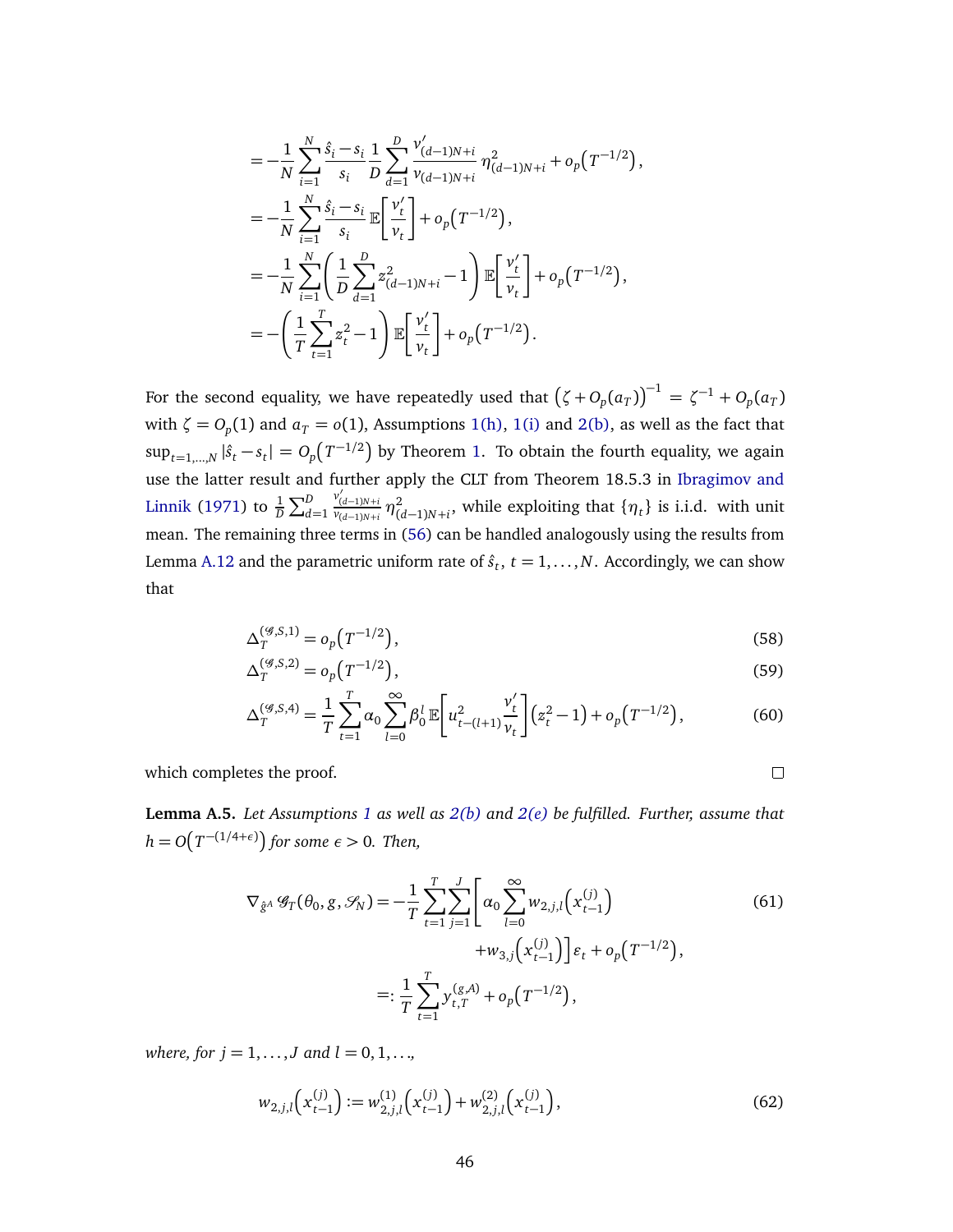$$
w_{2,j,l}^{(1)}(x_{t-1}^{(j)}) := \mathbb{E}_{(t)}\left[\frac{K_h\left(x_{s-(l+1)}^{(j)}, x_{t-1}^{(j)}\right) \frac{v_s'}{v_s^2} \frac{u_{s-(l+1)}^2}{g_{s-(l+1)}}}{\int_0^1 K_h\left(x_{s-(l+1)}^{(j)}, z\right) dz \, p^{(j)}\left(x_{s-(l+1)}^{(j)}\right)}\right],\tag{63}
$$

$$
w_{2,j,l}^{(2)}\left(x_{t-1}^{(j)}\right) := \mathbb{E}_{(t)}\left[f_t^{(j)}\left(x_{s-(l+1)}^{(j)}\right)\frac{v_s'}{v_s^2}\frac{u_{s-(l+1)}^2}{g_{s-(l+1)}}\right],\tag{64}
$$

*and*

$$
w_{3,j}\left(x_{t-1}^{(j)}\right) := w_{3,j}^{(1)}\left(x_{t-1}^{(j)}\right) + w_{3,j}^{(2)}\left(x_{t-1}^{(j)}\right),\tag{65}
$$

$$
w_{3,j}^{(1)}(x_{t-1}^{(j)}) := \mathbb{E}_{(t)}\left[\frac{K_h(x_{s-1}^{(j)}, x_{t-1}^{(j)})\frac{v_s'}{v_s g_s}}{\int_0^1 K_h(x_{s-1}^{(j)}, z)\, dz\, p^{(j)}(x_{s-1}^{(j)})}\right],\tag{66}
$$

<span id="page-47-1"></span>
$$
w_{3,j}^{(2)}(x_{t-1}^{(j)}) := \mathbb{E}_{(t)}\bigg[f_t^{(j)}(x_{s-1}^{(j)})\frac{v_s'}{v_s g_s}\bigg],\tag{67}
$$

with  $\mathbb{E}_{(t)}$  denoting the expectation with respect to all random variables except those indexed by  $t$  and the functions  $f_t^{(j)}$  defined in Lemma [A.1.](#page-39-0)

*Proof.*  $\nabla_{\hat{g}^A} g_T(\theta_0, g, \mathscr{S}_N) := \frac{\partial}{\partial \nu} g_T(\theta_0, g + \nu \, \hat{g}^A, \mathscr{S}_N)|_{\nu=0}$  satisfies

$$
\nabla_{\hat{g}^A} g_T(\theta_0, g, \mathcal{S}_N) = \frac{1}{T} - \sum_{j=1}^J \sum_{t=1}^T \frac{\nabla_{\hat{g}^{(j),A}} v_t'(\theta_0, g, \mathcal{S}_N)}{v_t(\theta_0, g, \mathcal{S}_N)} (1 - \eta_t^2) \qquad (68)
$$

$$
- \frac{1}{T} \sum_{j=1}^J \sum_{t=1}^T \nabla_{\hat{g}^{(j),A}} v_t(\theta_0, g, \mathcal{S}_N) \frac{v_t'(\theta_0, g, \mathcal{S}_N)}{v_t^2(\theta_0, g, \mathcal{S}_N)} (2\eta_t^2 - 1)
$$

$$
- \frac{1}{T} \sum_{j=1}^J \sum_{t=1}^T \frac{v_t'(\theta_0, g, \mathcal{S}_N)}{v_t(\theta_0, g, \mathcal{S}_N)} \frac{\eta_t^2}{g_t} \hat{g}^{(j),A}(x_{t-1}^{(j)}),
$$

$$
:= \nabla_{\hat{g}^A} g_T^{(1)} + \nabla_{\hat{g}^A} g_T^{(2)} + \nabla_{\hat{g}^A} g_T^{(3)}.
$$

We begin with the third term. By Lemma [A.1,](#page-39-0) the latter can be decomposed as

$$
\mathcal{G}_{T}^{(3)} = -\frac{1}{T} \sum_{j=1}^{J} \sum_{t=1}^{T} \frac{\nu_{t}' \eta_{t}^{2}}{\nu_{t} g_{t}} \hat{g}_{NW}^{(j),A}(x_{t-1}^{(j)}) - \frac{1}{T} \sum_{j=1}^{J} \sum_{t=1}^{T} \frac{\nu_{t}' \eta_{t}^{2}}{\nu_{t} g_{t}} \overline{f}_{T}^{(j)}(x_{t-1}^{(j)}) + o_{p}(T^{-1/2}), \qquad (69)
$$

$$
=: \mathcal{G}_{T}^{(3,1)} + \mathcal{G}_{T}^{(3,2)} + o_{p}(T^{-1/2}).
$$

We initially focus on the first term, which using the definition [\(27\)](#page-38-3), satisfies

<span id="page-47-0"></span>
$$
\mathcal{G}_{T}^{(3,1)} = -\sum_{j=1}^{J} \frac{1}{T} \sum_{s=1}^{T} \varepsilon_{s} \frac{1}{T} \sum_{t=1}^{T} K_{h} \left( x_{t-1}^{(j)}, x_{s-1}^{(j)} \right) q_{t} \left[ \frac{1}{T} \sum_{s=1}^{T} K_{h} \left( x_{t-1}^{(j)}, x_{s-1}^{(j)} \right) \right]^{-1}, \tag{70}
$$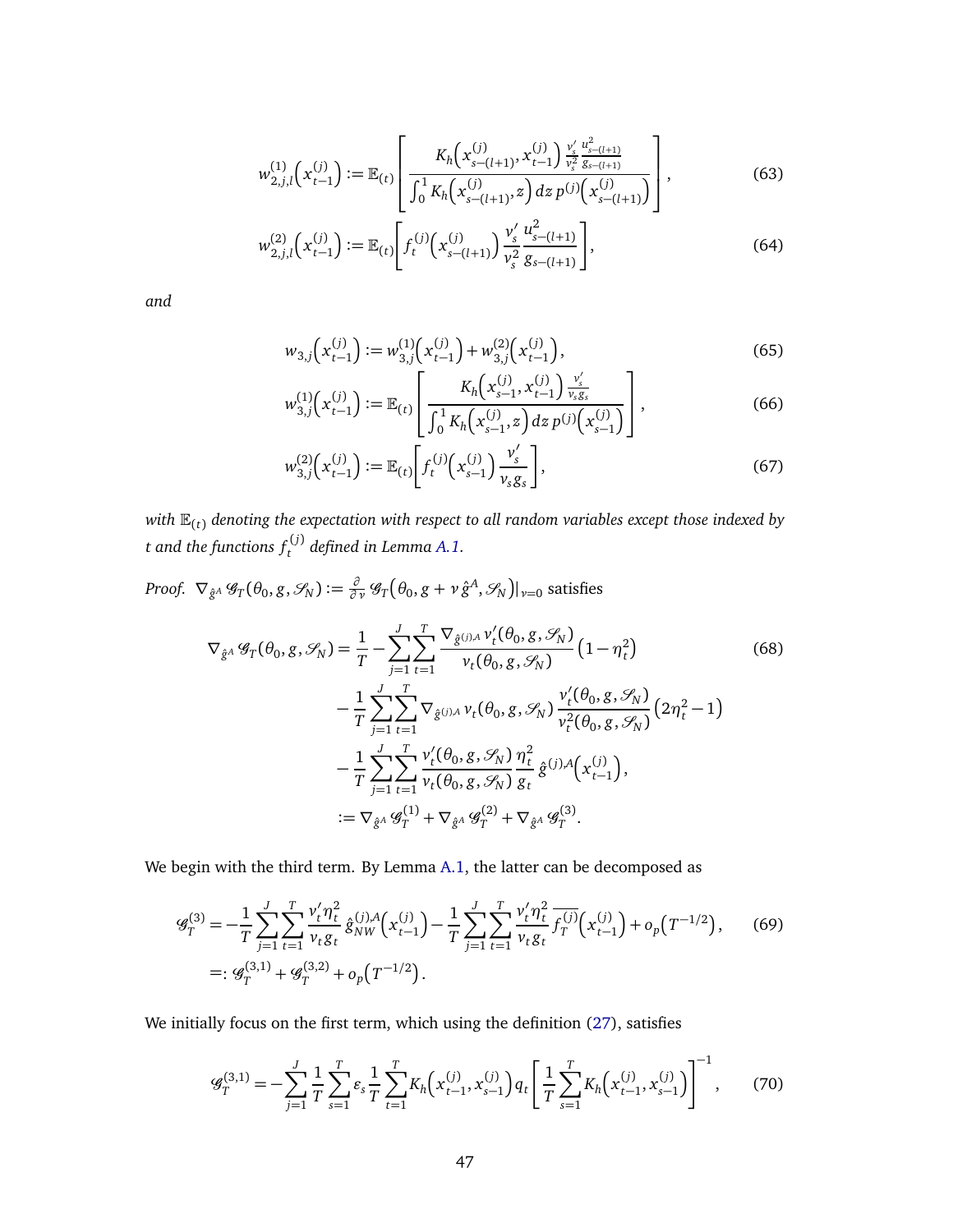$$
=-\sum_{j=1}^J\frac{1}{T}\sum_{s=1}^T\varepsilon_s\frac{1}{T}\sum_{t=1}^T K_h\big(x_{t-1}^{(j)},x_{s-1}^{(j)}\big)\frac{q_t}{\tilde{p}^{(j)}\big(x_{t-1}^{(j)}\big)}+o_p(T^{-1/2}),
$$

where  $q_t := v'_t$  $\int_t^t \eta_t^2 / (\nu_t g_t)$ , while  $\tilde{p}^{(j)}(x^{(j)})$  is defined in Lemma [A.8.](#page-54-0) For the second equality, we have exploited that  $T^{-1} \sum_{s=1}^{T} K_h(x_{t-1}^{(j)}, x_{s-1}^{(j)}) = \tilde{p}^{(j)}(x_{t-1}^{(j)}) + O_p(h)$  by Lemma [A.8,](#page-54-0) conducted an expansion of the inverse of the latter term as in the proof of Lemma [A.4](#page-45-0) and applied standard results on uniform convergence rates from [Masry](#page-36-13) [\(1996\)](#page-36-13) to bound the resulting remainder term. As the next step, we show that

$$
\mathcal{G}_{T}^{(3,1)} = -\sum_{j=1}^{J} \frac{1}{T} \sum_{s=1}^{T} \varepsilon_{s} \mathbb{E}_{(s)} \left[ K_{h} \left( x_{t-1}^{(j)}, x_{s-1}^{(j)} \right) \frac{q_{t}}{\tilde{p}^{(j)} \left( x_{t-1}^{(j)} \right)} \right] + o_{p} \left( T^{-1/2} \right), \tag{71}
$$

which requires  $\Delta \mathcal{G}_T^{(3,1)} := \sum_{j=1}^J \Delta \mathcal{G}_T^{(3,1,j)} = o_p\left(T^{-1/2}\right), \Delta \mathcal{G}_T^{(3,1,j)}$  $\sigma_T^{(3,1,j)}:=\left(\Delta \mathcal{G}^{(3,1,j)}_{T,\alpha}\right)$ *T*,α<sup>(3,1,*j*)</sup>, Δ $\mathscr{G}_{T,\beta}^{(3,1,j)}$  $T$ , $\beta$ <sup>(3,1,j)</sup>, where

<span id="page-48-1"></span>
$$
\Delta \mathcal{G}_{T,k}^{(3,1,j)} := -\frac{1}{T} \sum_{s=1}^{T} \varepsilon_s \frac{1}{T} \sum_{t=1}^{T} \left\{ K_h \left( x_{t-1}^{(j)}, x_{s-1}^{(j)} \right) \frac{q_t^{(k)}}{\tilde{p}^{(j)} \left( x_{t-1}^{(j)} \right)} \right\} - \mathbb{E}_{(s)} \left[ K_h \left( x_{t-1}^{(j)}, x_{s-1}^{(j)} \right) \frac{q_t^{(k)}}{\tilde{p}^{(j)} \left( x_{t-1}^{(j)} \right)} \right] \right\},
$$
\n
$$
=:-\frac{1}{T} \sum_{s=1}^{T} \varepsilon_s \frac{1}{T} \sum_{t=1}^{T} \rho_{j,t,s}^{(k)},
$$
\n(72)

with  $q_t^{(k)} := v'_k$  $\int_{k,t}^t \eta_t^2/(\nu_t g_t)$ ,  $k = \alpha, \beta$ . Thus, we need to prove that  $\mathbb{E}\bigg[ T\bigg(\Delta \mathscr{G}_{T, k}^{(3,1,j)}\bigg)$  $\left[\begin{matrix} (3,1,j) \\ T,k \end{matrix}\right]^2$  = *o*(1),  $k = \alpha, \beta$ .

We begin with  $\Delta \mathscr{G}^{(3,1,j)}_{T\alpha}$ *T*,*α* . *∆*G (3,1,*j*) *T*,*β* can be treated analogously. For this purpose, note that we can decompose  $\mathbb{E}\Big[\,T\big(\Delta \mathcal{G}_{T,\alpha}^{(3,1,j)}\big)$  $\left(\begin{matrix} (3,1,j) \\ T,\alpha \end{matrix}\right)^2$  as

<span id="page-48-0"></span>
$$
\mathbb{E}\Big[T\Big(\Delta \mathcal{G}_{T,\alpha}^{(3,1,j)}\Big)^{2}\Big] = \frac{1}{T^{3}} \sum_{(t,s,l,m)\in Z} \mathbb{E}\Big[\varepsilon_{s}\varepsilon_{l}\rho_{j,t,s}^{(\alpha)}\rho_{j,l,m}^{(\alpha)}\Big] + \frac{1}{T^{3}} \sum_{(t,s,l,m)\notin Z} \mathbb{E}\Big[\varepsilon_{s}\varepsilon_{l}\rho_{j,t,s}^{(\alpha)}\rho_{j,l,m}^{(\alpha)}\Big], =: E_{1}^{(\alpha,j)} + E_{2}^{(\alpha,j)},
$$
(73)

where  $Z := \{(t,s,l,m)|\delta(\{t,s,l,m\}) \ge \delta_0\}$ , with  $\delta(M) := \inf_{x,y \in M, x \ne y} |x-y|$ , while  $\delta_0 =$  $\delta_0(T)$  > 0. Bounding the second term in [\(73\)](#page-48-0) is straightforward by applying the Cauchy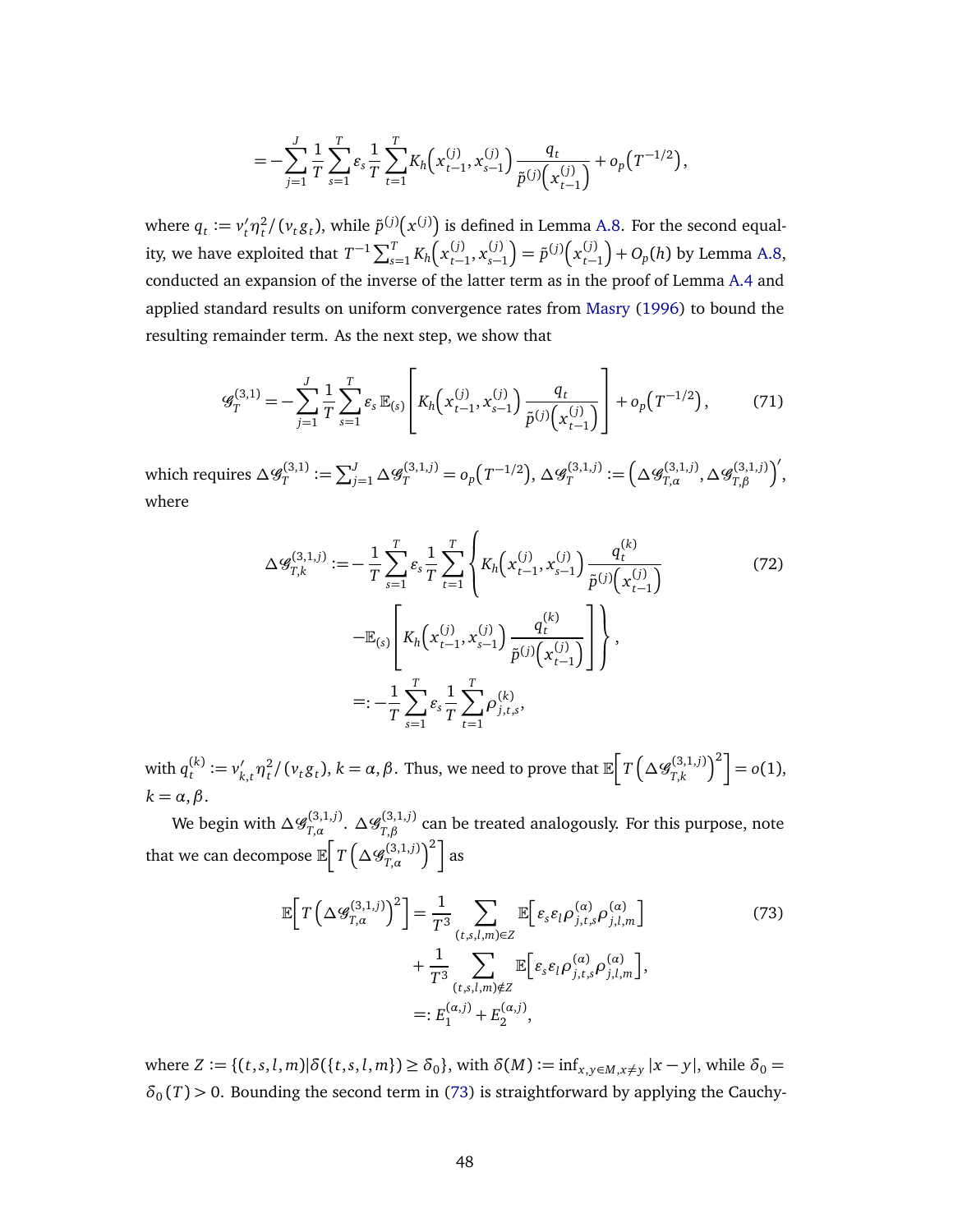Schwarz inequality, Lemma [A.9,](#page-55-0) Assumptions  $1(b)$  $1(b)$ ,  $1(i)$  $1(i)$  and  $2(b)$  $2(b)$ , as well as noting that  $\sup_{u,v\in[0,1]} K_h(u,v) = O(h^{-1})$  and  $\mathbb{E}\big[\varepsilon_t^4\big] < \infty$ . Thus,

<span id="page-49-2"></span><span id="page-49-0"></span>
$$
E_2^{(\alpha,j)} \le C \frac{T^2 \delta_0^2}{T^3 h^2} = o(1),\tag{74}
$$

provided that  $\delta_0 = o(T^{1/2}h)$ .

The first term in [\(73\)](#page-48-0) is somewhat more difficult to handle. We decompose it as

<span id="page-49-1"></span>
$$
E_1^{(\alpha,j)} = \sum_{n \in \{t,s,l,m\}} \frac{1}{T^3} \sum_{(t,s,l,m) \in Z_n} \mathbb{E} \Big[ \varepsilon_s \varepsilon_l \rho_{j,t,s}^{(\alpha)} \rho_{j,l,m}^{(\alpha)} \Big] =: \sum_{n \in \{t,s,l,m\}} E_{1,n}^{(\alpha,j)},
$$
(75)

where  $Z_n := \{(t,s,l,m)|\delta_n(\{t,s,l,m\}) \ge \delta_0, Z_n \cap Z_{\tilde{n}} = \emptyset \,\forall \,\tilde{n} \ne n\},\ n \in \{t,s,l,m\},\$  with  $\delta_x(M) := \inf_{y \in M, y \neq x} |x - y|$ . We focus on  $E_{1,t}^{(\alpha,j)}$  with the treatment of the remaining terms in [\(75\)](#page-49-0) being completely analogous. We can now apply the standard covering argu-ment from the proof of Theorem 2 in [Masry](#page-36-13) [\(1996\)](#page-36-13) to the compact support of  $x_t^{(j)}$ , [0,1]. Thus, we cover the latter by  $L(T)$  equidistant cubes  $I_k$  with centres  $x_k$  and length  $L(T)^{-1}$ ,  $k = 1, \ldots, L(T)$ . This approach allows us to decompose  $E_{1,t}^{(\alpha,j)}$  $\int_{1,t}^{(\alpha,j)}$  according to

$$
E_{1,t}^{(\alpha,j)} = \frac{1}{T^3} \sum_{(t,s,l,m)\in Z_n} \sum_{k=1}^{L(T)} \mathbb{E} \left[ \varepsilon_s \varepsilon_l \rho_{j,l,m}^{(\alpha)} \left\{ \mathbb{I}_{\{x_{t-1}^{(j)} \in I_k\}} K_h(x_k, x_{s-1}^{(j)}) \frac{q_t^{(\alpha)}}{\tilde{p}^{(j)}(x_{t-1}^{(j)})} \right. \right] \tag{76}
$$
\n
$$
- \mathbb{E}_{(s)} \left[ \mathbb{I}_{\{x_{t-1}^{(j)} \in I_k\}} K_h(x_k, x_{s-1}^{(j)}) \frac{q_t^{(\alpha)}}{\tilde{p}^{(j)}(x_{t-1}^{(j)})} \right] \right\} \right] + \frac{1}{T^3} \sum_{(t,s,l,m)\in Z_n} \sum_{k=1}^{L(T)} \mathbb{E} \left[ \varepsilon_s \varepsilon_l \rho_{j,l,m}^{(\alpha)} \left\{ \mathbb{I}_{\{x_{t-1}^{(j)} \in I_k\}} \left[ K_h(x_{t-1}^{(j)}, x_{s-1}^{(j)}) - K_h(x_k, x_{s-1}^{(j)}) \right] \frac{q_t^{(\alpha)}}{\tilde{p}^{(j)}(x_{t-1}^{(j)})} \right] \right] \right] \tag{76}
$$
\n
$$
- \mathbb{E}_{(s)} \left[ \mathbb{I}_{\{x_{t-1}^{(j)} \in I_k\}} \left[ K_h(x_{t-1}^{(j)}, x_{s-1}^{(j)}) - K_h(x_k, x_{s-1}^{(j)}) \right] \frac{q_t^{(\alpha)}}{\tilde{p}^{(j)}(x_{t-1}^{(j)})} \right] \right\} \right],
$$
\n
$$
=: E_{1,t,1}^{(\alpha,j)} + E_{1,t,2}^{(\alpha,j)}.
$$

For the second term, we note that, due to the Lipschitz continuity of *K*(*u*) granted by As-sumption [1](#page-9-1)[\(a\),](#page-9-3) we have  $\left| K_h(x_{t-1}^{(j)}, x_{s-1}^{(j)}) - K_h(x_k, x_{s-1}^{(j)}) \right| \le C \left| x_{t-1}^{(j)} - x_k \right| h^{-2} \le CL(T)^{-1}h^{-2}$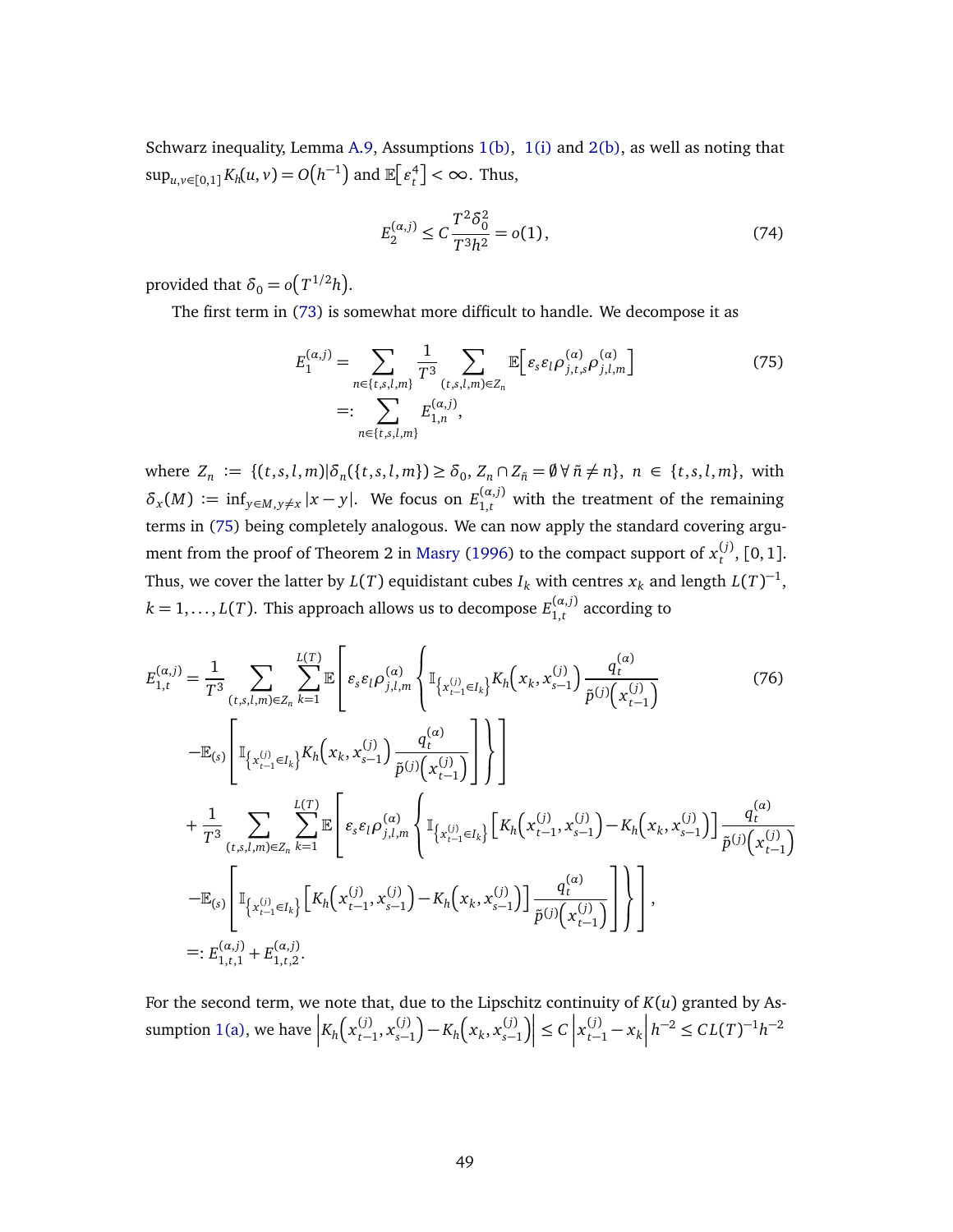<span id="page-50-0"></span>if 
$$
x_{t-1}^{(j)} \in I_k
$$
,  $t, s = 1, ..., T$ ,  $k = 1, ..., L(T)$ . This yields  
\n
$$
\left| E_{1,t,2}^{(\alpha,j)} \right| \leq \frac{C}{T^3 h^2 L(T)} \sum_{(t,s,l,m) \in Z_n} \mathbb{E} \left[ \left| \varepsilon_s \right| \left| \varepsilon_l \right| \left| \rho_{j,l,m}^{(\alpha)} \right| \left\{ \left| \frac{q_t^{(\alpha)}}{\tilde{p}^{(j)}(x_{t-1}^{(j)})} \right| \right\} + \mathbb{E} \left[ \left| \frac{q_t^{(\alpha)}}{\tilde{p}^{(j)}(x_{t-1}^{(j)})} \right| \right] \right\},
$$
\n
$$
\leq C \frac{T}{h^3 L(T)},
$$
\n(77)

where, for the second inequality, we have applied Assumptions  $1(b)$  $1(b)$ ,  $1(i)$  $1(i)$  and  $2(b)$  $2(b)$ , as well as Lemma [A.9](#page-55-0) and the fact that  $\sup_{u,v \in [0,1]} K_h(u,v) = h^{-1}$ . Thus,  $E_{1,t,2}^{(\alpha,j)} = o(1)$  if  $L(T)^{-1} = o(T^{-1}h^3)$ , e.g.,  $L(T) = O(Th^{-3} \ln T)$ . Likewise, the first term in [\(76\)](#page-49-1) satisfies

<span id="page-50-1"></span>
$$
E_{1,t,1}^{(\alpha,j)} = TL(T) \text{Cov} \left[ K_h(x_k, x_{s-1}^{(j)}) \varepsilon_s \varepsilon_l \rho_{j,l,m}^{(\alpha)}, \mathbb{I}_{\{x_{t-1}^{(j)} \in I_k\}} \frac{q_t^{(\alpha)}}{\tilde{p}^{(j)}(x_{t-1}^{(j)})} \right],
$$
\n
$$
\leq CTL(T) d^{\delta_0(1-\kappa^{-1}-\gamma^{-1})} \mathbb{E} \left[ K_h(x_k, x_{s-1}^{(j)})^{\kappa} |\varepsilon_s|^{\kappa} |\varepsilon_l|^{\kappa} \left| \rho_{j,l,m}^{(\alpha)} \right|^{\kappa} \right]^{1/\kappa}
$$
\n
$$
\times \mathbb{E} \left[ \mathbb{I}_{\{x_{t-1}^{(j)} \in I_k\}} \frac{|q_t^{(\alpha)}|^\gamma}{(\tilde{p}^{(j)}(x_{t-1}^{(j)}))^\gamma} \right]^{1/\gamma},
$$
\n
$$
\leq C \frac{TL(T)}{h^2} d^{\delta_0(1-\kappa^{-1}-\gamma^{-1})} \mathbb{E} [|\varepsilon_s|^{\kappa} |\varepsilon_l|^{\kappa}]^{1/\kappa} \mathbb{E} \left[ |\nu_{\alpha,t}^{'}|^{\gamma} \right]^{1/\gamma},
$$
\n(78)

with  $0 < d < 1$  and  $0 < \kappa^{-1} + \gamma^{-1} < 1$ . For the first inequality, we have applied Davydov's Lemma (see, e.g., [Hall and Heyde,](#page-35-6) [1980,](#page-35-6) Corollary A2), while the second one follows from arguments analogous to those used in [\(77\)](#page-50-0).

In order to bound the two expectations in [\(78\)](#page-50-1) , we note that, by Lemma [A.9](#page-55-0) and the Minkowski inequality,

<span id="page-50-2"></span>
$$
\mathbb{E}\bigg[\Big|\nu'_{\alpha,t}\Big|^{\gamma}\bigg]^{1/\gamma} \leq C_1 + C_2 \mathbb{E}\big[\,|u_t|^{2\gamma}\,\big]^{1/\gamma} \,. \tag{79}
$$

Likewise, the Cauchy-Schwarz inequality and the stationarity of  $\{\varepsilon_t\}$  imply  $\mathbb{E}[|\varepsilon_s|^{\kappa} \, |\varepsilon_l|^{\kappa}]^{1/\kappa} \leq$  $\mathbb{E}\big[|\varepsilon_{t}|^{2\kappa}\big]^{1/\kappa},$  while by the Hölder inequality,

$$
\mathbb{E}\big[|\varepsilon_t|^{2\kappa}\big]^{1/\kappa} \leq \mathbb{E}\big[|u_t^2 - 1|^{2\kappa\zeta}\big]^{1/(\kappa\zeta)} \mathbb{E}\big[g_t^{2\kappa\tau}\big]^{1/(\kappa\tau)},
$$
\n
$$
\leq \bigg(1 + \mathbb{E}\big[|u_t|^{4\kappa\zeta}\big]^{1/(\kappa\zeta)}\bigg) \mathbb{E}\big[g_t^{2\kappa\tau}\big]^{1/(\kappa\tau)},
$$
\n(80)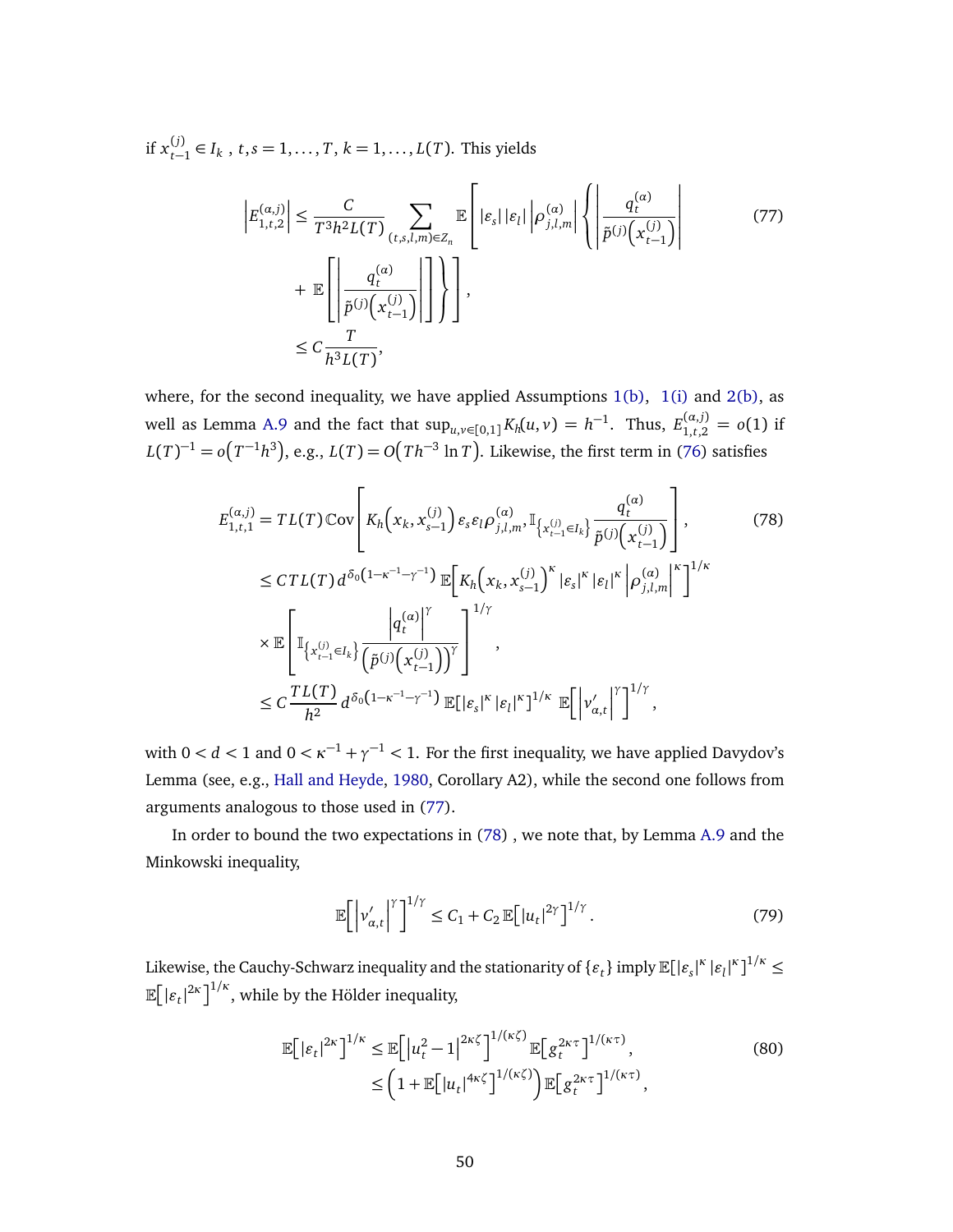with  $\zeta^{-1} + \tau^{-1} = 1$  and where the second inequality follows from another application of the Minkowski inequality. For the two above moments to exist and be finite, we thus  $\alpha$  need that  $\mathbb{E}[|u_t|^{\varphi}] < \infty$ , where  $\varphi \vcentcolon= \max(2\gamma, 4\kappa\zeta)$ . Then, [\(80\)](#page-50-2) implies  $\mathbb{E}[|{\varepsilon}_t|^{2\kappa}] < \infty$ as  $\mathbb{E}\left[g_t^{2\kappa\tau}\right] < \infty$  for finite  $\kappa$  and  $\tau$  by Assumptions [1](#page-9-1)[\(c\)](#page-9-4) and 1[\(b\).](#page-9-2) Accordingly, we can choose *ζ* as a rational number arbitrarily close to (but strictly greater than) one, while  $\tau = (1 - \zeta^{-1})^{-1}$ . Then, setting  $\kappa = 3/2 + \epsilon_1$  and  $\gamma = 3 + \epsilon_2$ ,  $\epsilon_1$ ,  $\epsilon_2 > 0$ , the above condition requires  $\mathbb{E}\big[|u_t|^{6+\epsilon}\big]<\infty$ , which is granted by Assumption [2](#page-10-3)[\(e\).](#page-10-4) Using these results in [\(78\)](#page-50-1), as well as choosing  $\delta_0$  from [\(73\)](#page-48-0) as  $\delta_0 = O(\ln T)$ , yields by simple algebra

$$
E_{1,t,1}^{(\alpha,j)} \le C \frac{T L(T)}{h^2} d^{C' \ln T (1 - \kappa^{-1} - \gamma^{-1})},
$$
  
=  $C \frac{T L(T)}{h^2} T^{-C'' (1 - \kappa^{-1} - \gamma^{-1})} =: C \frac{T L(T)}{h^2} T^{-C'''},$  (81)

where  $C''$  > 0. Hence, by setting  $L(T) = O(Th^{-3} \ln T)$ , we obtain  $E_{1,t,1}^{(\alpha,j)}$  =  $CT^{2-C'''}h^{-5}\ln T = o(1)$  as we can simply choose  $C''$ , and thus  $C'''$ , to be sufficiently large. Recalling [\(77\)](#page-50-0), we thus have shown that  $E_{1,t}^{(\alpha,j)} = o(1)$  and, consequently,  $E_1^{(\alpha,j)} = o(1)$ , which together with [\(74\)](#page-49-2) and completely analogous calculations for  $\Delta \mathscr{G}^{(3,1,j)}_{T,\beta}$ *T*,*β* proves [\(71\)](#page-48-1).

In a similar (and slightly simplified) fashion, we can show that the second term in [\(69\)](#page-47-0) satisfies

<span id="page-51-0"></span>
$$
\mathcal{G}_T^{(3,2)} = -\sum_{j=1}^J \frac{1}{T} \sum_{s=1}^T \varepsilon_s \mathbb{E}_{(s)} \Big[ f_s^{(j)} \Big( x_{t-1}^{(j)} \Big) q_t \Big] + o_p(T^{-1/2}). \tag{82}
$$

Finally, by application of Lemma [A.10](#page-55-1) and following the above proof strategy, we can show for the remaining two terms in [\(68\)](#page-47-1) that

$$
\mathcal{G}_T^{(1)} = o_p(T^{-1/2}),\tag{83}
$$

$$
\mathcal{G}_{T}^{(2)} = -\frac{\alpha_{0}}{T} \sum_{j=1}^{J} \sum_{s=1}^{T} \sum_{l=0}^{\infty} \varepsilon_{s} \mathbb{E}_{(s)} \left[ \frac{K_{h} \left( x_{t-(l+1)}^{(j)}, x_{s-1}^{(j)} \right) \frac{v_{t}^{j}}{v_{t}^{2}} \frac{u_{t-(l+1)}^{2}}{g_{t-(l+1)}}}{\int_{0}^{1} K_{h} \left( x_{t-(l+1)}^{(j)}, z \right) dz \, p^{(j)} \left( x_{t-(l+1)}^{(j)} \right)} \right] + f_{s}^{(j)} \left( x_{t-(l+1)}^{(j)} \right) \frac{v_{t}^{j}}{v_{t}^{2}} \frac{u_{t-(l+1)}^{2}}{g_{t-(l+1)}} \right] + o_{p} \left( T^{-1/2} \right), \tag{84}
$$

where, for [\(84\)](#page-51-0) to hold, we need analogously to the arguments in [\(78\)](#page-50-1)-[\(80\)](#page-50-2) that  $\mathbb{E}\big[\left|u_t\right|^{8+\epsilon}\big]<$  $\infty$ ,  $\epsilon$  > 0. The latter is guaranteed by Assumption [2](#page-10-3)[\(e\),](#page-10-4) which completes the proof.  $\Box$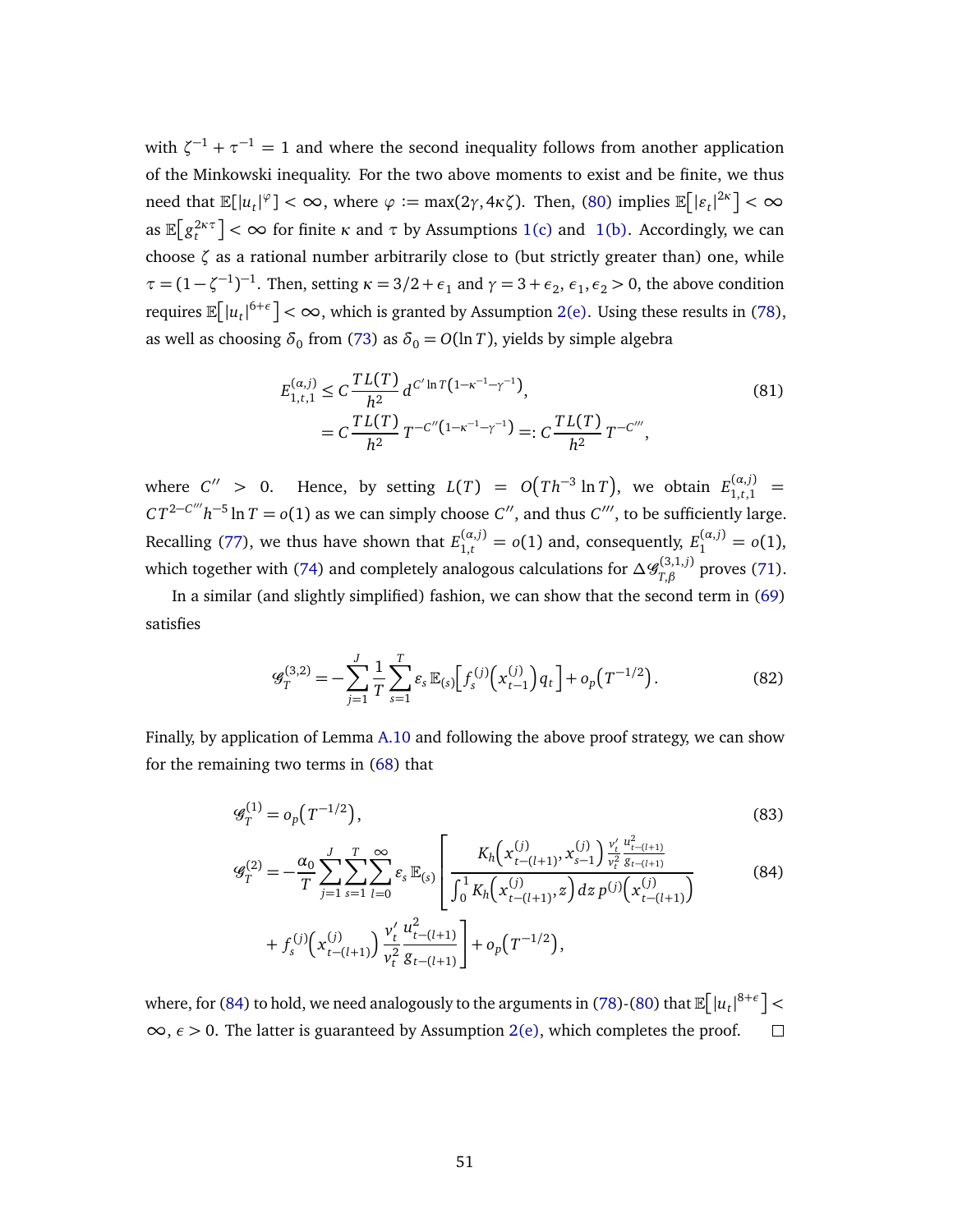<span id="page-52-0"></span>**Lemma A.6.** *Let Assumptions [1](#page-9-1) as well as [2](#page-10-3)[\(b\)](#page-10-6) and [2](#page-10-3)[\(e\)](#page-10-4) be fulfilled. Further, assume that h* =  $O(T^{-(1/4+\epsilon)})$  for some  $\epsilon > 0$ . Then,

$$
\nabla_{\hat{g}^B - B} \mathcal{G}_T(\theta_0, g, \mathcal{S}_N) = -\frac{1}{T} \sum_{t=1}^T \left\{ \alpha_0 \sum_{l=0}^\infty \beta_0^l \mathbb{E} \left[ \frac{u_{t-(l+1)}^2}{g_{t-(l+1)}} \frac{v_t'}{v_t^2} \right] - \mathbb{E} \left[ \frac{v_t'}{v_t g_t} \right] \right\} \sum_{j=1}^J g^{(j)}(x_{t-1}^{(j)}) + o_p(T^{-1/2}),
$$
\n
$$
=: \frac{1}{T} \sum_{t=1}^T y_t^{(g, B)} + o_p(T^{-1/2}).
$$
\n(85)

Proof.  $\nabla_{\hat{g}^B-B} \mathcal{G}_T(\theta_0,g,\mathscr{S}_N) := \frac{\partial}{\partial \nu} \mathcal{G}_T\big(\theta_0,g+\nu\big(\hat{g}^B-g\big),\mathcal{S}_N\big)\vert_{\nu=0}$  satisfies, analogous to the proof of Lemma [A.5,](#page-46-0)

<span id="page-52-3"></span>
$$
\nabla_{\hat{g}^{B}-B} \mathcal{G}_{T}(\theta_{0}, g, \mathcal{S}_{N}) = \frac{1}{T} - \sum_{j=1}^{J} \sum_{t=1}^{T} \frac{\nabla_{\hat{g}^{(j),B}-g^{(j)}} \nu_{t}'}{\nu_{t}} \left(1 - \eta_{t}^{2}\right) \n- \frac{1}{T} \sum_{j=1}^{J} \sum_{t=1}^{T} \nabla_{\hat{g}^{(j),B}-g^{(j)}} \nu_{t} \frac{\nu_{t}'}{\nu_{t}^{2}} \left(2 \eta_{t}^{2} - 1\right) \n- \frac{1}{T} \sum_{j=1}^{J} \sum_{t=1}^{T} \frac{\nu_{t}'}{\nu_{t}} \frac{\eta_{t}^{2}}{g_{t}} \left[\hat{g}^{(j),B}\left(x_{t-1}^{(j)}\right) - g^{(j)}\left(x_{t-1}^{(j)}\right)\right], \n:= \nabla_{\hat{g}^{B}-g} \mathcal{G}_{T}^{(1)} + \nabla_{\hat{g}^{B}-g} \mathcal{G}_{T}^{(2)} + \nabla_{\hat{g}^{B}-g} \mathcal{G}_{T}^{(3)}.
$$
\n
$$
(86)
$$

Again, we first cover the third term. The latter can be decomposed as

<span id="page-52-2"></span>
$$
\nabla_{\hat{g}^B - g} \mathcal{G}_T^{(3)} = -\frac{1}{T} \sum_{j=1}^J \sum_{t=1}^T \frac{\nu'_t}{\nu_t} \frac{\eta_t^2}{g_t} \left[ \hat{g}^{(j),B} \left( x_{t-1}^{(j)} \right) - g^{(j)} \left( x_{t-1}^{(j)} \right) + \frac{1}{T} \sum_{j=1}^J \sum_{t=1}^T \frac{\nu'_t}{\nu_t} \frac{\eta_t^2}{g_t} \frac{\eta_t^2}{g^{(j)}},
$$
\n
$$
=:\nabla_{\hat{g}^B - g} \mathcal{G}_T^{(3,1)} + \nabla_{\hat{g}^B - g} \mathcal{G}_T^{(3,2)},
$$
\n(87)

where  $\overline{g^{(j)}} := T^{-1} \sum_{t=1}^{T} g^{(j)}\left(x_{t-1}^{(j)}\right), j = 1, \ldots, J$ . For  $\nabla_{\hat{g}^B - g} \mathcal{G}_T^{(3,1)},$  we distinguish between situations with  $x_{t-1}^{(j)}$ ,  $t = 1, ..., T$ ,  $j = 1, ..., J$ , being in the interior and in the boundary region of the support, respectively, i.e.,

<span id="page-52-1"></span>
$$
\nabla_{\hat{g}^B - g} \mathcal{G}_T^{(3,1)} \le \sum_{j=1}^J \sup_{x^{(j)} \in I_h} \left| \hat{g}^{(j),B}(x^{(j)}) - g^{(j)}(x^{(j)}) + \overline{g^{(j)}} \right| \frac{1}{T} \sum_{t=1}^T \frac{\left\| v_t' \right\|}{v_t} \frac{\eta_t^2}{g_t} \mathbb{I}_{\left\{ x_{t-1}^{(j)} \in I_h \right\}} \tag{88}
$$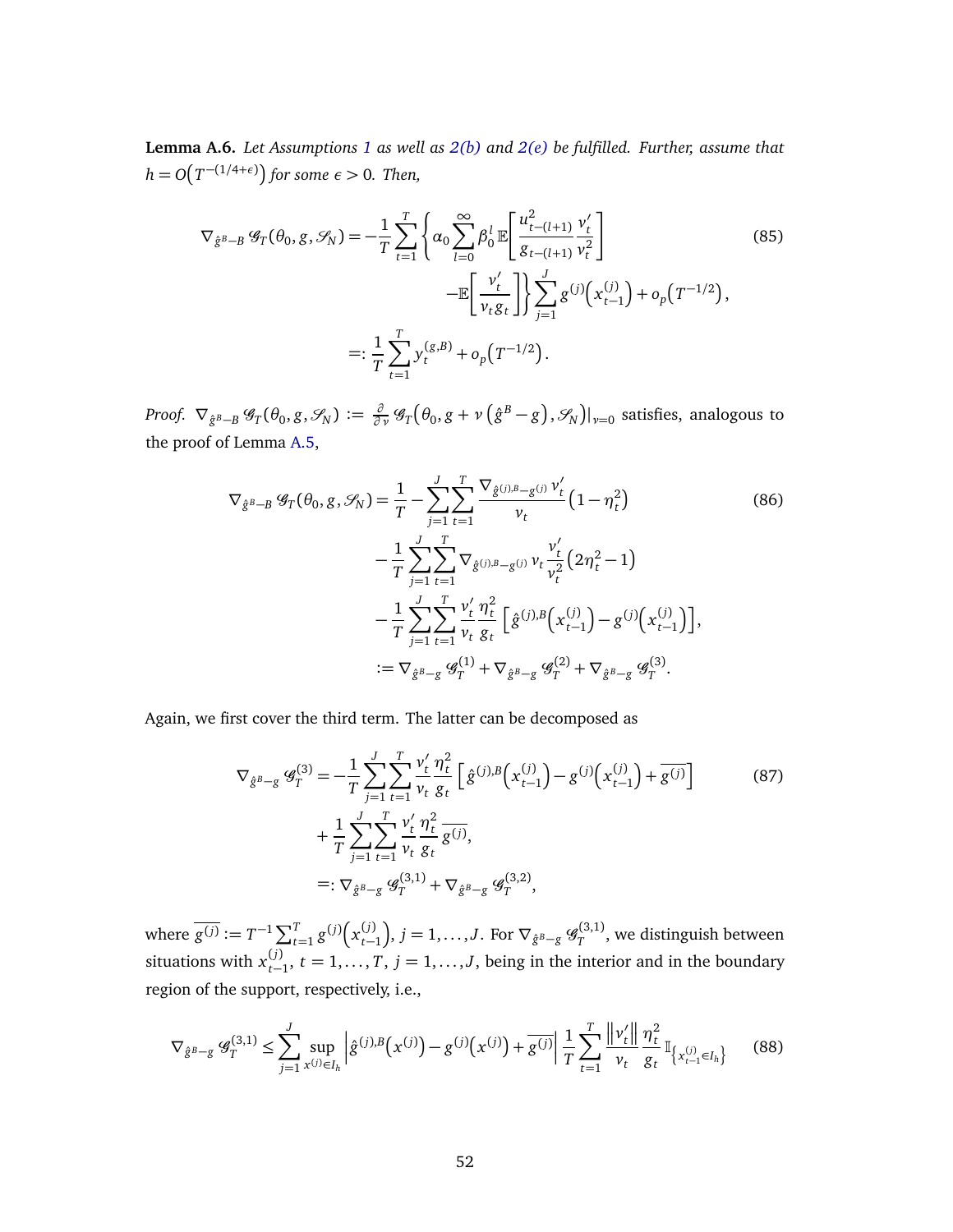$$
\begin{split}\n&+ \sum_{j=1}^{J} \sup_{x^{(j)} \in [0,1]} \left| \hat{g}^{(j),B}\big(x^{(j)}\big) - g^{(j)}\big(x^{(j)}\big) + \overline{g^{(j)}} \right| \frac{1}{T} \sum_{t=1}^{T} \frac{\left\| v_t' \right\|}{v_t} \frac{\eta_t^2}{g_t} \mathbb{I}_{\left\{ x_{t-1}^{(j)} \notin I_h \right\}}, \\
&\leq O_p\big(h^2\big) + O_p(h) \left\{ \mathbb{E} \bigg[ \frac{\left\| v_t' \right\|}{v_t} \frac{\eta_t^2}{g_t} \mathbb{I}_{\left\{ x_{t-1}^{(j)} \notin I_h \right\}} \right] + O_p\big(T^{-1/2}\big) \right\}, \\
&\leq O_p(h) \, \mathbb{E} \bigg[ \mathbb{E} \bigg[ \left\| v_t' \right\| \eta_t^2 \left\| x_{t-1}^{(j)} \right\| \mathbb{I}_{\left\{ x_{t-1}^{(j)} \notin I_h \right\}} \bigg] + o_p\big(T^{-1/2}\big), \\
&\leq O_p(h) \, \mathbb{E} \bigg[ \mathbb{I}_{\left\{ x_{t-1}^{(j)} \notin I_h \right\}} \bigg] + o_p\big(T^{-1/2}\big), \\
&\leq O_p(h) \int_{x^{(j)} \notin I_h} p^{(j)}\big(x^{(j)}\big) dx^{(j)} + o_p\big(T^{-1/2}\big), \\
&\leq O_p\big(h^2\big) + o_p\big(T^{-1/2}\big) = o_p\big(T^{-1/2}\big),\n\end{split}
$$

where for the second inequality, we have applied Lemma [A.2,](#page-39-1) while the third inequality follows from the undersmoothing condition, the law of iterated expectations, as well as Assumption  $1(i)$  $1(i)$  and  $2(b)$  $2(b)$ .<sup>[14](#page-1-0)</sup> Further, for the fourth inequality, we note that, by another application of the law of iterated expectations,

$$
\mathbb{E}\bigg[\left\|v'_{t}\right\|\eta_t^2|x_{t-1}^{(j)}\bigg] = \mathbb{E}\bigg[\mathbb{E}\bigg[\left\|v'_{t}\right\|\big|\mathcal{H}_{t-1}^{(x)}\bigg]|x_{t-1}^{(j)}\bigg] \leq \mathbb{E}\bigg[C_1 + C_2 \mathbb{E}\bigg[v_t|\mathcal{H}_{t-1}^{(x)}\bigg]|x_{t-1}^{(j)}\bigg] \leq O(1),
$$

by Lemma [A.9](#page-55-0) and  $\mathbb{E}\left[v_t|\mathcal{H}_{t-1}^{(x)}\right] = 1$  with  $\mathcal{H}_t^{(x)}$  being the filtration generated by {*xt* , . . . , *x*−∞}. Finally, the boundedness of the density *p* (*j*) according to Assumption [1](#page-9-1)[\(b\)](#page-9-2) yields the last inequality in [\(88\)](#page-52-1). We can now tackle the second term in [\(87\)](#page-52-2), which satisfies

$$
\nabla_{\hat{g}^B - g} \mathcal{G}_T^{(3,2)} = \sum_{j=1}^J \overline{g^{(j)}} \left\{ \mathbb{E} \left[ \frac{\nu'_t}{g_t \nu_t} \right] + O_p(T^{-1/2}) \right\},
$$
\n
$$
= \mathbb{E} \left[ \frac{\nu'_t}{g_t \nu_t} \right] \sum_{j=1}^J \overline{g^{(j)}} + o_p(T^{-1/2}),
$$
\n(89)

by Theorem 18.5.3 in [Ibragimov and Linnik](#page-36-12) [\(1971\)](#page-36-12), the fact that  $\{\eta_t\}$  is i.i.d. with unit mean and  $\overline{g^{(j)}} = O_p(T^{-1/2}) = o_p(1)$ . The remaining two terms in [\(86\)](#page-52-3) can be treated analogously after applying Lemma [A.10.](#page-55-1) This yields

$$
\nabla_{\hat{g}^B - g} \mathcal{G}_T^{(1)} = o_p(T^{-1/2}),\tag{90}
$$

<span id="page-53-0"></span>
$$
\nabla_{\hat{g}^B - g} g_T^{(2)} = -\alpha_0 \sum_{l=0}^{\infty} \beta_0^l \mathbb{E} \left[ \frac{u_{t-(l+1)}^2}{g_{t-(l+1)}} \frac{v_t'}{v_t^2} \right] \sum_{j=1}^J \overline{g^{(j)}} + o_p(T^{-1/2}), \tag{91}
$$

<sup>&</sup>lt;sup>14</sup>For the remainder of this appendix,  $\left\|\cdot\right\|$  denotes the Euclidean norm.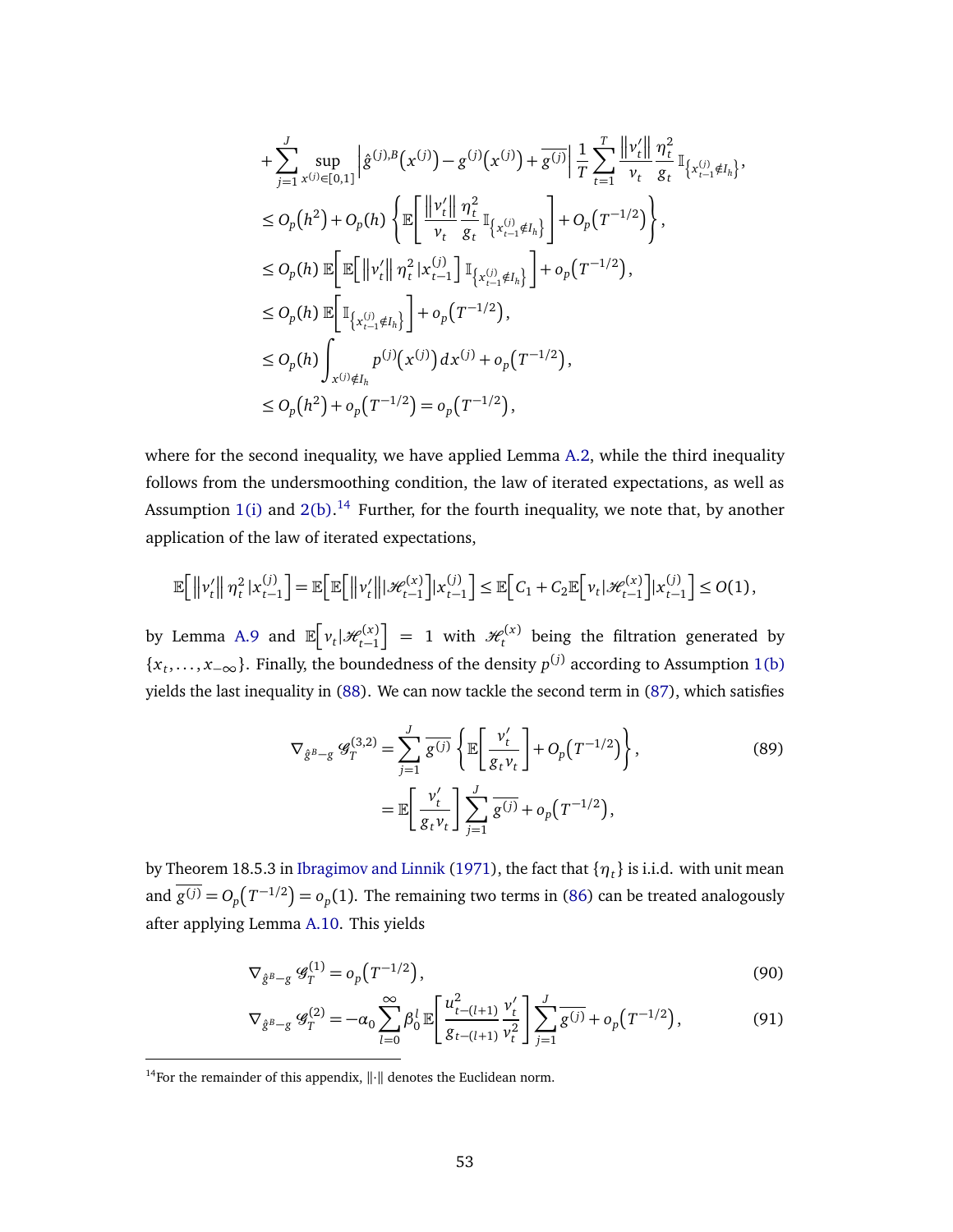where, for the proof of [\(91\)](#page-53-0), we additionally need that  $\mathbb{E}\Big[\,\big\Vert v_t'\big\Vert$  $\|u^2_{t-1-k} |x^{(j)}_{t-1}$  $\begin{bmatrix} (j) \\ t-2-k \end{bmatrix}$  < ∞. By Lemma [A.9](#page-55-0) and repeated application of the Cauchy-Schwarz inequality, it is straightforward to show that a necessary and sufficient condition for the latter is that  $\mathbb{E}\big[u_t^4|\mathscr{H}^{(x,j)}\big]<\infty,$  $j=1,\ldots,J,$  where  $\mathscr{H}^{(x,j)}$  is the sigma algebra generated by  $\left\{ x^{(j)}_\infty,\ldots,x^{(j)}_{-\infty} \right\}$ . This condition is fulfilled by means of Assumption  $2(e)$  $2(e)$ , which completes the proof.  $\Box$ 

The final Lemma in this section shows the consistency of the sample Hessian given pre-estimated seasonality and semiparametric component.

<span id="page-54-1"></span>**Lemma A.7.** *Let Assumptions [1](#page-9-1) and [2](#page-10-3)[\(b\)](#page-10-6) be fulfilled. Further, assume that*  $h = O\big(T^{-(1/4+\epsilon)}\big)$ *for some*  $\epsilon > 0$ *. Then,* 

$$
\mathcal{H}_T(\bar{\theta}, \hat{g}, \hat{\mathcal{S}}_N) = \mathcal{H}(\theta_0, g, \mathcal{S}_N) + o_p(1),\tag{92}
$$

where  $\mathscr{H}_T(\tilde{\theta}, \hat{g}, \hat{\mathscr{S}}_N) \coloneqq T^{-1} \sum_{t=1}^T \partial^2 / (\partial \theta \partial \theta^T) l_t(\theta, \hat{g}, \hat{\mathscr{S}}_N)|_{\theta = \tilde{\theta}}, \ \ \mathscr{H}(\theta_0, g, \mathscr{S}_N) \ \coloneqq$  $\mathbb{E}\big[\partial^2/(\partial\theta\partial\theta^T)l_t(\theta, g, \mathscr{S}_N)|_{\theta=\theta_0}\big]$  and  $\bar{\theta} := \lambda\,\hat{\theta} + (1-\lambda)\,\theta_0$  for  $\lambda \in [0,1]$ *.* 

*Proof.* We can bound the estimation error of the Hessian by noting that

$$
\|\mathcal{H}_{T}(\bar{\theta}, \hat{g}, \hat{\mathcal{S}}_{N}) - \mathcal{H}(\theta_{0}, g, \mathcal{S}_{N})\| \le \sup_{\theta \in \Theta} \|\mathcal{H}_{T}(\theta, \hat{g}, \hat{\mathcal{S}}_{N}) - \mathcal{H}_{T}(\theta, \hat{g}, \mathcal{S}_{N})\|
$$
(93)  
+ 
$$
\sup_{\theta \in \Theta} \|\mathcal{H}_{T}(\theta, \hat{g}, \mathcal{S}_{N}) - \mathcal{H}_{T}(\theta, g, \mathcal{S}_{N})\|
$$

$$
+ \|\mathcal{H}_{T}(\bar{\theta}, g, \mathcal{S}_{N}) - \mathcal{H}(\theta_{0}, g, \mathcal{S}_{N})\|,
$$

$$
\le o_{p}(1) + o_{p}(1) + o_{p}(1) = o_{p}(1),
$$

where, for the second inequality, the bounds for the first and second term can be straightforwardly derived using Theorem [1](#page-11-0) and [2,](#page-12-0) respectively, while the result for the third term follows, e.g., from part (vi) of the proof of Theorem 2.2 in [Francq and Zakoian](#page-34-9) [\(2004\)](#page-34-9).  $\Box$ 

### **Basic Lemmas**

The first lemma summarises important results on uniform convergence rates of uni- and bivariate kernel density estimators as well as the stochastic part of the univariate Nadaraya-Watson estimator. These are based on [Masry](#page-36-13) [\(1996\)](#page-36-13) and [Mammen et al.](#page-36-1) [\(1999\)](#page-36-1).

<span id="page-54-0"></span>**Lemma A.8.** *Let Assumptions [1](#page-9-1) and [2](#page-10-3)[\(b\)](#page-10-6) be fulfilled. Further, assume that*  $h = O\big(T^{-(1/4+\epsilon)}\big)$ *for some*  $\epsilon > 0$ *. Then, for*  $j, k = 1, \ldots, J, j \neq k$ ,

$$
\sup_{x^{(j)} \in I_h, x^{(k)} \in I_h} \left| \hat{p}^{(j,k)}(x^{(j)}, x^{(k)}) - p^{(j,k)}(x^{(j)}, x^{(k)}) \right| = O_p\left(\sqrt{\frac{\ln T}{Th^2}}\right) + O_p(h^2),\tag{94}
$$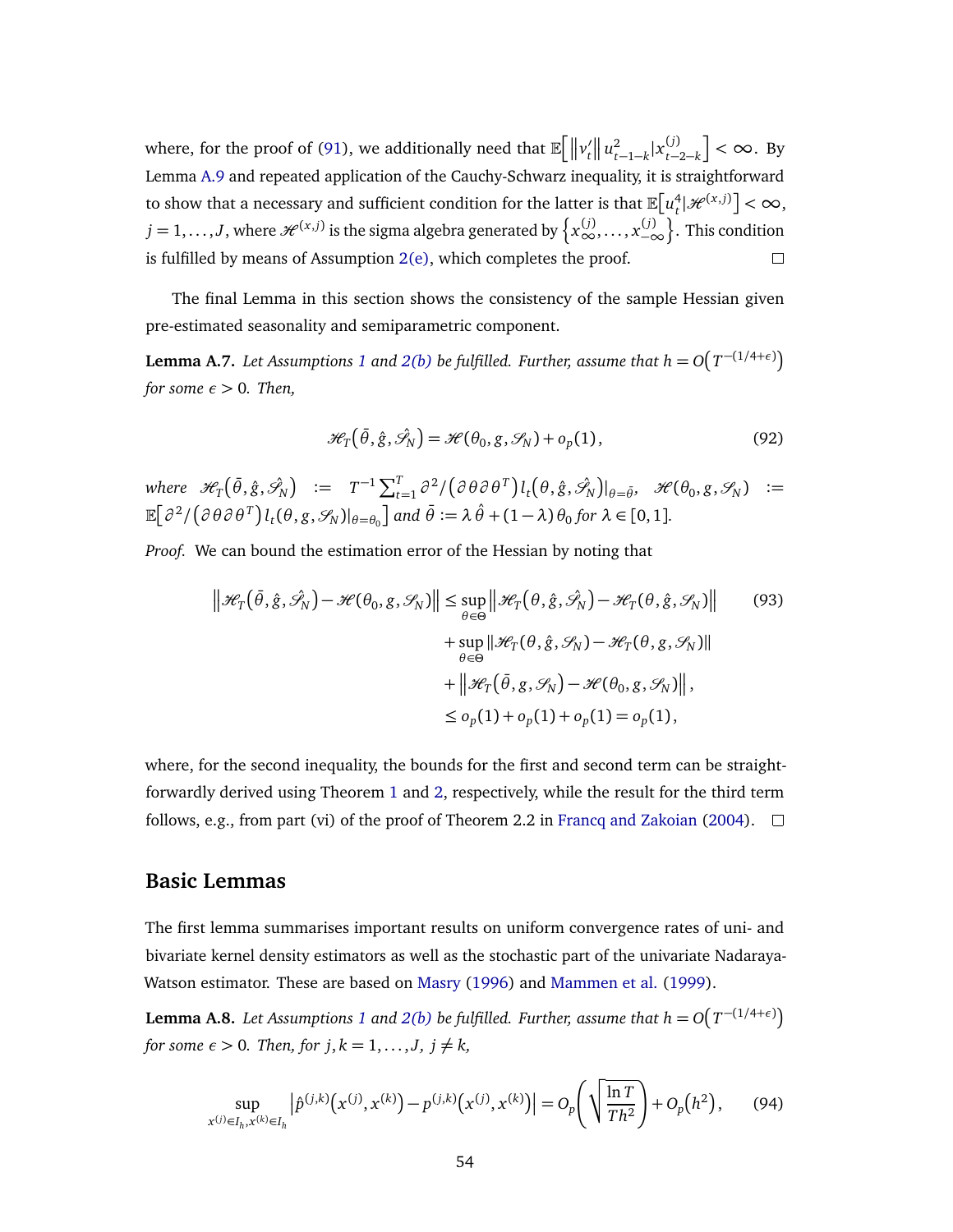$$
\sup_{x^{(j)} \in I_h} |\hat{p}^{(j)}(x^{(j)}) - p^{(j)}(x^{(j)})| = O_p\left(\sqrt{\frac{\ln T}{Th}}\right) + O_p(h^2), \quad (95)
$$

$$
\sup_{x^{(j)} \in [0,1], x^{(k)} \in [0,1]} \left| \hat{p}^{(j,k)}(x^{(j)}, x^{(k)}) - \tilde{p}^{(j,k)}(x^{(j)}, x^{(k)}) \right| = O_p\left(\sqrt{\frac{\ln T}{Th^2}}\right) + O_p(h),\tag{96}
$$

$$
\sup_{x^{(j)} \in [0,1]} |\hat{p}^{(j)}(x^{(j)}) - \tilde{p}^{(j)}(x^{(j)})| = O_p\left(\sqrt{\frac{\ln T}{Th}}\right) + O_p(h),\tag{97}
$$

<span id="page-55-2"></span>
$$
\sup_{x^{(j)} \in [0,1]} \left| \hat{g}_{NW}^{(j),A}(x^{(j)}) \right| = O_p\left(\sqrt{\frac{\ln T}{Th}}\right),\tag{98}
$$

where  $\tilde{p}^{(j,k)}(x^{(j)},x^{(k)}) \coloneqq p^{(j,k)}(x^{(j)},x^{(k)}) (\int_0^1 K_h(x^{(j)},v) dv)(\int_0^1 K_h(x^{(k)},v) dv)$  and  $\tilde{p}^{(j)}(x^{(j)}) := p^{(j)}(x^{(j)}) \int_0^1 K_h(x^{(j)}, v) dv.$ 

The next lemma provides the gradient of observations of the unit-GARCH dynamics [\(4\)](#page-5-1).

<span id="page-55-0"></span>**Lemma A.9.** *For*  $t = 1, ..., T$ ,

 $v'_{\ell}$ 

$$
v_t'(\theta, g, \mathcal{S}_N) := \frac{\partial}{\partial \theta} v_t(\theta, g, \mathcal{S}_N) = \left(v_{\alpha, t}'(\theta, g, \mathcal{S}_N), v_{\beta, t}'(\theta, g, \mathcal{S}_N)\right)^T, \tag{99}
$$

$$
v'_{\alpha,t}(\theta, g, \mathcal{S}_N) := -1 + \frac{r_{t-1}^2}{s_{t-1}g_{t-1}} + \beta v'_{\alpha,t-1}(\theta, g, \mathcal{S}_N),
$$
(100)

$$
= -\sum_{k=0}^{t-1} \beta^k + \sum_{k=0}^{t-1} \beta^k \frac{r_{t-1-k}^2}{s_{t-1-k}g_{t-1-k}},
$$
  

$$
\beta_{\beta,t}(\theta, g, \mathcal{S}_N) := -1 + v_{t-1}(\theta, g, \mathcal{S}_N) + \beta v_{\beta,t-1}'(\theta, g, \mathcal{S}_N),
$$

$$
= -\sum_{k=0}^{t-1} \beta^k + (1 - \alpha - \beta) \sum_{k=0}^{t-1} \sum_{k=0}^{t-1} \beta^{k+1} g_{k+1}
$$
 (101)

<span id="page-55-3"></span>
$$
= -\sum_{k=0}^{k} \beta^{k} + (1 - \alpha - \beta) \sum_{k=0}^{k} \sum_{l=0}^{k+l} \beta^{k+l}
$$
  
+  $\alpha \sum_{k=0}^{t-1} \sum_{l=0}^{t-2-k} \beta^{k+l} \frac{r_{t-2-(k+l)}^{2}}{s_{t-2-(k+l)} s_{t-2-(k+l)}} + \sum_{k=0}^{t-1} \beta^{t-1} v_{0}.$ 

*Proof.* [\(100\)](#page-55-2) is trivial. For [\(101\)](#page-55-3), use that  $v_t(\theta, g, \mathcal{S}_N) = (1 - \alpha - \beta) \sum_{k=0}^{t-1} \beta^k$  +  $\alpha \sum_{k=0}^{t-1} \beta^k \frac{r_{t-1-k}^2}{s_{t-1-k}g_{t-1-k}} + \beta^t v_0.$ 

The lemma below provides directional derivatives of observations of the unit-GARCH dynamics [\(4\)](#page-5-1) and their gradient with respect to the semiparametric component *g*.

<span id="page-55-1"></span>**Lemma A.10.** *For*  $t = 1, ..., T$ ,

<span id="page-55-4"></span>
$$
\nabla_{\Delta g} v_t(\theta, g, \mathcal{S}_N) := \frac{\partial}{\partial v} v_t(\theta_0, g + v \Delta g, \mathcal{S}_N)|_{v=0},
$$
\n
$$
= -\alpha \frac{r_{t-1}^2}{s_{t-1}g_{t-1}} \frac{\Delta g_{t-1}}{g_{t-1}} + \nabla_{\Delta g} v_{t-1}(\theta_0, g, \mathcal{S}_N),
$$
\n(102)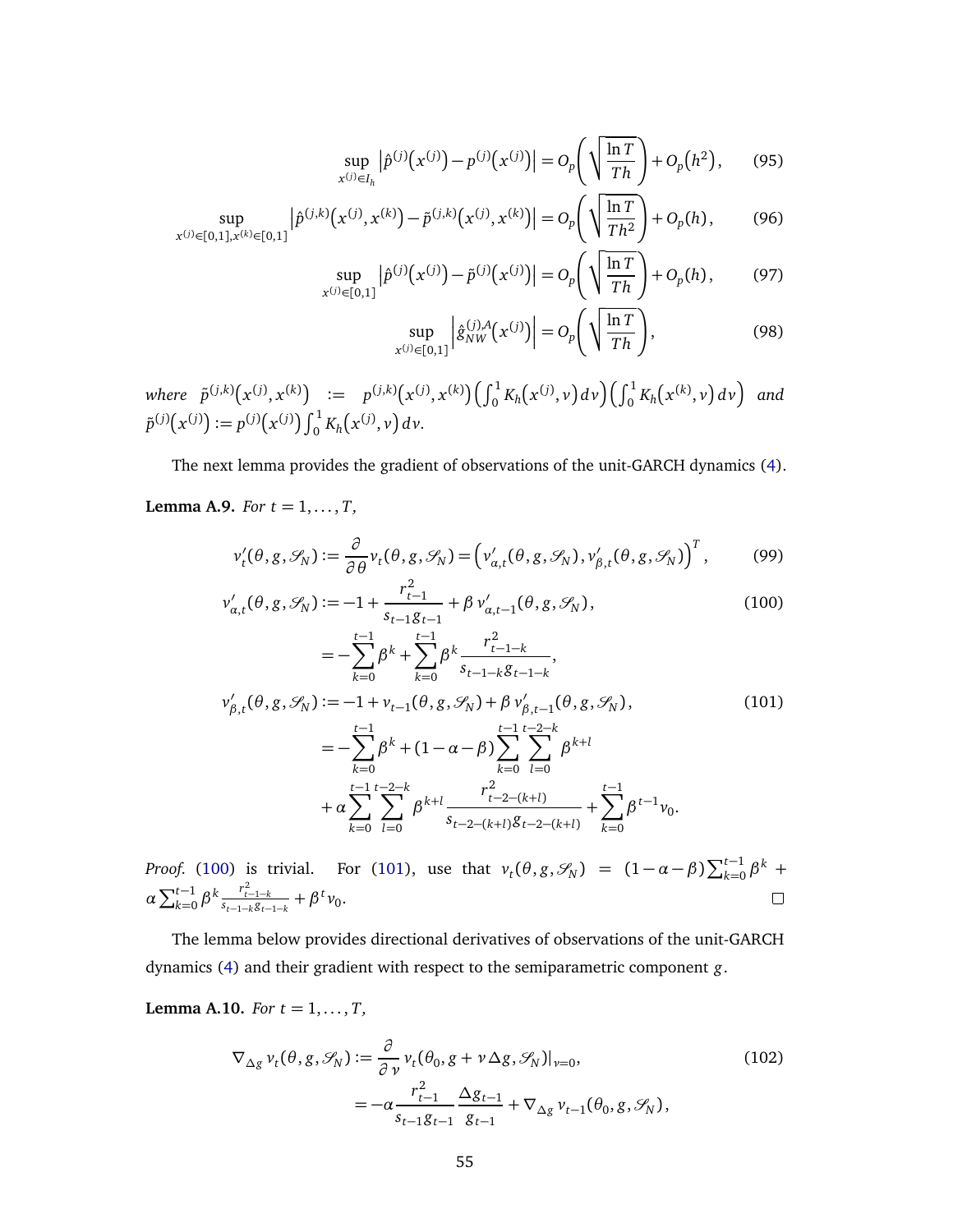$$
= -\alpha \sum_{k=0}^{t-1} \beta^k \frac{r_{t-1-k}^2}{s_{t-1-k}} \frac{\Delta g_{t-1-k}}{g_{t-1-k}},
$$
  
\n
$$
\nabla_{\Delta g} v_t'(\theta, g, \mathcal{S}_N) := \frac{\partial}{\partial v} v_t'(\theta_0, g + v \Delta g, \mathcal{S}_N)|_{v=0},
$$
  
\n
$$
= (\nabla_{\Delta g} v_{\alpha,t}'(\theta, g, \mathcal{S}_N), \nabla_{\Delta g} v_{\beta,t}'(\theta, g, \mathcal{S}_N))^{T},
$$
  
\n
$$
\nabla_{\Delta g} v_{\alpha,t}'(\theta, g, \mathcal{S}_N) = -\frac{r_{t-1}^2}{s_{t-1}g_{t-1}} \frac{\Delta g_{t-1}}{g_{t-1}} + \nabla_{\Delta g} v_{\alpha,t-1}'(\theta_0, g, \mathcal{S}_N),
$$
  
\n
$$
= -\sum_{k=0}^{t-1} \beta^k \frac{r_{t-1-k}^2}{s_{t-1-k}} \frac{\Delta g_{t-1-k}}{g_{t-1-k}},
$$
  
\n(104)

$$
\nabla_{\Delta g} \nu'_{\beta,t}(\theta, g, \mathcal{S}_N) := \nabla_{\Delta g} \nu_{t-1}(\theta_0, g, \mathcal{S}_N) + \beta \nabla_{\Delta g} \nu'_{\beta,t-1}(\theta, g, \mathcal{S}_N),
$$
(105)  

$$
= \alpha \sum_{k=0}^{t-1} \sum_{l=0}^{t-2-k} \beta^{k+l} \frac{r_{t-2-(k+l)}^2}{s_{t-2-(k+l)} s_{t-2-(k+l)}} \frac{\Delta g_{t-2-(k+l)}}{s_{t-2-(k+l)}},
$$

*Proof.* [\(102\)](#page-55-4) is trivial, while [\(104\)](#page-56-2) and [\(105\)](#page-56-3) directly follow from Lemma [A.9.](#page-55-0)  $\Box$ 

The following lemma establishes uniform convergence rates for ratios involving the component estimators.

<span id="page-56-1"></span>**Lemma A.[1](#page-9-1)1.** *Let Assumptions 1 and [2](#page-10-3)[\(b\)](#page-10-6) be fulfilled. Further, assume that*  $h = O\big(T^{-(1/4+\epsilon)}\big)$ *for some*  $\epsilon > 0$ *. Then,* 

<span id="page-56-3"></span><span id="page-56-2"></span>
$$
\sup_{t=1,\dots,N} \left| \frac{\hat{s}_t - s_t}{\hat{s}_t} \right| = O_p(T^{-1/2}), \tag{106}
$$

$$
\sup_{x \in [0,1]} \left| \frac{\hat{g}(x) - g(x)}{\hat{g}(x)} \right| = O_p(h),\tag{107}
$$

$$
\sup_{\theta \in \Theta} \left| \frac{v_t(\theta, \hat{g}, \hat{\mathcal{S}}_N) - v_t(\theta, g, \mathcal{S}_N)}{v_t(\theta, \hat{g}, \hat{\mathcal{S}}_N)} \right| = O_p(h). \tag{108}
$$

*Proof.* Use Theorems [1](#page-11-0) and [2,](#page-12-0) Lemma [A.12,](#page-56-0) as well as the fact that  $s_t$ ,  $g(x)$  and  $v_t$  are bounded from below uniformly in  $t = 1, ..., N$ ,  $x \in [0, 1]$  and  $\theta \in \Theta$  according to Assumption  $1(h)$  $1(h)$ ,  $1(i)$  $1(i)$  and  $2(b)$  $2(b)$ , respectively.  $\Box$ 

The final lemma provides uniform rates for the observations of the unit GARCH process and its gradient based on pre-estimated seasonality and semiparametric component.

<span id="page-56-0"></span><code>Lemma A.[1](#page-9-1)[2](#page-10-3).</code> *Let Assumptions 1 and 2[\(b\)](#page-10-6) be fulfilled. Further, assume that*  $h = O\big(T^{-(1/4+\epsilon)}\big)$ *for some*  $\epsilon > 0$ *. Then, for*  $t = 1, \ldots, T$ *,* 

<span id="page-56-4"></span>
$$
\sup_{\theta \in \Theta} \left| v_t(\theta, \hat{g}, \hat{\mathcal{S}}_N) - v_t(\theta, g, \mathcal{S}_N) \right| = O_p(h),\tag{109}
$$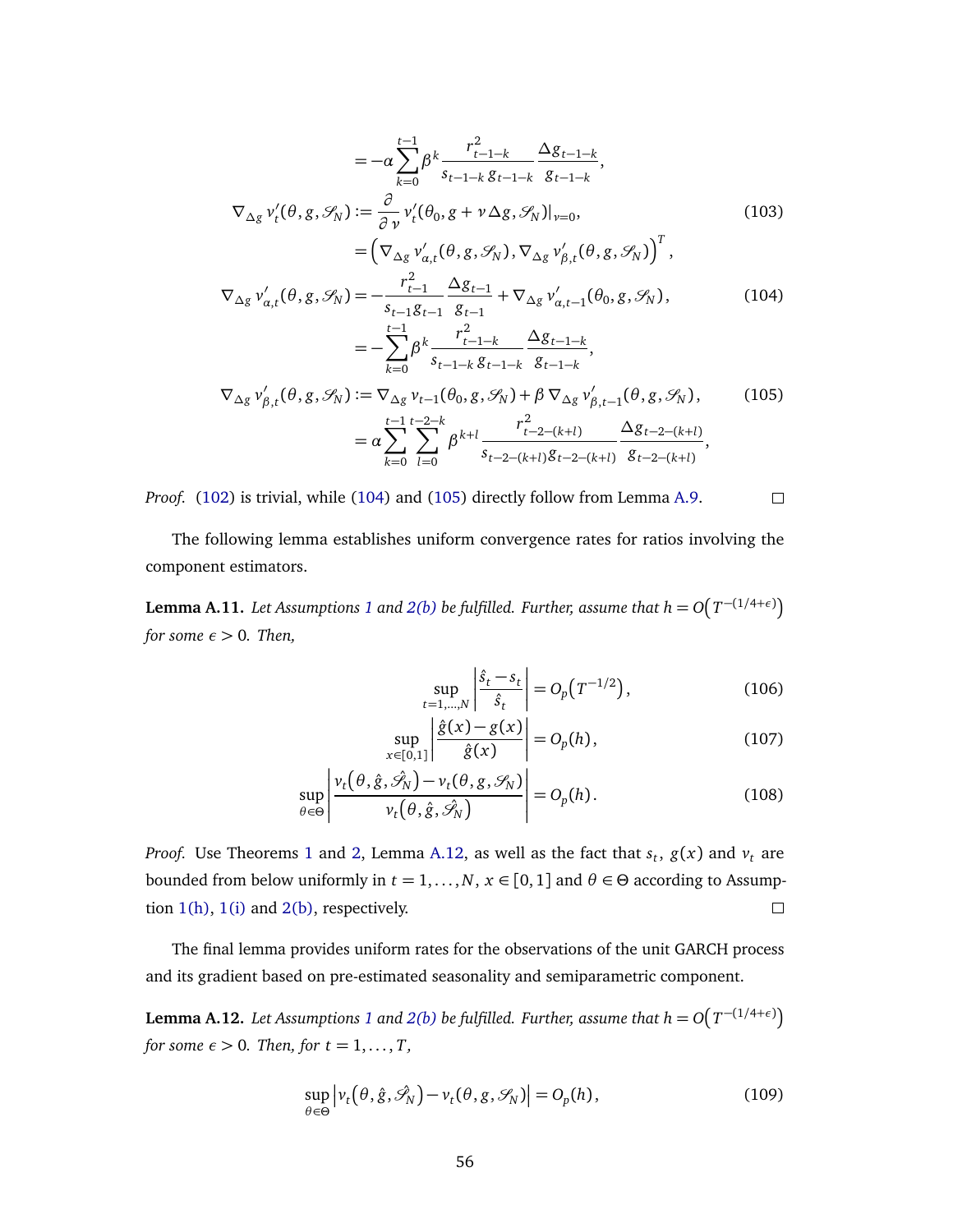<span id="page-57-1"></span><span id="page-57-0"></span>
$$
\sup_{\theta \in \Theta} \left| \nu_t(\theta, \hat{g}, \hat{\mathcal{S}}_N) - \nu_t(\theta, \hat{g}, \mathcal{S}_N) \right| = O_p(T^{-1/2}),\tag{110}
$$

<span id="page-57-2"></span>
$$
\sup_{\theta \in \Theta} \left| v_t(\theta, \hat{g}, \hat{\mathcal{S}}_N) - v_t(\theta, g, \hat{\mathcal{S}}_N) \right| = O_p(h),\tag{111}
$$

$$
\sup_{\theta \in \Theta} \left\| v_t' \big( \theta, \hat{g}, \hat{\mathcal{S}}_N \big) - v_t' \big( \theta, \hat{g}, \mathcal{S}_N \big) \right\| = O_p \big( T^{-1/2} \big),\tag{112}
$$

<span id="page-57-3"></span>
$$
\sup_{\theta \in \Theta} \left\| v_t'(\theta, \hat{g}, \mathcal{S}_N) - v_t'(\theta, g, \mathcal{S}_N) \right\| = O_p(h). \tag{113}
$$

*Proof.* For [\(109\)](#page-56-4), we use

$$
\nu_t(\theta, g, \mathcal{S}_N) = \beta^t \nu_0 + (1 - \alpha - \beta) \sum_{k=0}^{t-1} \beta^k + \alpha \sum_{k=0}^{t-1} \beta^k u_{t-1-k}^2(g, s_{t-1-k}), \tag{114}
$$

to obtain

$$
\left| \nu_{t}(\theta, \hat{g}, \hat{\mathscr{S}}_{N}) - \nu_{t}(\theta, g, \mathscr{S}_{N}) \right| \leq \alpha \sum_{k=0}^{\infty} \beta^{k} u_{t-1-k}^{2} (g, s_{t-1-k}) \left| 1 - \frac{s_{t-1-k}g_{t-1-k}}{\hat{s}_{t-1-k}\hat{g}_{t-1-k}} \right|, \qquad (115)
$$
  

$$
\leq \alpha \sum_{k=0}^{\infty} \beta^{k} u_{t-1-k}^{2} \left( \sup_{x \in [0,1]} \left| 1 - \frac{g(x_{t-1-k})}{\hat{g}(x_{t-1-k})} \right| + \sup_{x \in [0,1]} \left| \frac{g(x_{t-1-k})}{\hat{g}(x_{t-1-k})} \right| \sup_{t=1,\dots,N} \left| 1 - \frac{s_{t-1-k}}{\hat{s}_{t-1-k}} \right| \right),
$$
  

$$
= \alpha \sum_{k=0}^{\infty} \beta^{k} u_{t-1-k}^{2} \left( O_{p}(h) + O_{p}(T^{-1/2}) \right),
$$
  

$$
= O_{p}(1) O_{p}(h) = O_{p}(h),
$$
 (115)

where, for the third inequality, we have used Lemma [A.11](#page-56-1) and Assumption [1](#page-9-1)[\(i\),](#page-10-9) while for the last inequality, we have exploited that  $\mathbb{E}\left[\sum_{k=0}^{\infty} \beta^k u_{t-1-k}^2\right] = \mathbb{E}[u_t^2]/(1-\beta) < \infty$ , such that  $\sum_{k=0}^{\infty} \beta^k u_{t-1-k}^2 = O_p(1)$  by the Markov inequality. To prove [\(110\)](#page-57-0) and [\(111\)](#page-57-1), we proceed analogously, additionally using Assumption [1](#page-9-1)[\(h\)](#page-10-8) in the latter case. For the proof of [\(112\)](#page-57-2), note that by Lemma [A.9](#page-55-0)

$$
\left| v'_{\alpha,t}(\theta, \hat{g}, \hat{\mathscr{S}}_N) - v'_{\alpha,t}(\theta, \hat{g}, \mathscr{S}_N) \right| \le \sum_{k=0}^{\infty} \beta^k \frac{u_{t-1-k}^2}{\hat{g}_{t-1-k}} \left| \frac{s_{t-1-k} - \hat{s}_{t-1-k}}{\hat{s}_{t-1-k}} \right|,
$$
(116)  
=  $O_p(T^{-1/2}),$ 

and

$$
\left| \nu'_{\beta,t}(\theta,\hat{g},\hat{\mathscr{S}}_N) - \nu'_{\beta,t}(\theta,\hat{g},\mathscr{S}_N) \right| \le \alpha \sum_{k=0}^{t-1} \sum_{l=0}^{t-2-k} \beta^{k+l} \frac{u_{t-2-(k+l)}^2}{\hat{g}_{t-2-(k+l)}} \tag{117}
$$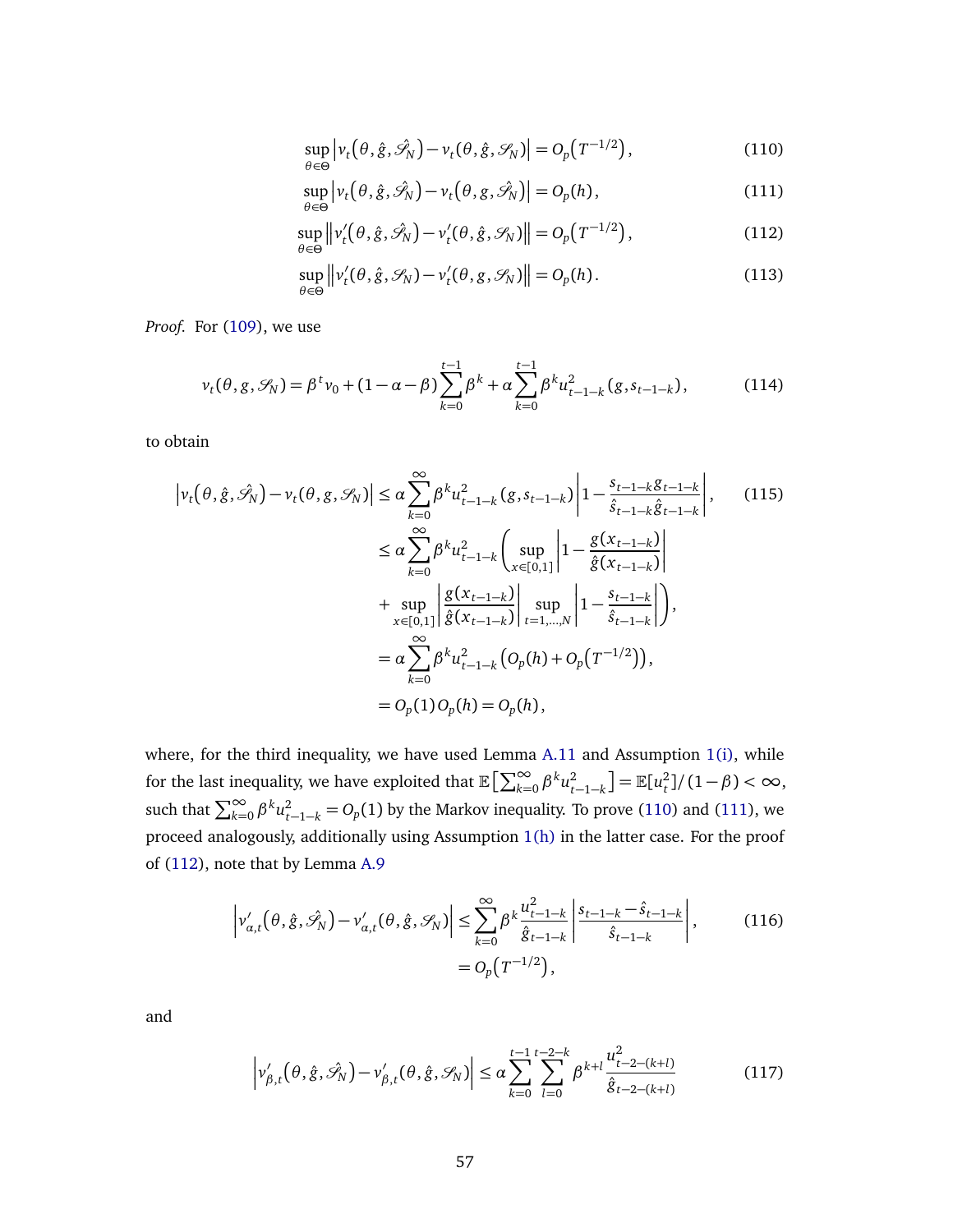$$
\times \left| \frac{s_{t-2-(k+l)} - \hat{s}_{t-2-(k+l)}}{\hat{s}_{t-2-(k+l)}} \right|,
$$
  
=  $O_p(T^{-1/2}),$ 

using Lemma [A.11](#page-56-1) and Assumption [1](#page-9-1)[\(i\).](#page-10-9) Finally, [\(113\)](#page-57-3) can be proven analogously, exploiting Assumption [1](#page-9-1)[\(h\).](#page-10-8)  $\Box$